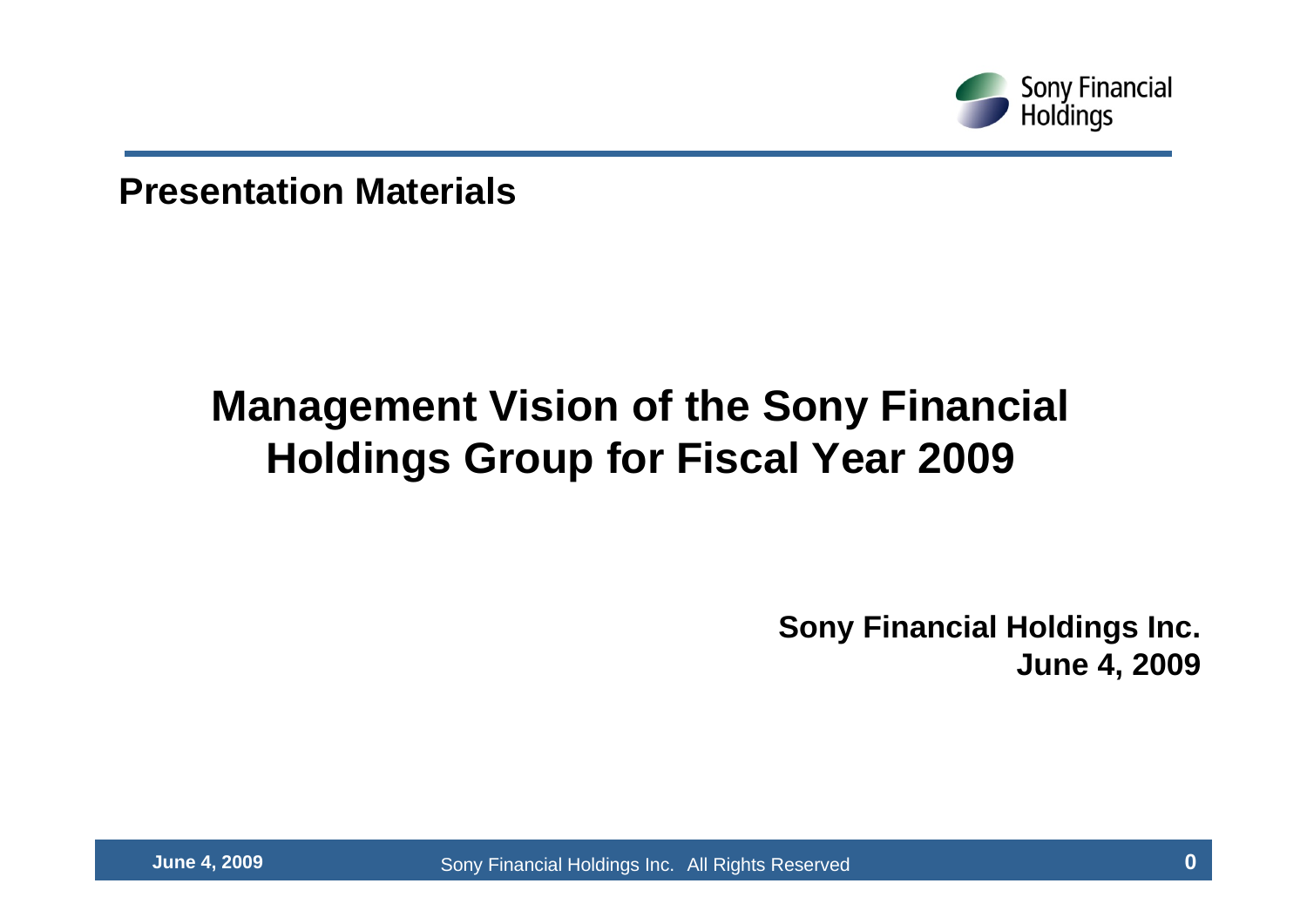

#### **Disclaimers:**

These presentation materials contain statements concerning the current plans, expectations, strategies and beliefs of the Sony Financial Holdings Group (the "SFH Group"). Any statements contained herein that pertain to future operating performance and that are not historic facts are forward-looking statements. Forward-looking statements may include—but are not limited to words such as "believe," "anticipate," "plan," "strategy," "expect," "forecast," "predict," "possibility" and similar words that describe future operating activities, business performance, events or conditions. Forward-looking statements, whether spoken or written, are based on judgments made by the management of the SFH Group, based on information that is currently available to it. As such, these forward-looking statements are subject to various risks and uncertainties, and actual business results may vary substantially from the forecasts expressed or implied in forward-looking statements. Consequently, investors are cautioned not to place undue reliance on forward-looking statements. The SFH Group disclaims any obligation to revise forward-looking statements in light of new information, future events or other findings. The information contained in this presentation does not constitute or form part of any offer for sale or subscription of or solicitation or invitation of any offer to buy or subscribe for any securities, nor shall it or any part of it form the basis of or be relied on in connection with any contract or commitment whatsoever.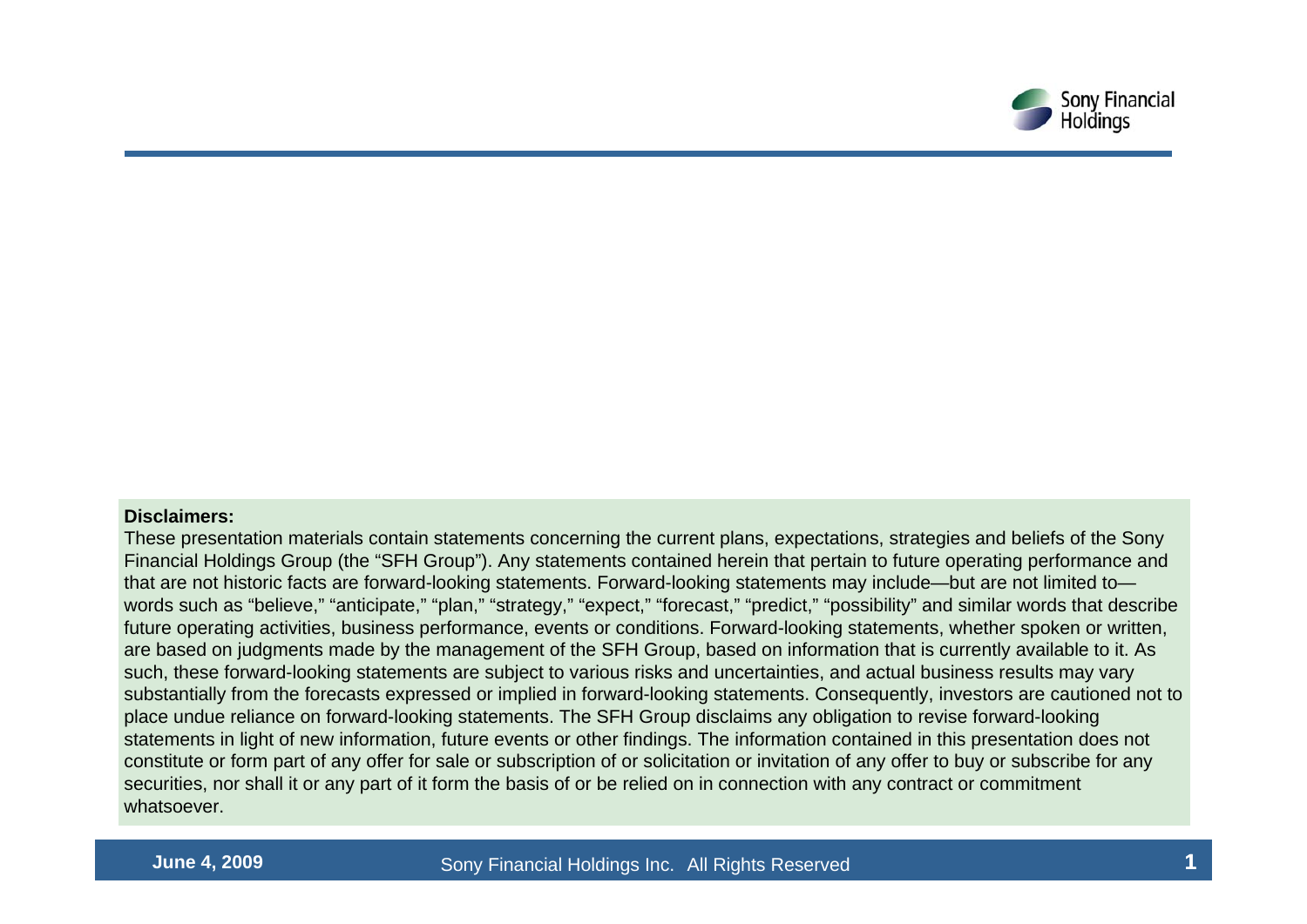

### **Our Vision of Group Management for FY2009**

| Teruhisa Tokunaka | President and Representative Director of Sony Financial Holdings Inc.          |
|-------------------|--------------------------------------------------------------------------------|
| <b>Taro Okuda</b> | President and Representative Director of Sony Life Insurance Co., Ltd.         |
|                   | Shinichi Yamamoto President and Representative Director of Sony Assurance Inc. |
| Shigeru Ishii     | President and CEO, Representative Director of Sony Bank Inc.                   |

### **Question and Answer Session**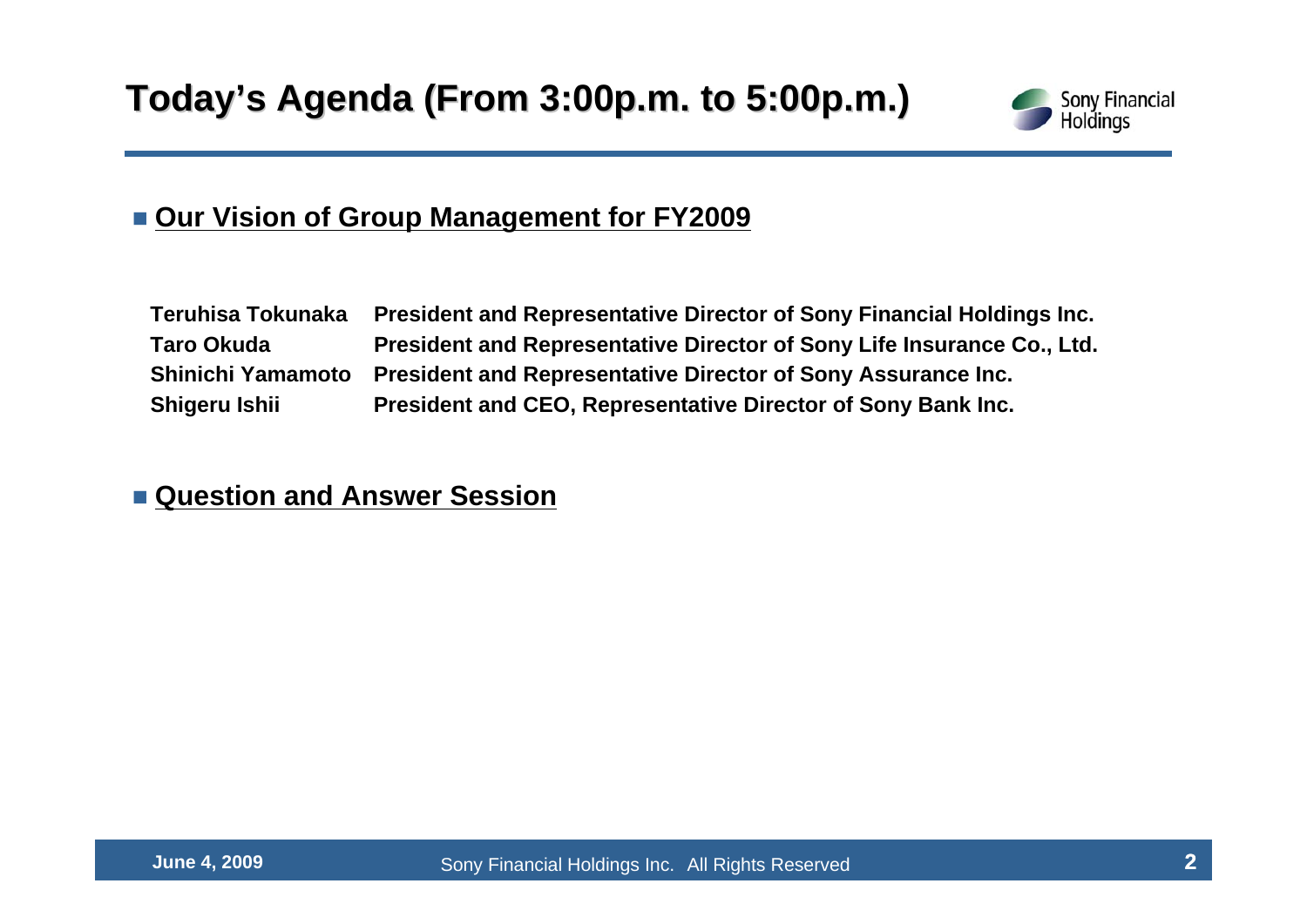

# **Sony Financial Holdings Inc.**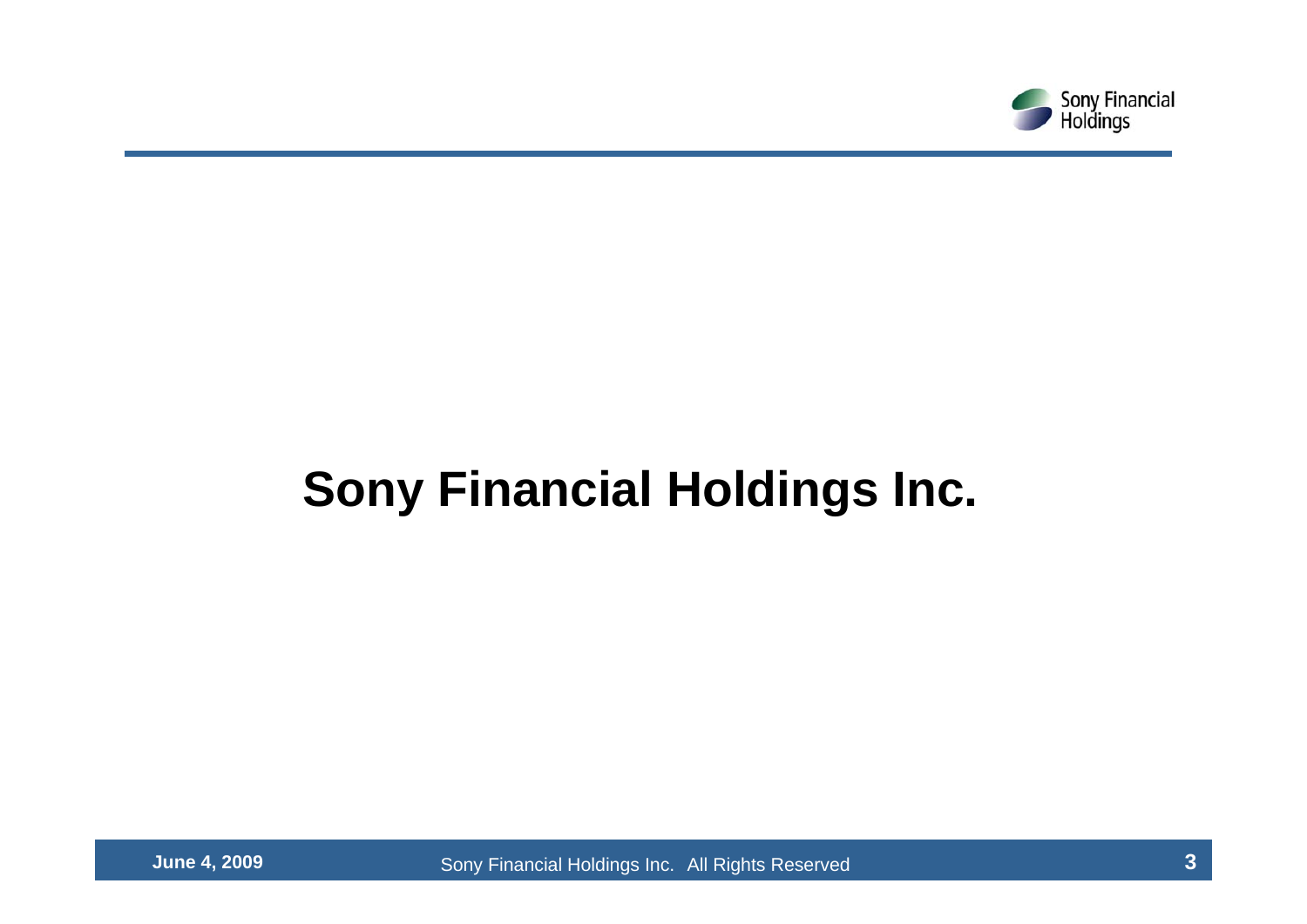

Consolidated financial results were highly affected by the Consolidated financial results were highly affected by the recent financial turmoil. recent financial turmoil.

Sony Life's MCEV as of Mar 31, 2009 amounted to ¥400.9 Sony Life's MCEV as of Mar 31, 2009 amounted to ¥400.9 billion, down ¥415.6 billion from Mar 31, 2008. billion, down ¥415.6 billion from Mar 31, 2008.

Each subsidiary continued to increase revenues by steadily Each subsidiary continued to increase revenues by steadily expanding business operations. They are highly evaluated for expanding business operations. They are highly evaluated for their customer satisfaction level and their customer services their customer satisfaction level and their customer services by independent appraisal organizations . by independent appraisal organizations .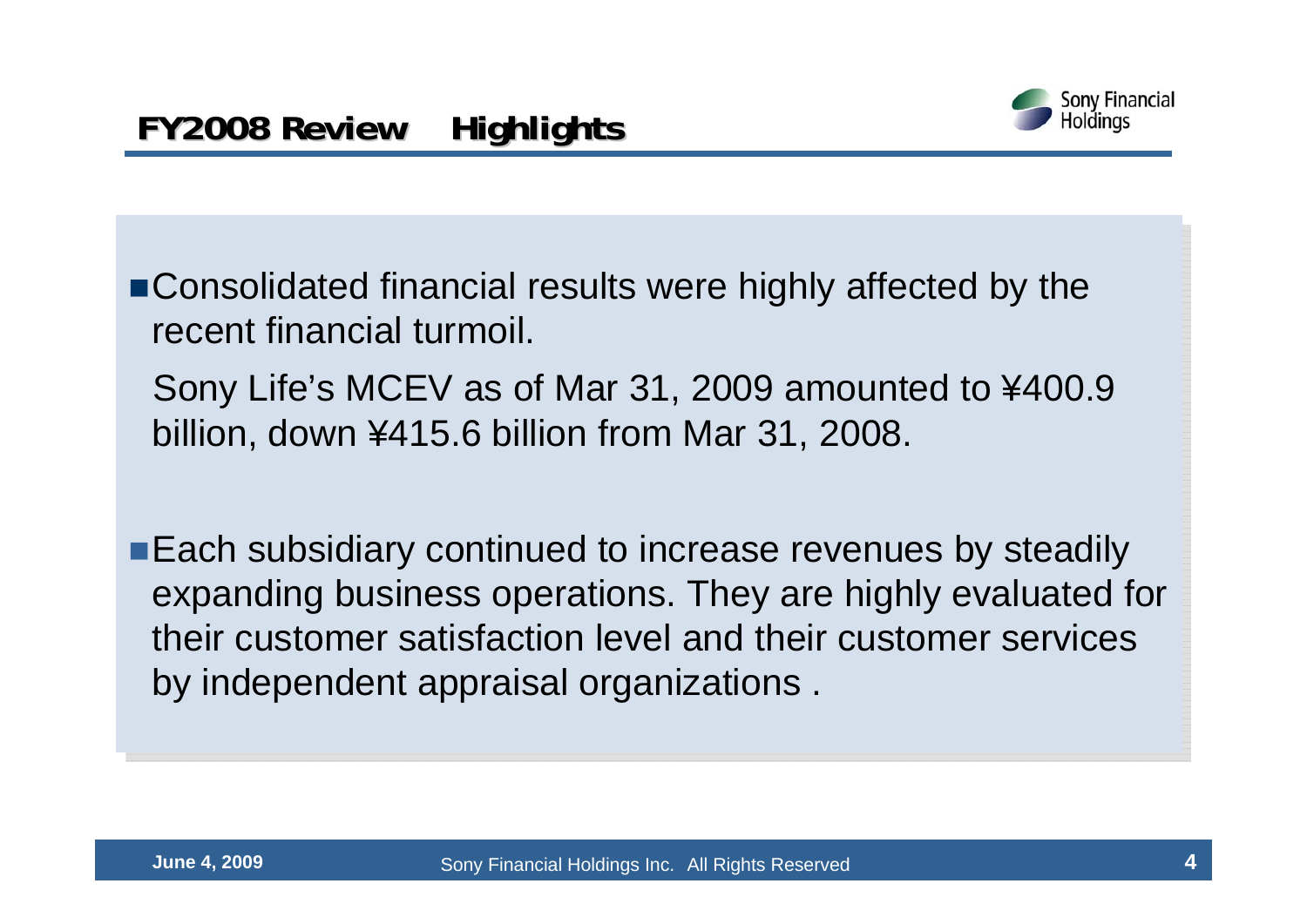### **FY2008 Review FY2008 Review (1) Profit and loss (Consolidated) (1) Profit and loss (Consolidated)**



|                                  |                                     |                             | <b>FY07</b> | <b>FY08</b> |          |          |                          |
|----------------------------------|-------------------------------------|-----------------------------|-------------|-------------|----------|----------|--------------------------|
| (Billions of yen)                |                                     | (Billion yen)               |             |             |          | vs PY    |                          |
| Ordinary profit<br>Ordinary reve | Life insurance<br><b>business</b>   | Ordinary<br>revenues        | 741.3       | 766.2       | $+24.9$  | $+3.4%$  |                          |
|                                  |                                     | Ordinary profit             | 39.0        | 32.5        | $-6.5$   | $-16.7%$ | Impairment<br>losses:    |
| 860.3<br>$+4.6%$<br>822.1        | <b>Non-life</b><br>insurance        | Ordinary<br>revenues        | 55.6        | 61.8        | $+6.2$   | $+11.2%$ | :¥44.9 billion           |
|                                  | business                            | Ordinary profit             | 2.8         | 2.1         | $-0.6$   | $-22.7%$ |                          |
|                                  | <b>Banking</b><br><b>business</b>   | Ordinary<br><b>revenues</b> | 25.9        | 33.3        | $+7.3$   | $+28.5%$ | mpairment                |
| 44.5<br>$-23.0%$                 |                                     | <b>Ordinary profit</b>      | 2.4         | $-0.5$      | $-2.9$   |          | losses:                  |
|                                  | <b>Corporate and</b><br>elimination | Ordinary<br>revenues        | $-0.8$      | $-1.1$      | $-0.3$   |          | :¥2.4 billion            |
| 34.2                             |                                     | Ordinary profit             | 0.2         | 0.1         | $-0.0$   | $-48.0%$ |                          |
|                                  |                                     | Ordinary<br>revenues        | 822.1       | 860.3       | $+38.1$  | $+4.6%$  |                          |
|                                  | <b>Consolidated</b>                 | Ordinary profit             | 44.5        | 34.2        | $-10.2$  | $-23.0%$ |                          |
|                                  |                                     | Net income                  | 24.2        | 30.7        | $+6.4$   | $+26.7%$ |                          |
|                                  |                                     | (Billion yen)               | 08.3.31     | 09.3.31     |          | vs PY    | Decrease in<br>valuation |
| <b>FY07</b><br><b>FY08</b>       | <b>Consolidated</b>                 | <b>Total assets</b>         | 4,977.4     | 5,313.6     | $+336.2$ | $+6.8%$  | adjustments,<br>etc.     |
|                                  |                                     | Net assets                  | 261.6       | 204.8       | $-56.7$  | $-21.7%$ | <b>Sony Life</b>         |
|                                  |                                     |                             |             |             |          |          | (Consolidated)           |

-¥80.0billion

Line item amounts are truncated below ¥100 million; percentage change figures are rounded.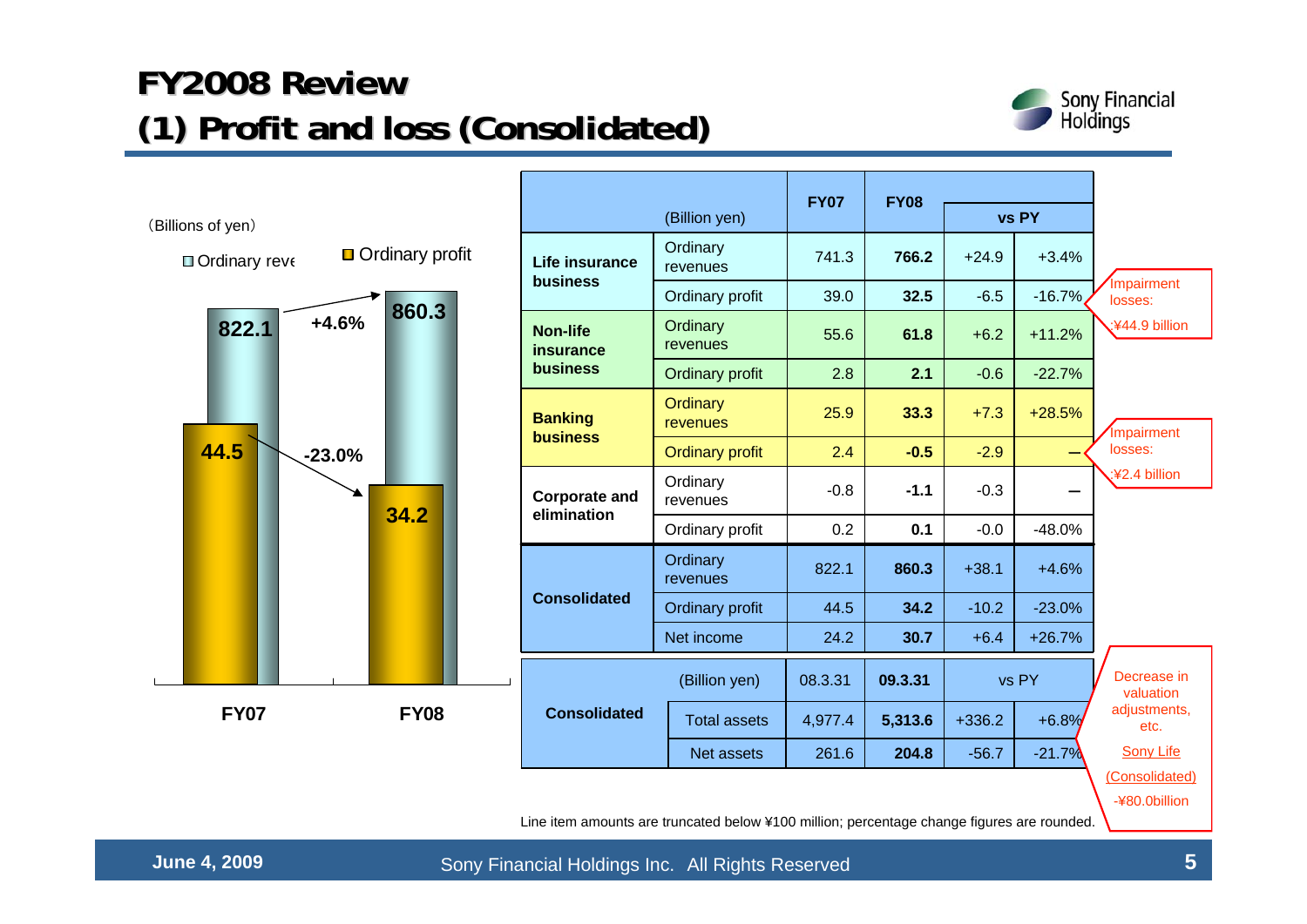### **FY2008 Review FY2008 Review Sony Life Sony Life's MCEV**



|             | (Billion)                     | As of<br>Mar 31, 2008 | As of<br>Mar 31, 2009 | <b>Change</b> |
|-------------|-------------------------------|-----------------------|-----------------------|---------------|
| <b>MCEV</b> |                               | 816.5                 | 400.9                 | $-415.6$      |
|             | Adjusted net<br>worth         | 248.5                 | 195.4                 | $-53.1$       |
|             | Value of existing<br>business | 568.0                 | 205.4                 | $-362.5$      |
|             | New business value            | 48.2                  | 15.4                  | $-32.9$       |

- Complied with "MCEV Principles" announced by CFO forum in June 2008. Complied with "MCEV Principles" announced by CFO forum in June 2008.
- In May 2009, CFO forum suggested that the mandatory MCEV reporting for all European member insurers is possibly deferred until 2011, considering the effects of European member insurers is possibly deferred until 2011, considering the effects of highly volatile market conditions. (http://www.cfoforum.nl/) highly volatile market conditions. (http://www.cfoforum.nl/)
- Taking measures to tasks obtained from MCEV valuations, including those to reduce interest rate risks, while monitoring updated information from CFO forum. interest rate risks, while monitoring updated information from CFO forum.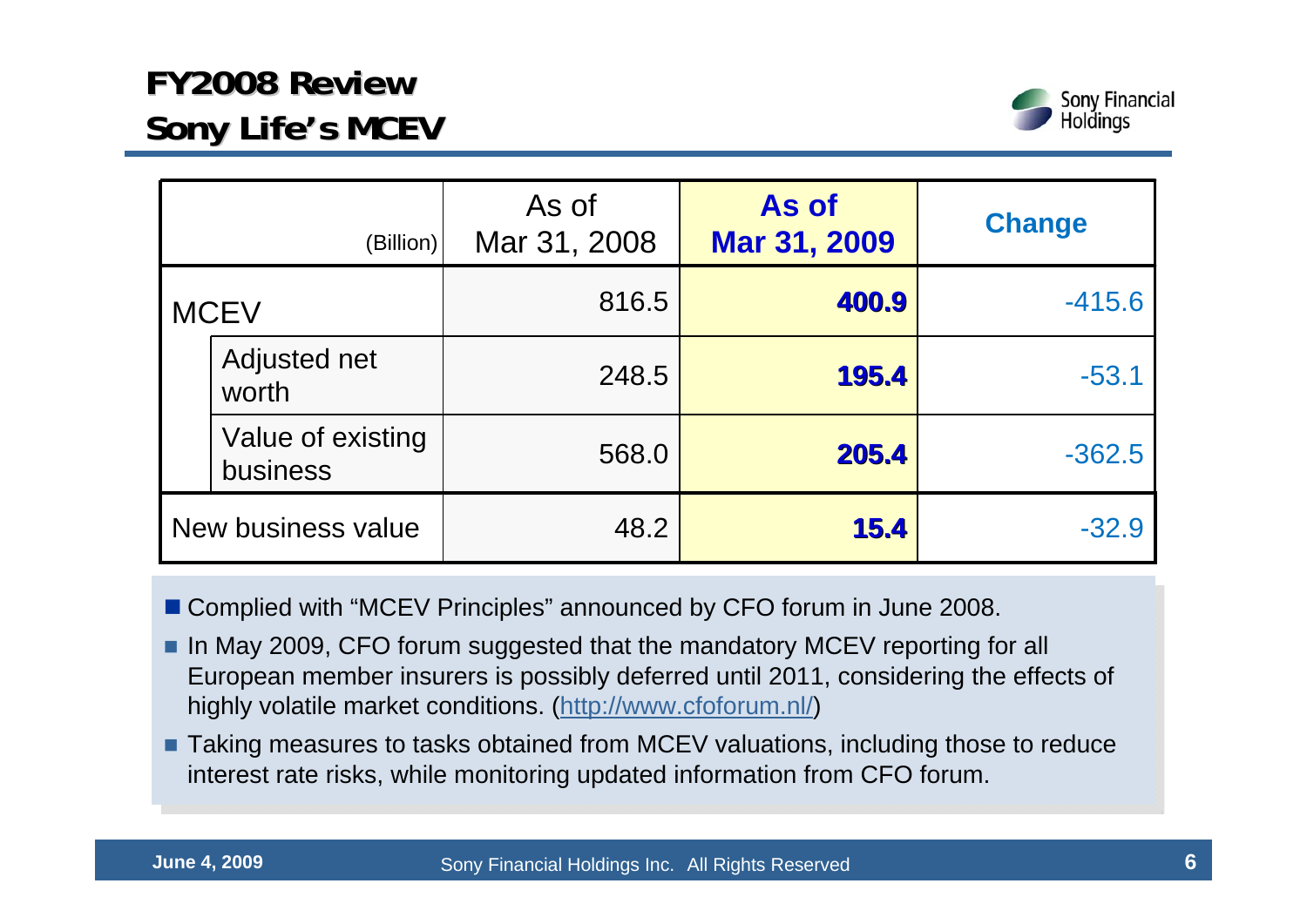### **FY2008 Review FY2008 Review Highlights Highlights**



| Sony Life             | Steadily increased in new policy amount<br>and insurance in force (individual insurance<br>plus individual annuities), as well as income<br>from insurance premiums.<br>Decreased in ordinary profit, due to<br>deteriorating investment conditions. | <b>Weekly Economist (Aug 26, 2008)</b><br>"Reliable Insurance Company"<br>ranking: No1<br>安心できる生保ランキング                |
|-----------------------|------------------------------------------------------------------------------------------------------------------------------------------------------------------------------------------------------------------------------------------------------|-----------------------------------------------------------------------------------------------------------------------|
| <b>Sony Assurance</b> | Ordinary revenues increased due to strong:<br>sales of automobile insurance policies.<br>Ordinary profit decreased, owing mainly<br>to an increase in the amount of claims paid.                                                                     | <b>J.D. Power (Jul 29, 2008)</b><br><b>Customer Satisfaction Level in 2009:</b><br>No1 (in 2008: No1)<br>自動車保険顧客満足度調査 |

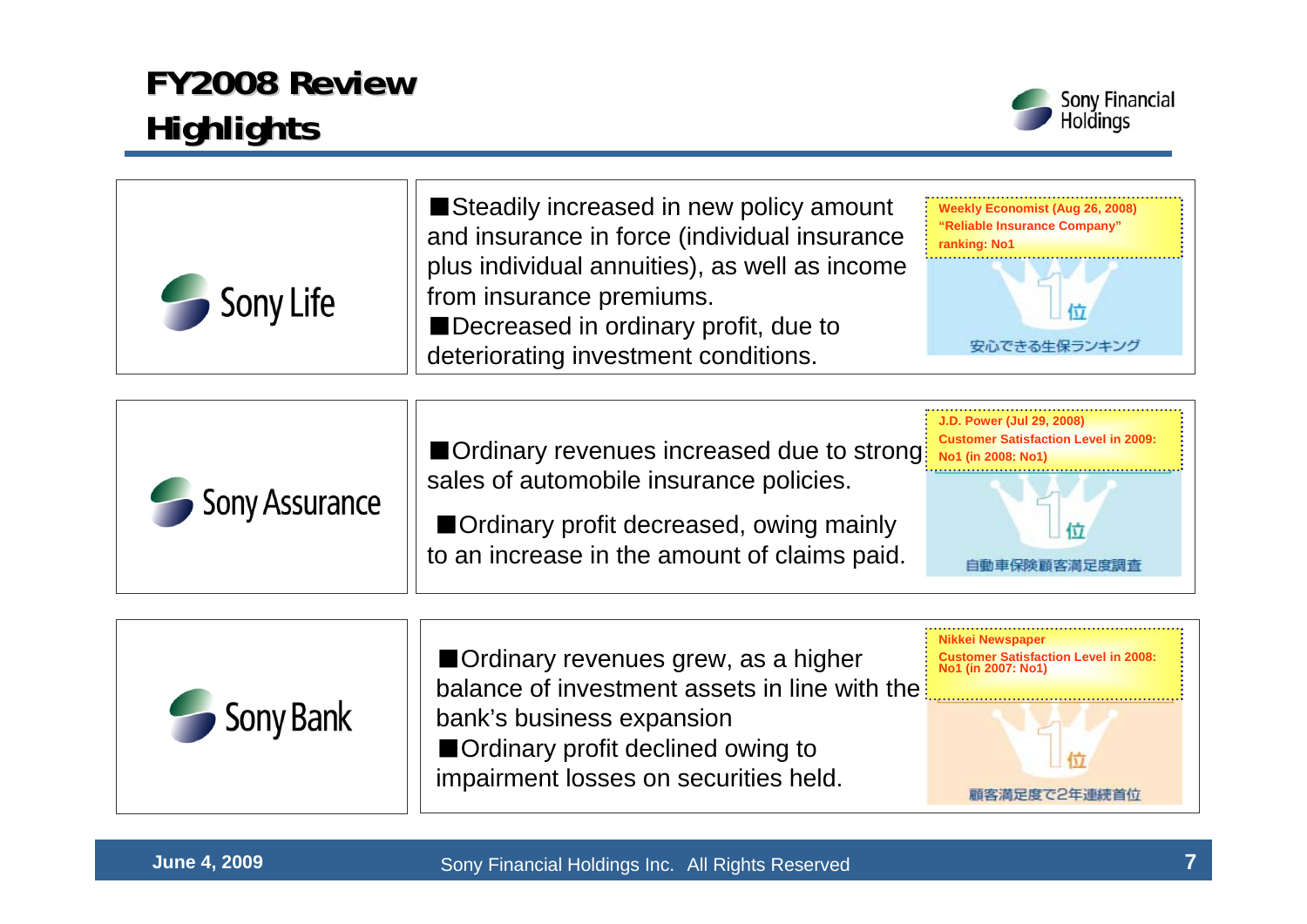### **Issues the Companies Face**



| <b>Operating Environment</b>                                                                                                                                                                                                                                                                         | <b>Mid-term Issues</b>                                                                                                                                                                                                         |
|------------------------------------------------------------------------------------------------------------------------------------------------------------------------------------------------------------------------------------------------------------------------------------------------------|--------------------------------------------------------------------------------------------------------------------------------------------------------------------------------------------------------------------------------|
| Common to all                                                                                                                                                                                                                                                                                        | <b>SFH</b>                                                                                                                                                                                                                     |
| . Disruption in worldwide financial markets, prompted by the<br>subprime loan crisis<br>·Management crises and restructuring at European and<br>U.S. financial institutions<br>· Shift to international financial standards<br>Demands to achieve both soundness and increases in<br>corporate value | Increased management control in light of subsidiaries'<br>business expansion<br>Development of capital strategies to ensure subsidiaries'<br>soundness and future growth<br>Synergies and new measures to maximize Group value |
| Life insurance industry                                                                                                                                                                                                                                                                              | <b>Sony Life</b>                                                                                                                                                                                                               |
| · Growing importance of customer protection and<br>accountability requirements<br>· Industry restructuring gaining momentum<br>. Gradual shift to a new method of calculating the solvency<br>margin ratio                                                                                           | Acceleration of growth<br>Enhanced level of competitiveness through consulting-<br>based sales<br>Appropriate risk controls                                                                                                    |
| Non-life insurance industry (individual insurance)                                                                                                                                                                                                                                                   | <b>Sony Assurance</b>                                                                                                                                                                                                          |
| . Industry restructuring creating non-life mega-insurers<br>. Growing preference for "reasonably priced but good"<br>products<br>. Falling new car sales                                                                                                                                             | Acceleration of growth<br>Reinforcement of operations (strategic marketing, enhanced<br>Web promotion)<br>Enhancement of revenue and profit structures                                                                         |
| Banking industry (individual asset management)                                                                                                                                                                                                                                                       | <b>Sony Bank</b>                                                                                                                                                                                                               |
| •Deteriorating economic environment<br>. Lower tendency to invest, higher risk aversion<br>. Resurgence of creditworthiness concerns about<br>Japanese and overseas financial institutions                                                                                                           | Establishment of efficient operations to achieve mid-term<br>growth<br>Pursuit of customer-oriented products and services<br>Reinforcement of revenue and profit structures                                                    |
| <b>June 4, 2009</b>                                                                                                                                                                                                                                                                                  | Sony Financial Holdings Inc. All Rights Reserved                                                                                                                                                                               |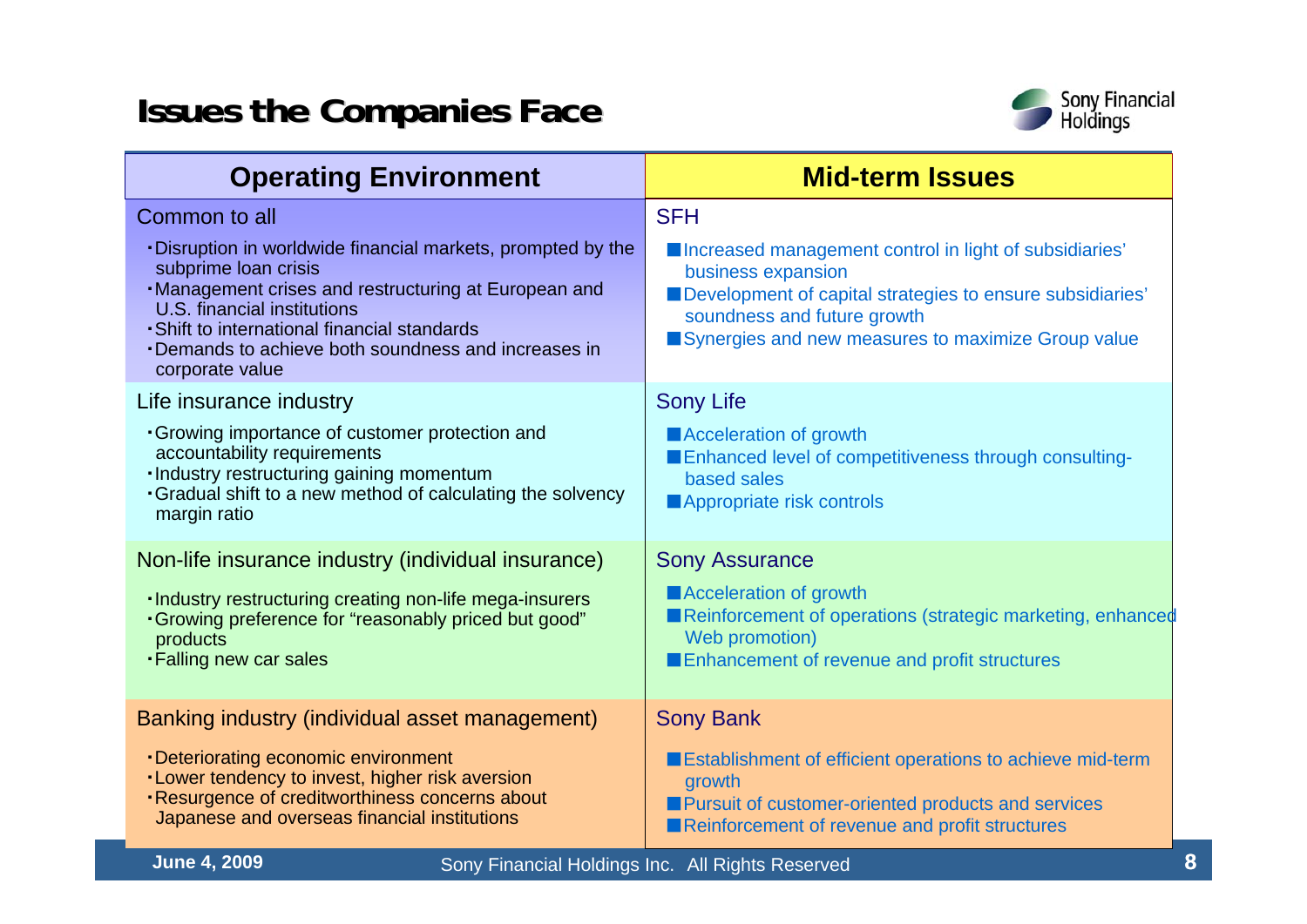### **Stance on Enhancing Corporate Value**



- Value Creation = Raising the value of each of the three financial companies + synergy + moving into new fields of business
- In addition to raising corporate value through the steady growth of all three companies, we will foster cross-<br>  $\blacksquare$ selling and other synergies within Group companies, as well as move into new fields of business. As a selling and other synergies within Group companies, as well as move into new fields of business. As a result, we will raise the corporate value of the SFH Group. result, we will raise the corporate value of the SFH Group.

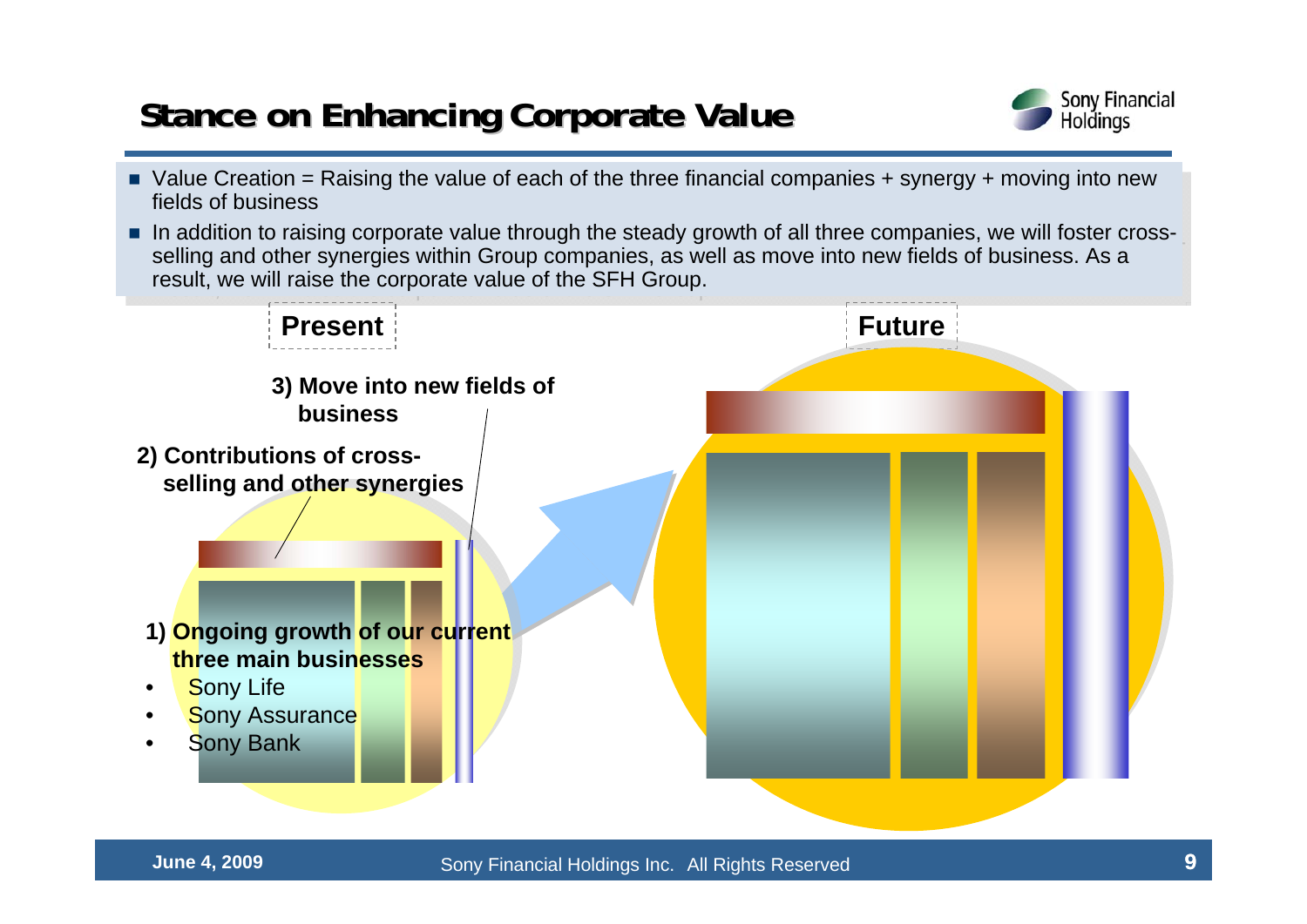

# **Sony Life Insurance Co., Ltd.**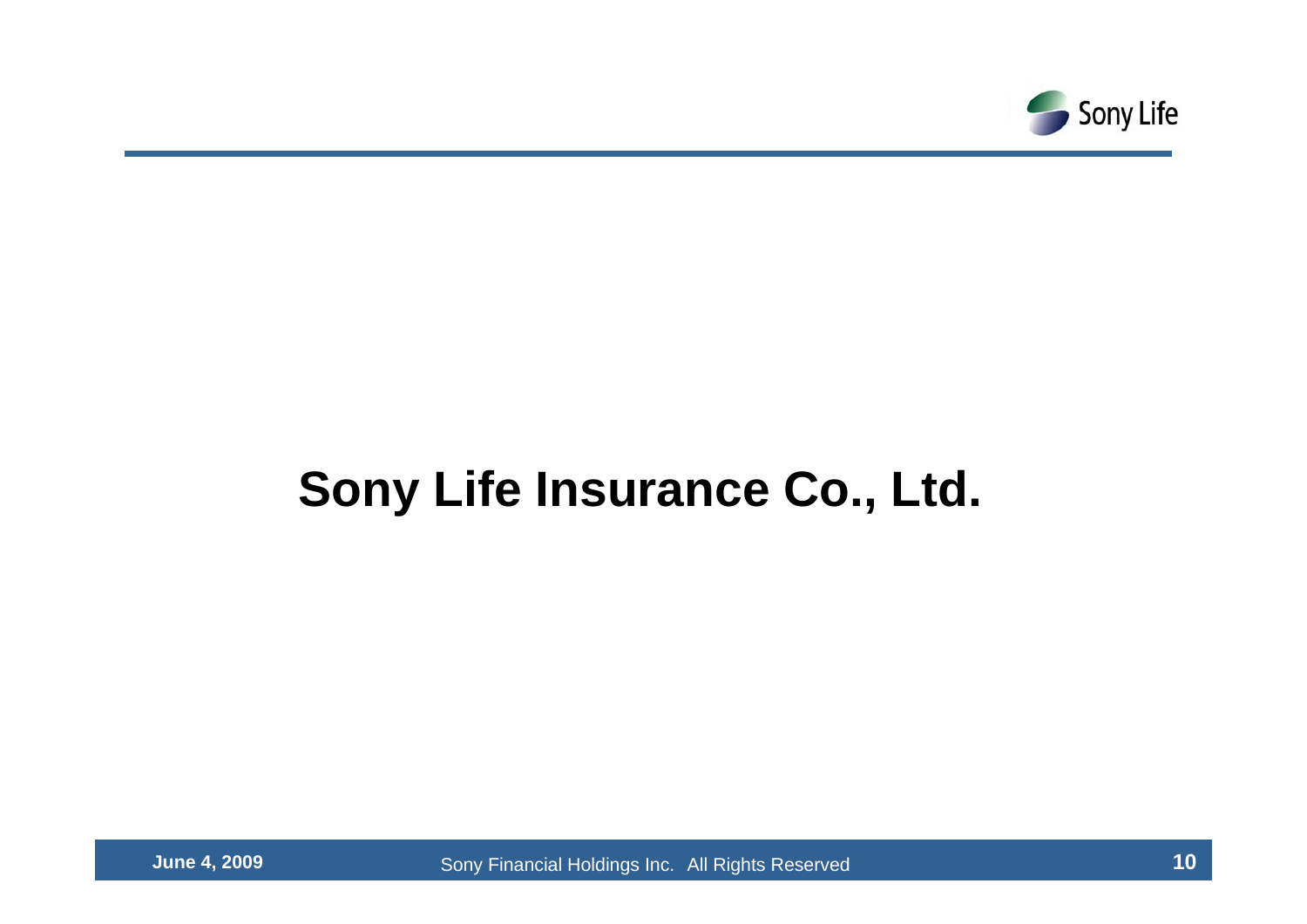### **FY2008 Review FY2008 Review(1) Profit and loss (1) Profit and loss**



 $32.1$  +8.0 +33.7%

 $55.8$  +7.8 +16.5%

98.7  $+11.2$   $+12.9%$ 



| Provision for policy reserve and<br>others          | 286.2   | 219.0   | $-67.1$             | $-23.5%$  |
|-----------------------------------------------------|---------|---------|---------------------|-----------|
| Investment expenses                                 | 69.8    | 133.7   | $+63.8$             | $+91.4%$  |
| Losses on sale of securities                        | 1.5     | 16.1    | $+14.5$             | $+933.5%$ |
| Devaluation losses on<br>securities                 | 6.6     | 31.8    | $+25.2$             | $+376.3%$ |
| Losses on separate accounts                         | 48.3    | 72.2    | $+23.8$             | $+49.5%$  |
| Operating expenses                                  | 94.3    | 93.9    | $-0.4$              | $-0.5%$   |
| <b>Ordinary profit</b>                              | 39.2    | 32.4    | $-6.8$              | $-17.5%$  |
| <b>Net income</b>                                   | 18.5    | 33.7    | $+15.2$             | $+82.5%$  |
|                                                     |         |         |                     |           |
| (Billion yen)                                       | 08.3.31 | 09.3.31 | Change from 08.3.31 |           |
| <b>Securities</b>                                   | 2,388.9 | 2,819.6 | $+430.7$            | $+18.0%$  |
| <b>Policy reserve</b>                               | 3,375.0 | 3,592.3 | $+217.2$            | $+6.4%$   |
| <b>Total net assets</b>                             | 182.6   | 140.7   | $-41.9$             | $-23.0%$  |
| Net unrealized gains/ losses on<br>other securities | 82.7    | 4.0     | $-78.7$             | $-95.1%$  |
| <b>Total assets</b>                                 | 3,659.7 | 3,810.9 | $+151.1$            | $+4.1%$   |

241.1Insurance claims and other  $\begin{array}{|c|c|c|c|c|c|c|c|}\n\hline\n\text{payments} & & & 241.1 & & 274.7 & +33.6 & +14.0\% \\
\hline\n\end{array}$ 

 $24.0$ 

47.9

87.4

**(Billion yen)** FY07 **FY08** vs PY

Income from insurance premiums 648.4 662.0 +13.6 +2.1% **Ordinary revenues 1** 11.2 **741.2 765.9** +24.6 +3.3%

Income from monetary trusts  $\begin{vmatrix} 14.7 & -14.7 & -14.7 \end{vmatrix}$  -100.0%

**Ordinary expenses** 701.9 733.5 +31.5 +4.5%

Gains on sale of securities

Interest income and dividends

Investment income

Notes:

- 1. Figures for new policy amount, policy amount in force, lapse & surrender rate are the total of individual life insurance and individual annuities.
- 2. The lapse and surrender rate is calculated without offsetting policies that are reinstated.

Line item amounts are truncated below ¥0.1 billion; percentage change figures are rounded.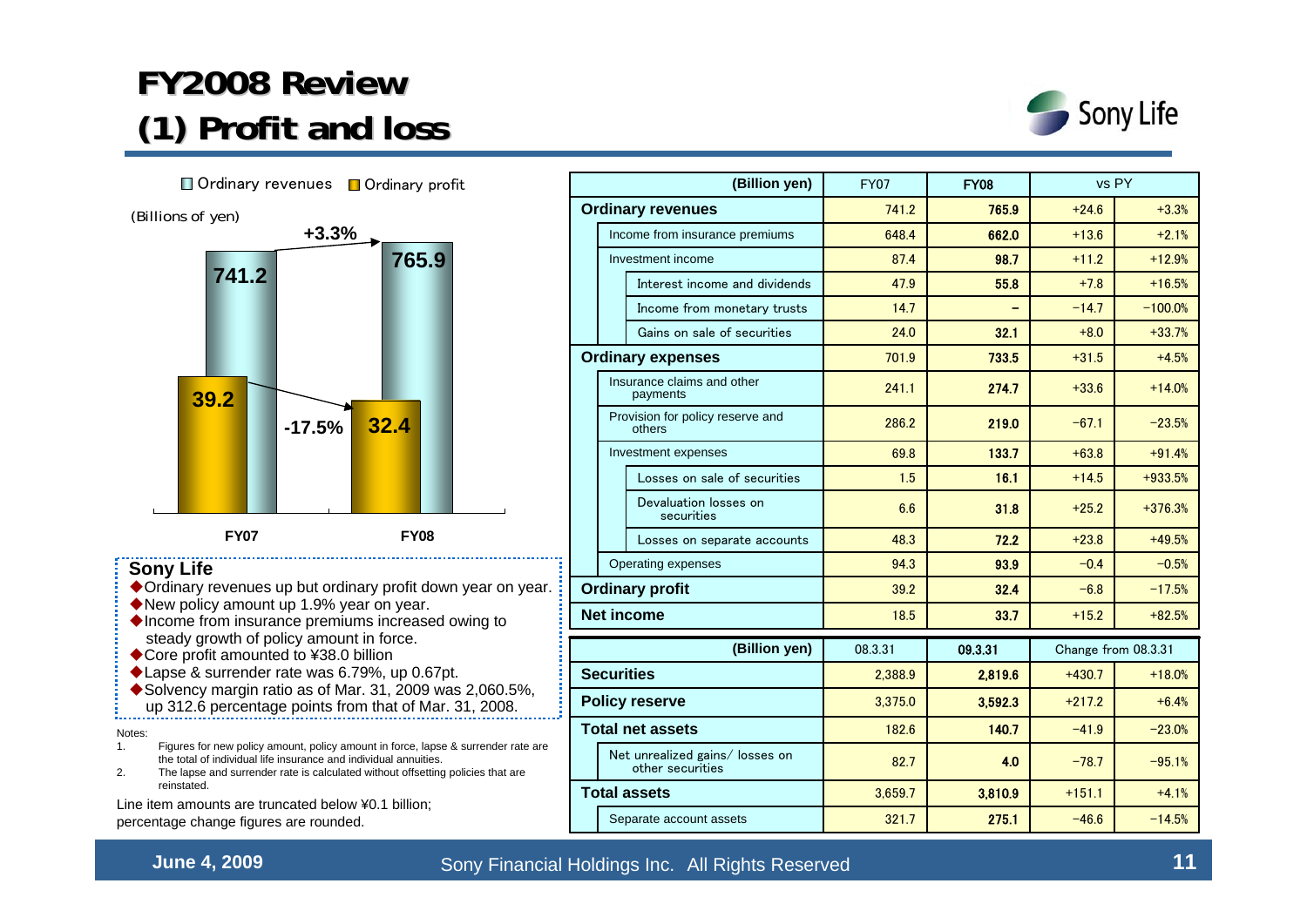### **Review for FY08 Review for FY08 (2) Operating Performance**





Line item amounts are truncated below ¥100 billion. Percentage change figures are rounded.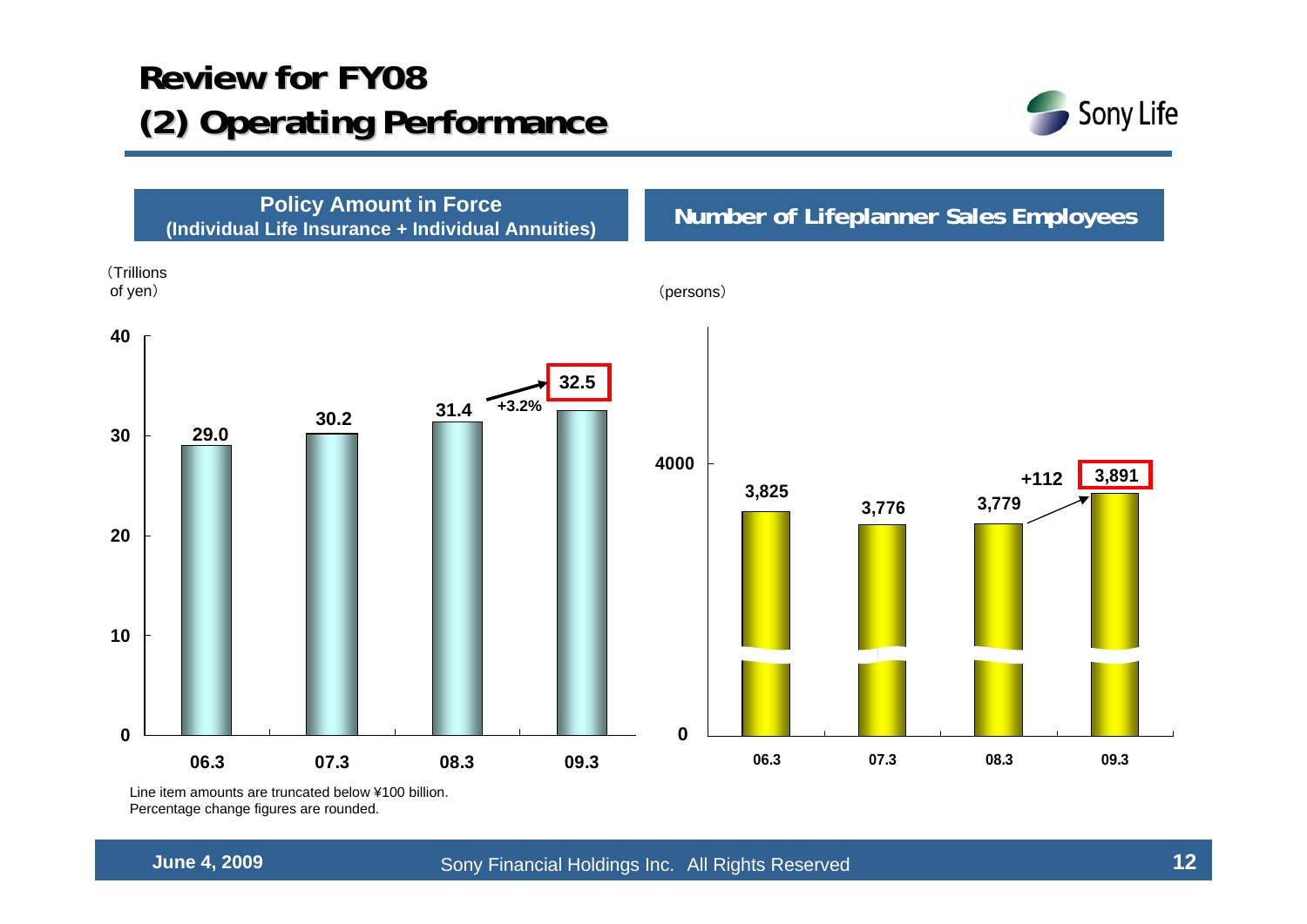### **Market Overview Market Overview(1) Life Insurance Market Insurance Market**



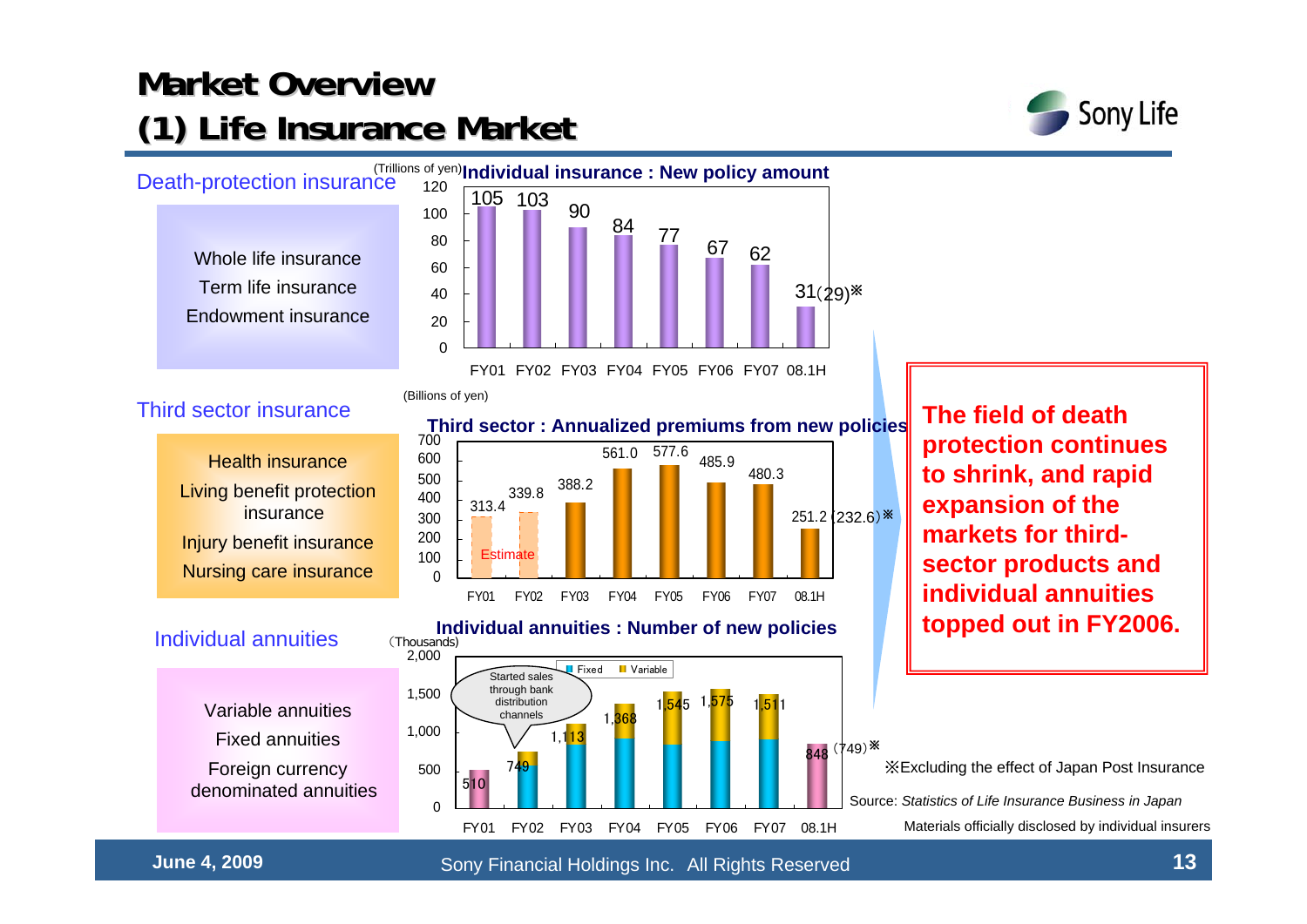### **Market Overview Market Overview**

### **(2) Mid-term Outlook for Life Insurance Market Outlook for Life Insurance Market**



- **People in their 30s and 40s, Sony Life's primary target customer base, are expected to continue to account for a large** portion of Japan's population, offering high growth potential.
- However, the senior market will expand as the baby boomer generation moves into retirement, and Japan's low birthrate means that our main customer segment will become smaller. We will need to respond to these upcoming changes in market composition.

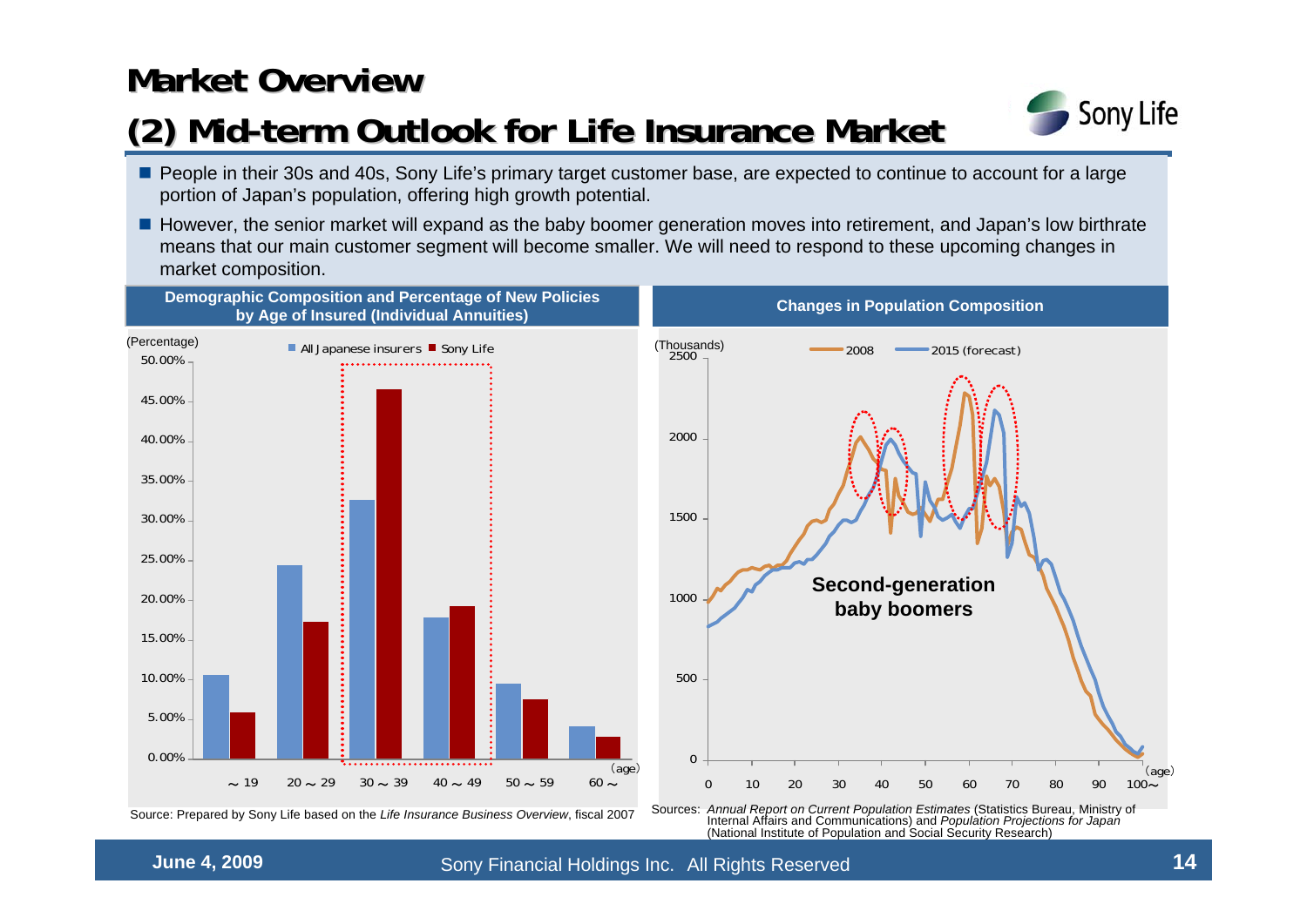## **Market Overview Market Overview(3) Sony Life (3) Sony Life**'**s Market Position s Market Position**



- Although the overall market continues to shrink, Sony Life's new policy amount and policy amount in force are gaining a steadily growing share of the market.
- We expect to deploy our strength in consulting-based sales to effectively cultivate the market in the future, as well.

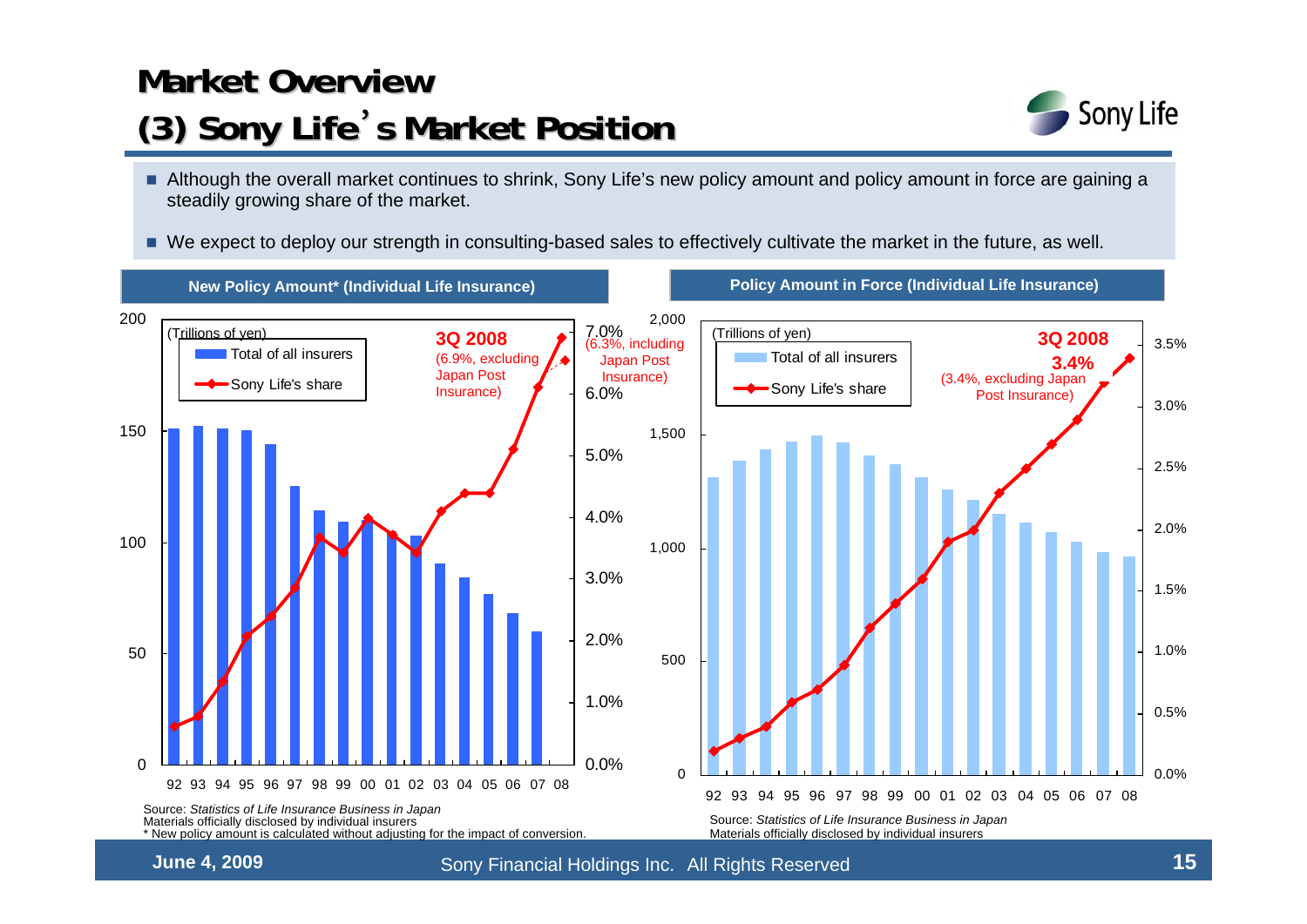## **Market Overview Market Overview(3) Sony Life ) Sony Life**'**s Market Position s Market Position**



- Sony Life ranks sixth in new policy amount, and is closing in on the top five insurers
- Sony Life maintains its high ranking for its net increase, catching up with insurer ranked from the fifth to the seventh in policy amount in force

### ◆**New Policy Amount\* Ranking → ◆Policy Amount in Force → ◆Net Increase**

### ◆**Policy Amount in Force**

Ranking | Insurer | Result

| Ranking | <b>Insurer</b> | <b>Result</b> | <b>Share</b><br>(YoY increase/<br>decrease) | Ranking | <b>Insurer</b> | <b>Result</b> | <b>Share</b><br>(YoY incre<br>decreas |
|---------|----------------|---------------|---------------------------------------------|---------|----------------|---------------|---------------------------------------|
| 1(2)    | A              | 5,736.9       | $12.2(+0.2)$                                | 1(1)    | $\alpha$       | 195,945.8     | $20.6(-)$                             |
| 2(1)    | B              | 5,318.9       | $11.3(-1.0)$                                | 2(2)    | β              | 161,32.58     | $17.0(-$                              |
| 3(3)    | C              | 4,072.2       | $8.6(-1.1)$                                 | 3(3)    | γ              | 126,239.8     | $13.3(-$                              |
| 4(12)   | D              | 3,985.5       | $8.5(+5.8)$                                 | 4(4)    | δ              | 108,417.2     | $11.4(-$                              |
| 5(4)    | E              | 3,023.1       | $6.4(-1.0)$                                 | 5(6)    | $\varepsilon$  | 37,966.7      | $4.0(+)$                              |
| 6(6)    | Sony Life      | 2,961.3       | $6.3(+0.2)$                                 | 6(5)    | ζ              | 37,671.3      | $4.0(-$                               |
| 7(5)    | F              | 2,810.3       | $6.0(-1.2)$                                 | 7(7)    | $\eta$         | 33,937.1      | $3.6(-$                               |
| 8(7)    | G              | 2,107.7       | $4.5(-0.3)$                                 | 8(9)    | Sony Life      | 32,121.2      | $3.4(+)$                              |
| 9(8)    | H              | 1,997.7       | $4.2(-0.3)$                                 | 9(8)    | θ              | 30,651.6      | $3.2(-$                               |
| 10(9)   |                | 1,690.4       | $3.6(+0.3)$                                 | 10(10)  | ι              | 25,901.4      | $2.7(-$                               |

|        |                            |           | decrease)                           | 1(1)   | A    | 3,877.8 |
|--------|----------------------------|-----------|-------------------------------------|--------|------|---------|
| 1(1)   | $\alpha$                   | 195,945.8 | $20.6(-0.4)$                        | $2(-)$ | Б    | 2,555.8 |
| 2(2)   | β                          | 161,32.58 | $17.0(-0.1)$                        | 3(2)   | Sony | 884.2   |
| 3(3)   | γ                          | 126,239.8 | $13.3(-0.2)$                        |        | Life |         |
| 4(4)   | δ                          | 108,417.2 | $11.4(-0.4)$                        | 4(3)   | Д    | 792.9   |
| 5(6)   | $\boldsymbol{\varepsilon}$ | 37,966.7  | $4.0(+0.1)$                         | 5(5)   | E    | 383.8   |
| 6(5)   | $\zeta$                    | 37,671.3  | $4.0(-0.1)$                         | 6(6)   | Ж    | 345.7   |
| 7(7)   | $\eta$                     | 33,937.1  | $3.6(-0.2)$                         | 7(8)   | N    | 340.5   |
| 8(9)   | Sony Life                  | 32,121.2  | $3.4(+0.2)$                         | 8(32)  | К    | 331.9   |
| 9(8)   | $\theta$                   | 30,651.6  | $3.2(-0.0)$                         | 9(9)   | Л    | 318.6   |
| 10(10) | ι                          | 25,901.4  | $2.7(-0.1)$                         | 10(7)  | Ю    | 258.0   |
|        |                            |           | Notco: Comparisone as of Dao 24, 08 |        |      |         |

(YoY increase/

( ): Ranking as of Dec 31, 07

Notes: Comparisons as of Dec 31, 08

Individual insurance (Units in billions of yen, %)

Source: *Statistics of Life Insurance Business in Japan*

\* Calculated without adjusting for the impact of conversion Materials officially disclosed by individual insurers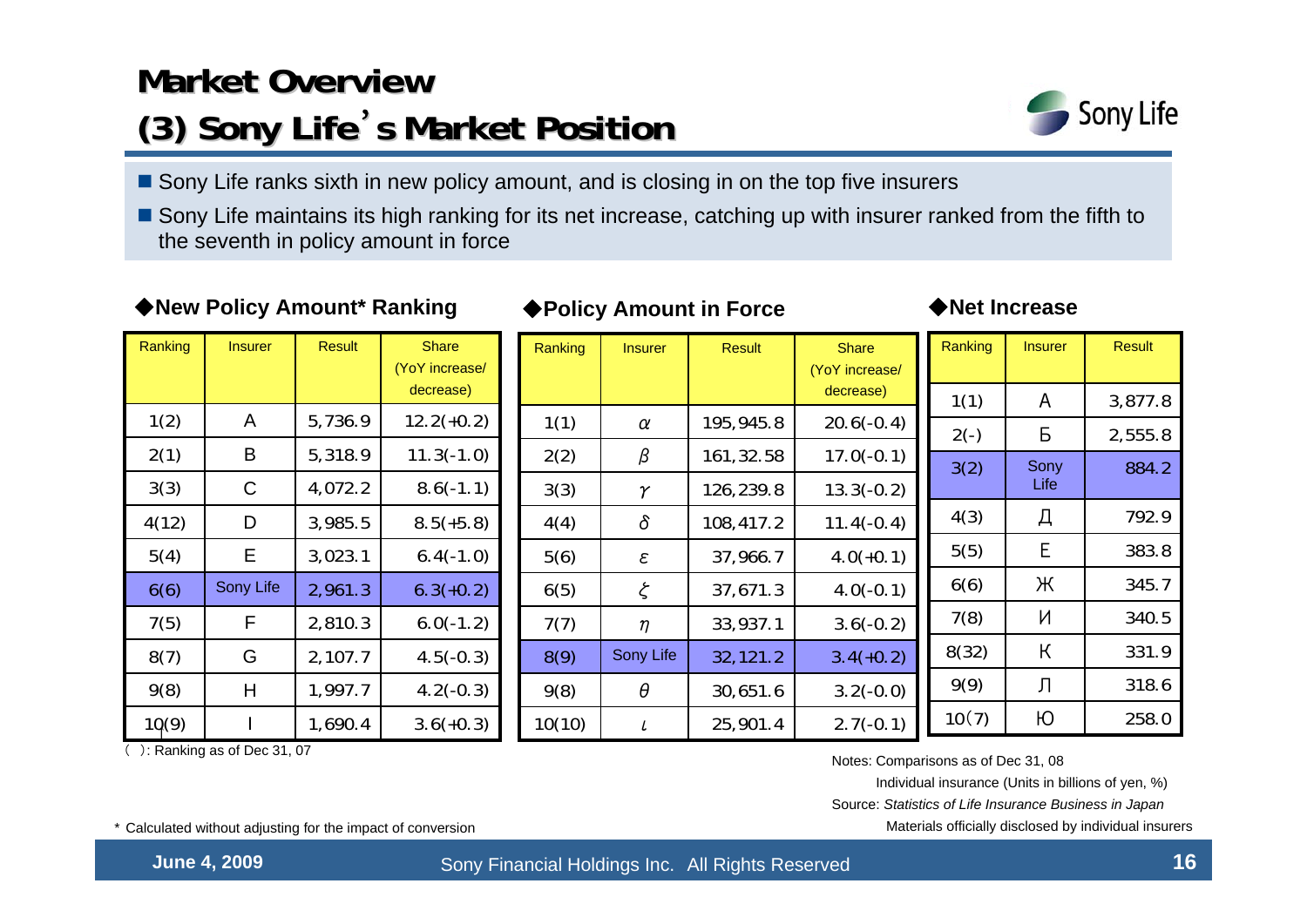### **Market Overview Market Overview(4) Sony Life (4) Sony Life**'**s Growth Potential and Potential and Issues**



Disruption in bank sales of variable annuities arising from the financial crisis

Growing accountability requirements **Increasingly stringent price competition** 

Ongoing price competition, owing to emergence of Internet-based life insurance sales and shift toward inexpensive third-sector products

- Sony Life offers reasonably priced, high-quality products centering on death protection via consulting-based sales, as well as one of the industry's highest levels of financial soundness. The company has the opportunity to extend its lead by leveraging these advantages.
- It is essential that we remain solidly competitive, in order to respond to changes in the operating environment.

Growing selectiveness when choosing life insurers Demonstrated superiority of channel positioning

Industry restructuring gaining momentum triggered by sales and Management crises of other insurers

Falloff in sales of protection-type products though liberalized bank distribution channels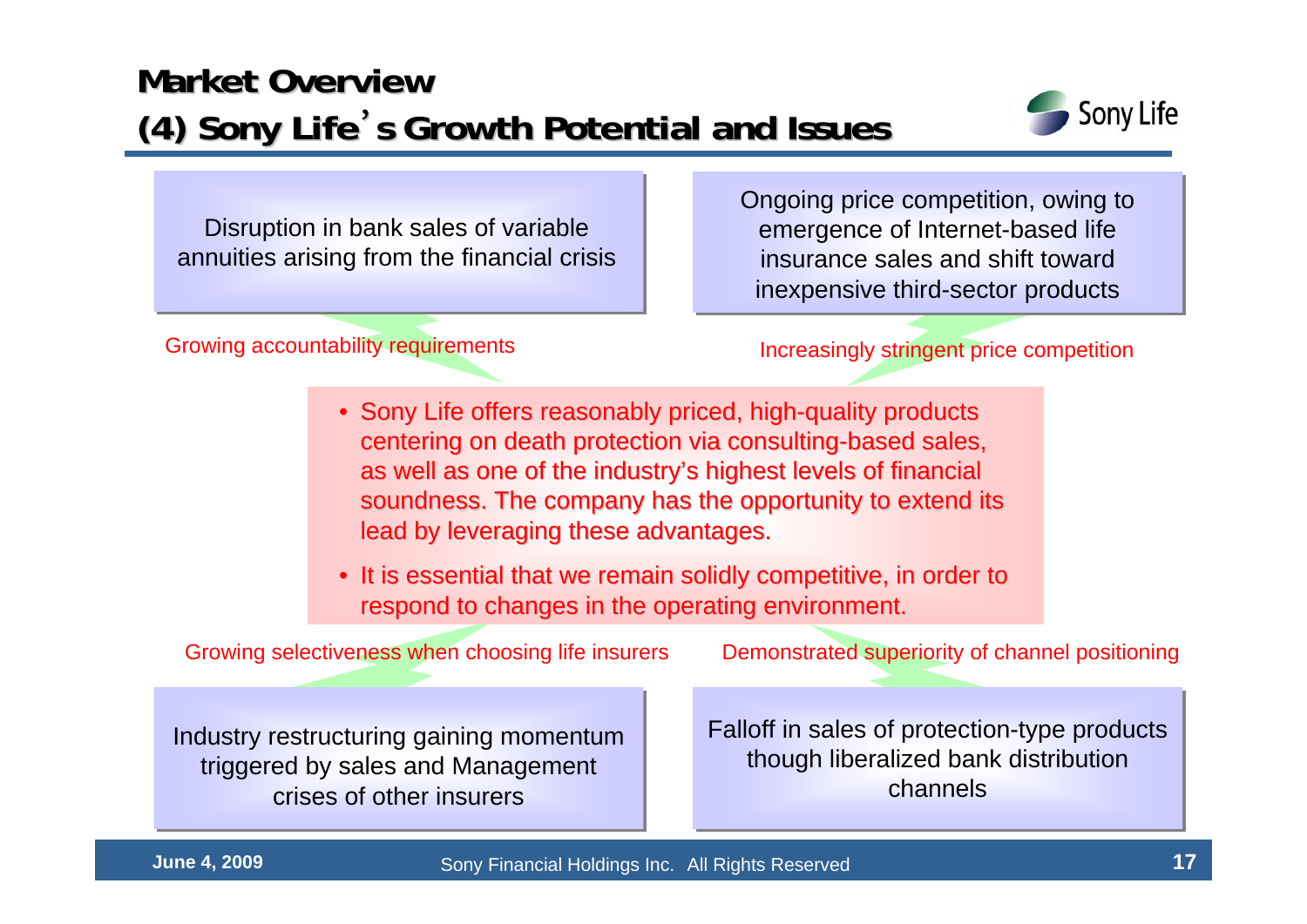### **Mid-term Strategic Focuses erm Strategic Focuses**



| <b>Mid-term</b><br><b>Strategy</b> | insurance market.<br>Maintain or promote sustainable growth through the expansion of our business domain.<br>→<br>Aim for ongoing increases in corporate value, using MCEV as the criterion.                                                         |                                                                    | By reinforcing our competitiveness through consulting-based sales centered on life planning<br>and after-sale follow-up activities, we aim to further entrench our position in the Japanese life                                                                                                                                                                  |
|------------------------------------|------------------------------------------------------------------------------------------------------------------------------------------------------------------------------------------------------------------------------------------------------|--------------------------------------------------------------------|-------------------------------------------------------------------------------------------------------------------------------------------------------------------------------------------------------------------------------------------------------------------------------------------------------------------------------------------------------------------|
| Corporate<br>value                 | <b>Growth Strategy</b>                                                                                                                                                                                                                               |                                                                    | <b>Strategic Issues</b>                                                                                                                                                                                                                                                                                                                                           |
|                                    | Entering<br>overseas<br>markets<br>Mergers, acquisitions and tie-<br>ups to strengthen and expand<br>life insurance business<br><b>Developing annuities</b><br>business<br><b>Strengthening and</b><br>expanding existing life<br>insurance business | Overseas<br>markets<br><b>Domestic</b><br>markets<br><b>Future</b> | <b>Greater China market penetration</b><br>$\cdot$ <sup>3</sup><br>business domains<br>Expansion<br><b>Response to industrial restructuring,</b><br>deregulation and other developments<br>$\overline{a}$<br><b>Established annuities</b><br>subsidiary<br>1. Enhanced level of competitiveness<br>through consulting-based sales<br>2. Appropriate risk controls |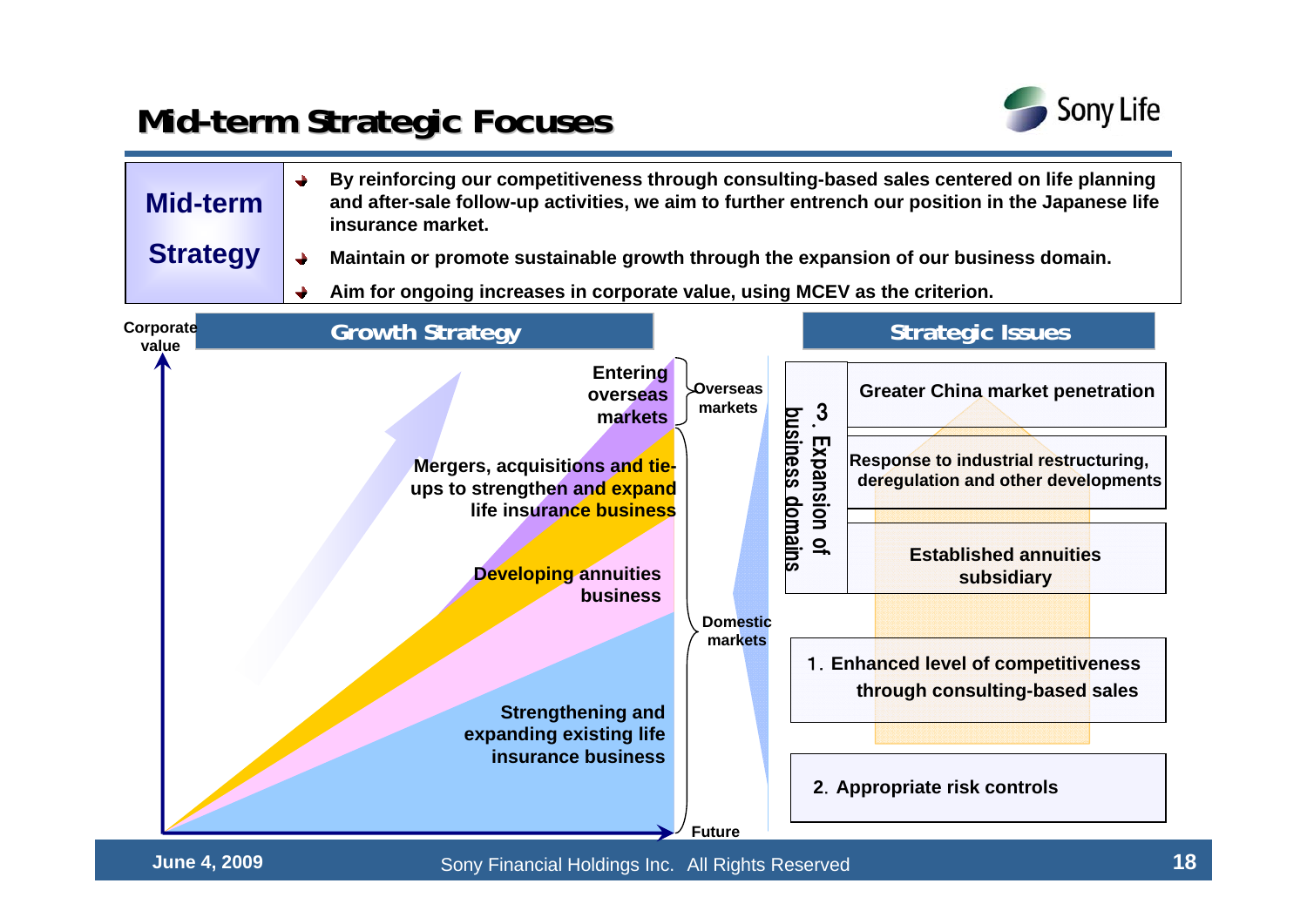## **MCEV(1) Management Management Positioning Positioning**



- **Approaches in the past** 
	- **Nov. 2005: Commencement of disclosures of Traditional** Embedded Value (TEV), starting from TEV as of March 31, 2005
	- Nov. 2008: Shift of EV disclosures from TEV to Market Consistent Embedded Value (MCEV), starting from MCEV as of March 31, 2008
		- Started MCEV disclosure as its EV information at fiscal year end
- **Management positioning** 
	- An important indicator of our corporate value
	- **Understanding the cause of changes in corporate value enables us** to reflect the continuous improvement of our corporate value in management strategy.
	- Oriented towards a market-consistent evaluation of assets, liabilities and risk management.
- **Approaches in the future** 
	- With an aim to achieve continuous growth of corporate value, taking measures to tasks obtained from MCEV valuations.
	- Major tasks currently recognized by Sony Life is to reduce interest rate risks
	- Specific actions to be taken in the future are
		- **Further reduction of the duration mismatch risk between** assets and liabilities
		- **Review product details by taking liability characteristics into** consideration

### **Sony Life's approaches <b>Trends surrounding MCEV**

- **Life insurers in Europe that are members** of the CFO Forum
	- **Mandatory EV disclosures in compliance** with MCEV Principles has been scheduled.
	- **Disclosures in compliance with MCEV** Principles is expected to spread, particularly in Europe.
- ■CFO Forum (December 2008)
	- Decided to conduct a review of the impact of turbulent market conditions on the MCEV Principles, as their application could, in such market conditions, lead to misleading results.
	- **Expressed possibilities of partial changes of** the published MCEV Principles or of the guidance issues based on the review results.
	- Declared its continuous commitment to MCEV **Principles**
- ■CFO Forum announced an update on progress (May 2009)
	- **Announced press release on their first-phase** collaborative work on the application of its MCEV Principles in turbulent market condition s For more details, please see the HP of the CFO Forum (http://www.cfoforum.nl/)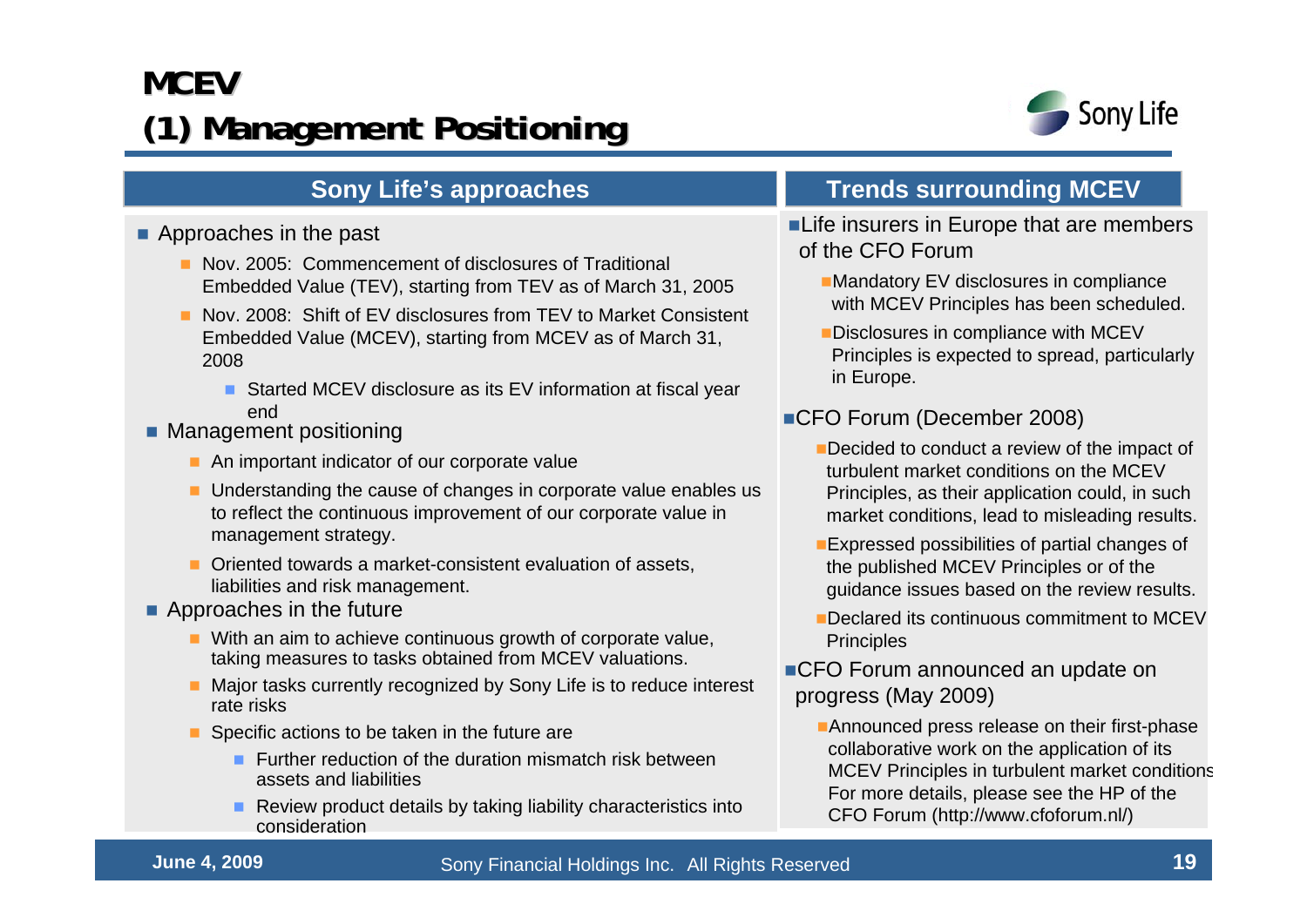### **MCEV (2) Results as of Mar31, 2009 (2) Results as of Mar31, 2009**





|                    |                               |                       |          | ווסע וט פווטוווטן,    |
|--------------------|-------------------------------|-----------------------|----------|-----------------------|
|                    |                               | As of<br>Mar 31, 2008 | Change   | As of<br>Mar 31, 2009 |
| <b>MCEV</b>        |                               | 816.5                 | $-415.6$ | 400.9                 |
|                    | Adjusted net worth            | 248.5                 | $-53.1$  | 195.4                 |
|                    | Value of existing<br>business | 568.0                 | $-362.6$ | 205.4                 |
| New business value |                               | 48.2                  | $-32.8$  | 15.4                  |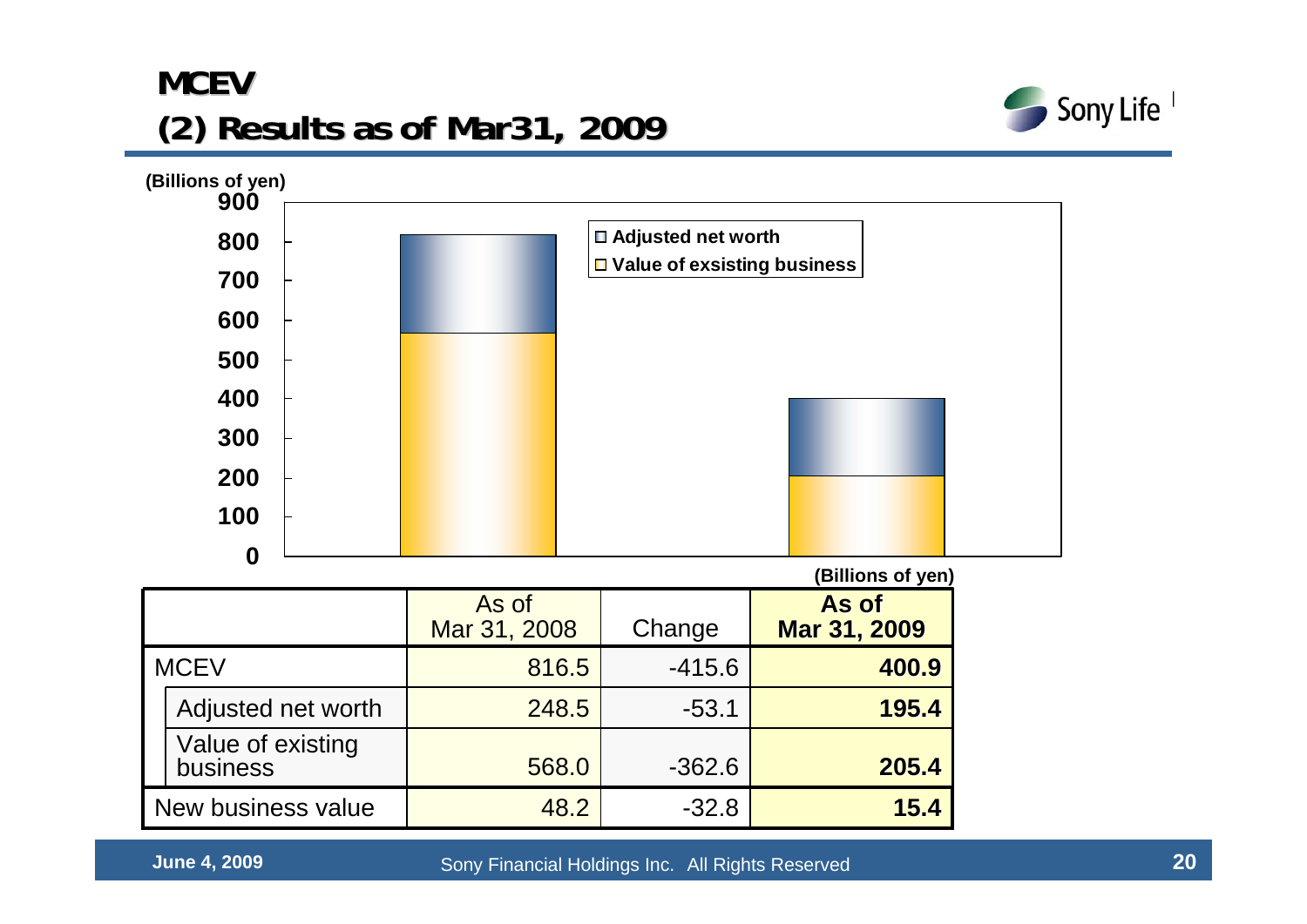### **MCEV (3) Reconciliation analysis from MCEV at the end of the prior year** Sony Life



\*1: Including decreases in interest swap rates and a flattening of the term structure, and increases in the implied volatilities of equity options and interest swaptions (¥276.6billion)

an increase in the allowance for non-hedgeable risks(¥40.1billion) and an increase in the frictional costs(¥33.4billion)

- \*2: Decline in the prices of stocks and convertible bonds held and an increase in unrealized gains on maturity-held securities and other factors
- \*3: Increases in operating MCEV earnings, including new business value, expected business contribution and effects of changes in dynamic surrender rates, etc.
- \*4: Net realized gains, unfunded pension liabilities, intangible fixed assets, tax effect, reversal of statutory reserves, dividends paid(¥7.0billion) and capital injection(¥10.0billion), etc.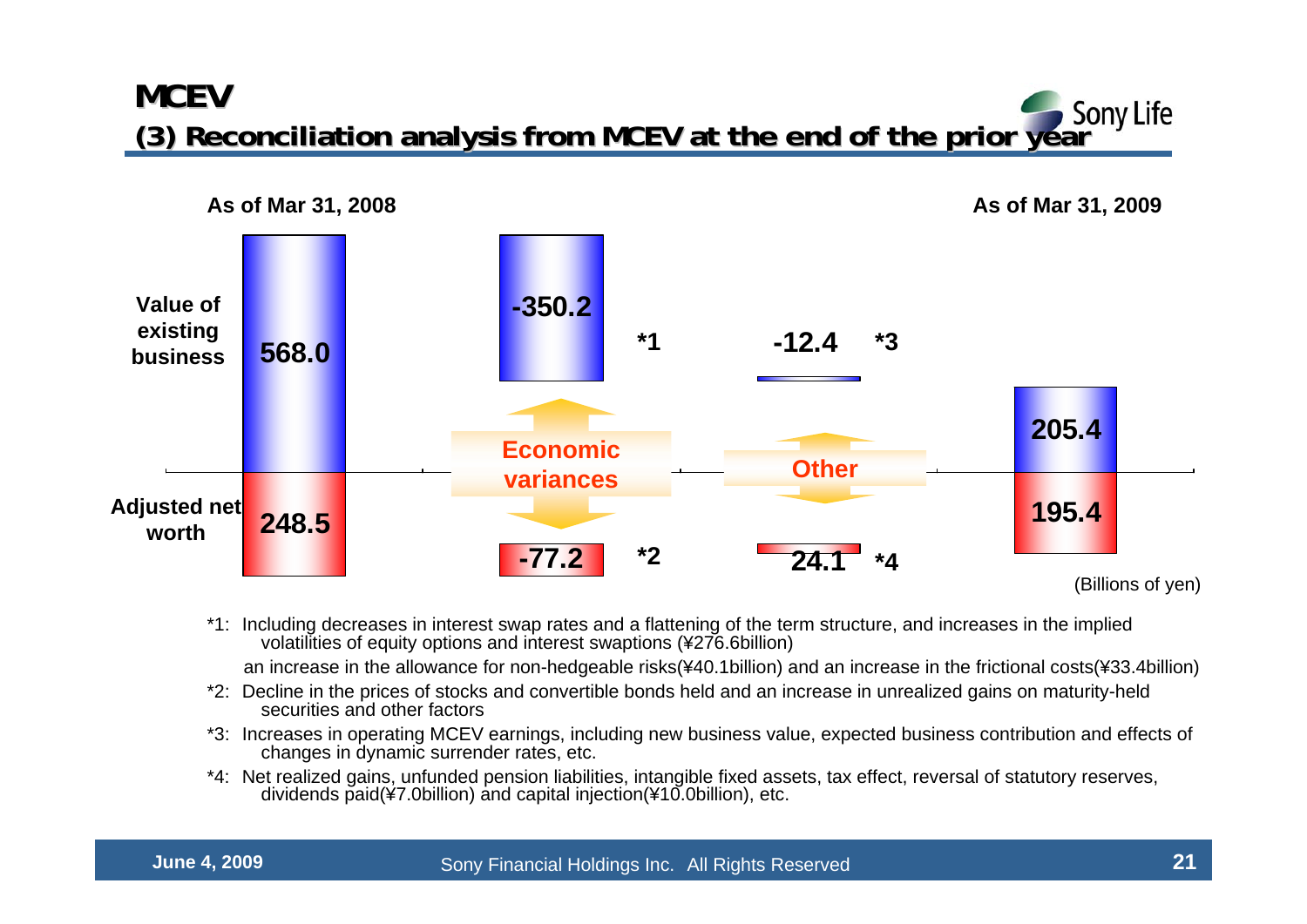### Major Initiatives (1) Enhance Competitiveness in **Consulting-Based Sales**



٠ Establish "offering the world's best life planning" and "building lifelong customer relationships" as unique core competencies of Sony Life to enhance the company's competitive advantage.

| <b>Priority Measures</b>                                                                                                                                                                                                     | <b>Future Initiatives</b>                                                                                                                                                                                                                                                                                                                                                                                                                                            |
|------------------------------------------------------------------------------------------------------------------------------------------------------------------------------------------------------------------------------|----------------------------------------------------------------------------------------------------------------------------------------------------------------------------------------------------------------------------------------------------------------------------------------------------------------------------------------------------------------------------------------------------------------------------------------------------------------------|
| Strengthen sales channels<br>Raise quality levels and<br>expand business volume in<br>both the Lifeplanner and<br>Partner channels                                                                                           | Lifeplanner channel<br>• Partner channel<br>Promote life planning<br>• Foster large-scale independent agencies<br>• Cultivate customers via the customer bases<br>Regularize customer visits<br>of marketing support partners<br>Raise quality and expand number of<br>Introduce structural response to large-scale<br>Lifeplanner sales employee recruits<br>regional agencies<br>• Promote marketing<br>Develop and establish sales through banking<br>agencies    |
| ■ Enhance products<br>Continuously introduce<br>products that contribute to<br>consulting                                                                                                                                    | $\blacksquare$ Recent initiatives<br>• Planned for introduction<br>• Whole-life cancer insurance<br>Discount rider on family income<br>(April 2008)<br>insurance (November 2009)<br>Level-premium term life insurance with<br><b>Thereafter, continue to introduce two new</b><br>no surrender value (October 2008)<br>products each year<br>• Cancer hospitalization insurance<br>(April 2009)                                                                      |
| Create sales support structure<br>Upgrade IT systems in areas<br>related to sales planning and<br>customer management<br>Use structure to support after-<br>sale follow-up services<br>Expand value-added service<br>network | $\blacksquare$ Recent initiatives<br>$\blacksquare$ Future plans<br>Developed new system for policy<br>Steadily develop new customer<br>maintenance (September 2007)<br>management system<br>Developed claim payment support system<br>Expand life planning support services<br>(July 2008)<br>Start offering services related to wills<br>Developed monthly "Notice of Protection"<br>and inheritances<br>reporting and after-sale follow-up system<br>(April 2009) |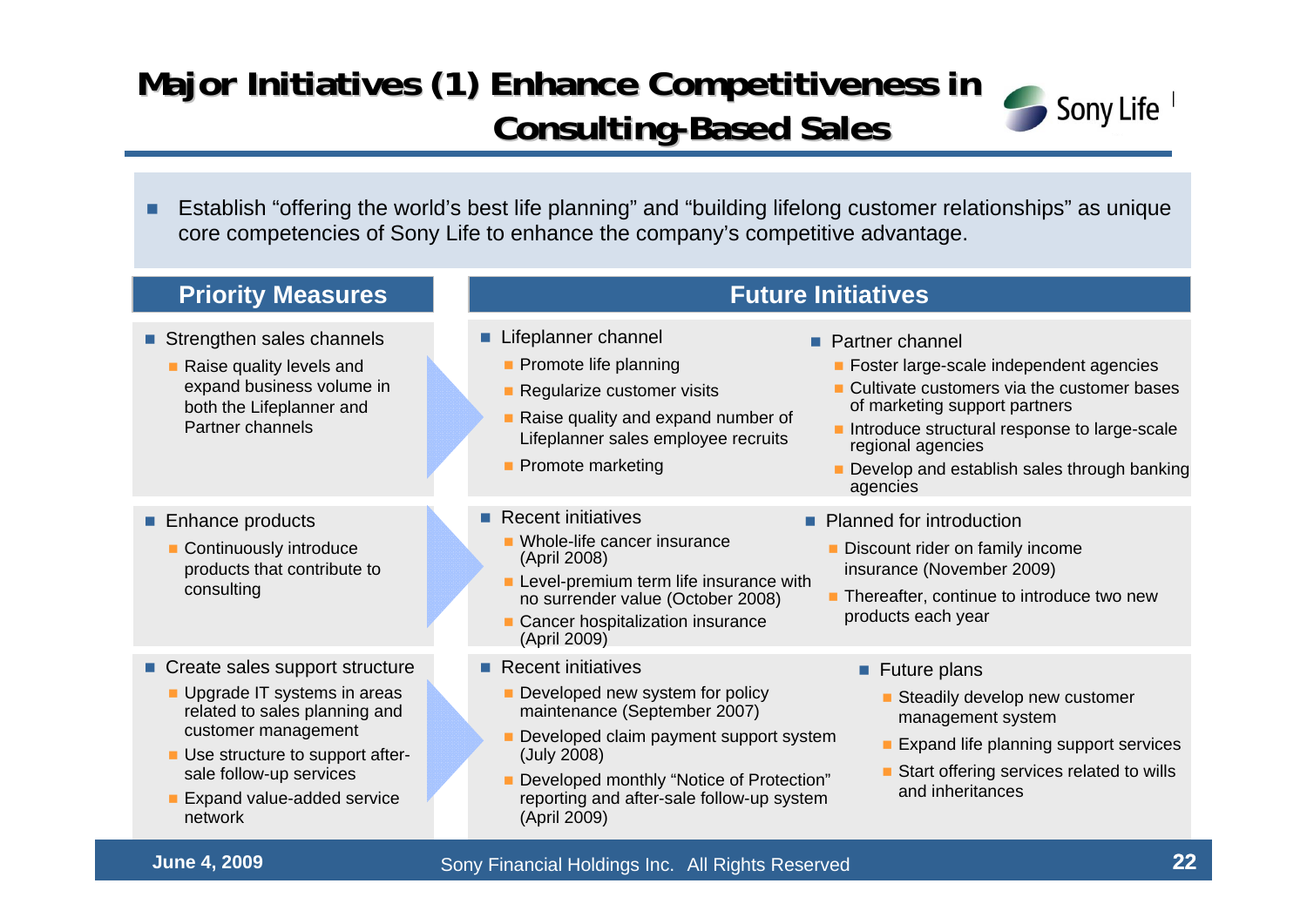### Major Initiatives (2) Ensure Appropriate Risk and **Cost Controls Cost Controls**



 Evaluate corporate value on an economic basis, respond appropriately to solvency standards and the shift toward international accounting standards, and ensure that corporate governance is unassailable. Through such efforts, seek to raise the level of trust and reliability felt toward the company by customers, the market and society as a whole.

| <b>Priority Measures</b>                              | <b>Future Initiatives</b>                                                                                                                                                                                                                                                                                                                                                                                                                                                                                                                                                                                              |
|-------------------------------------------------------|------------------------------------------------------------------------------------------------------------------------------------------------------------------------------------------------------------------------------------------------------------------------------------------------------------------------------------------------------------------------------------------------------------------------------------------------------------------------------------------------------------------------------------------------------------------------------------------------------------------------|
| Strengthen asset management<br>and the financial base | Asset management policy<br>Gradually increase (ultra) long-term bonds, in principal for holding to maturity, to<br>reduce the mismatch between assets and liabilities from an ALM standpoint<br>• Policy for expanding internal reserves<br>To protect ourselves against risk, give top priority to ensuring sufficient ability to<br>make insurance claim and other payments<br>Increase soundness to remain at the top level in the industry<br>Maintain or improve the solvency margin ratio, real net asset ratio and ratings                                                                                      |
| Enhance risk management and<br>revenue management     | Develop comprehensive risk management<br>Raise the level of risk management by introducing international accounting standards, shifting to solvency margin standards on the basis of economic value and responding appropriately to MCEV requirements<br>Improve operating and administrative cost efficiencies<br>Set profitability standards for product development (pricing) and review<br>inefficient products<br>Promote a project led by an internal task force to improve administrative cost<br>efficiencies<br>Promote structural improvements via thorough reviews of operating processes<br>and conditions |
| ■ Ensure thorough internal<br>controls                | Strengthen initiatives to ensure compliance and protection of personal information<br>Thoroughly counter operating and other risks                                                                                                                                                                                                                                                                                                                                                                                                                                                                                     |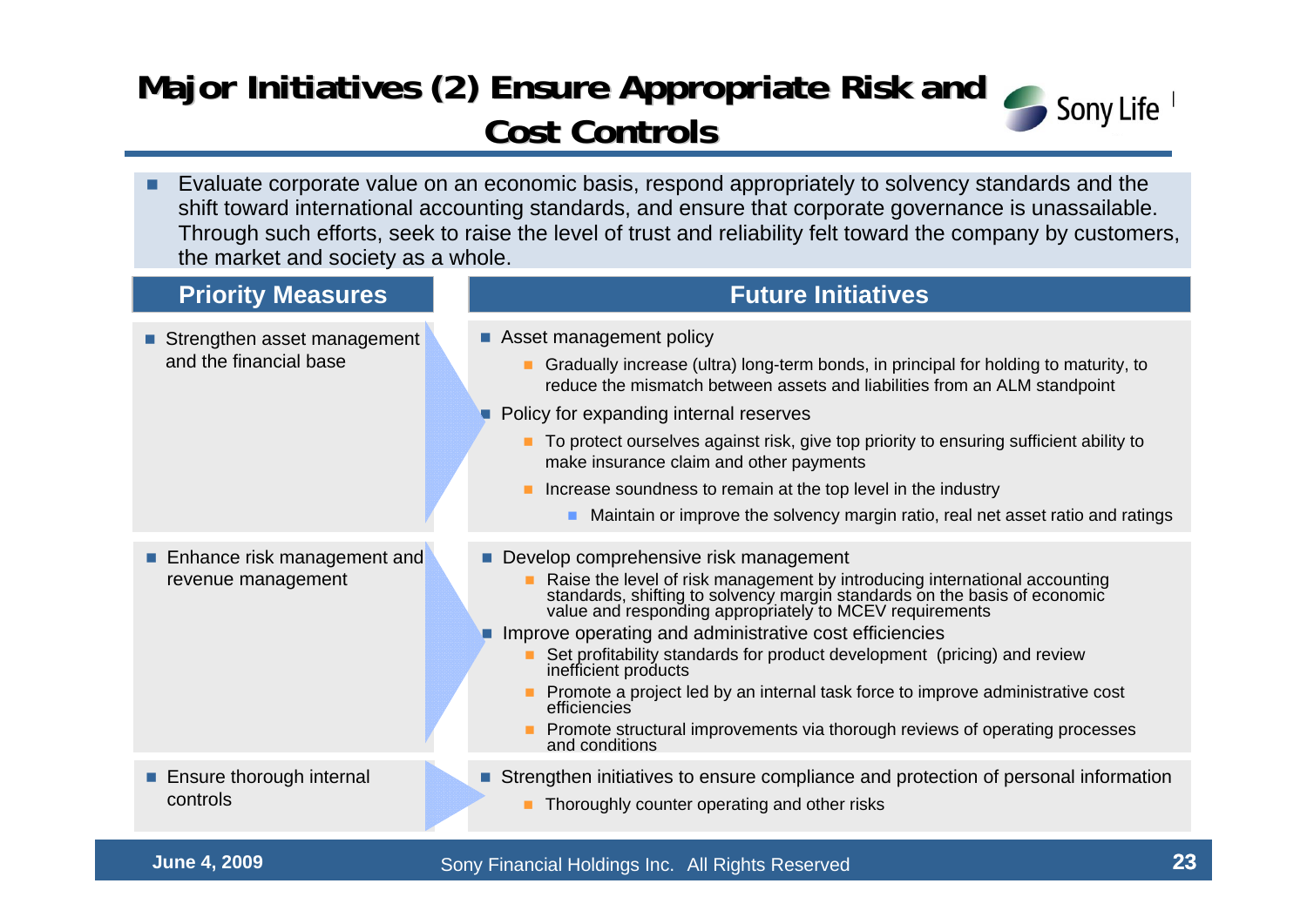### **Mid-term Targets (1) Operating Performance Index**



**Policy Amount in Force (Individual Life Insurance + Individual Annuities) Number of Lifeplanner Sales Employees** 



Line item amounts are truncated below ¥100 billion.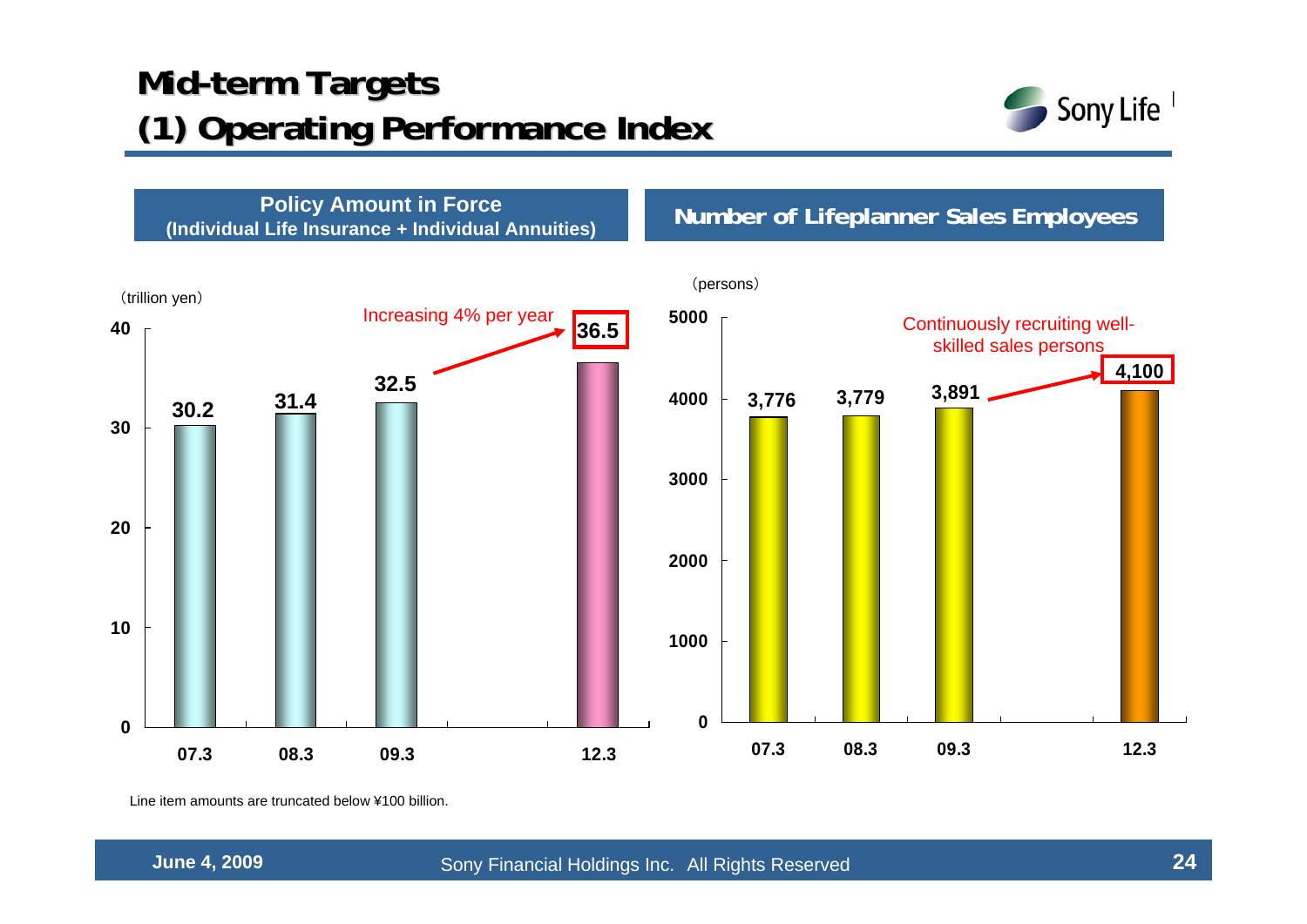### **Mid-term Targets (2) Corporate Value Corporate Value Indicator Indicator**



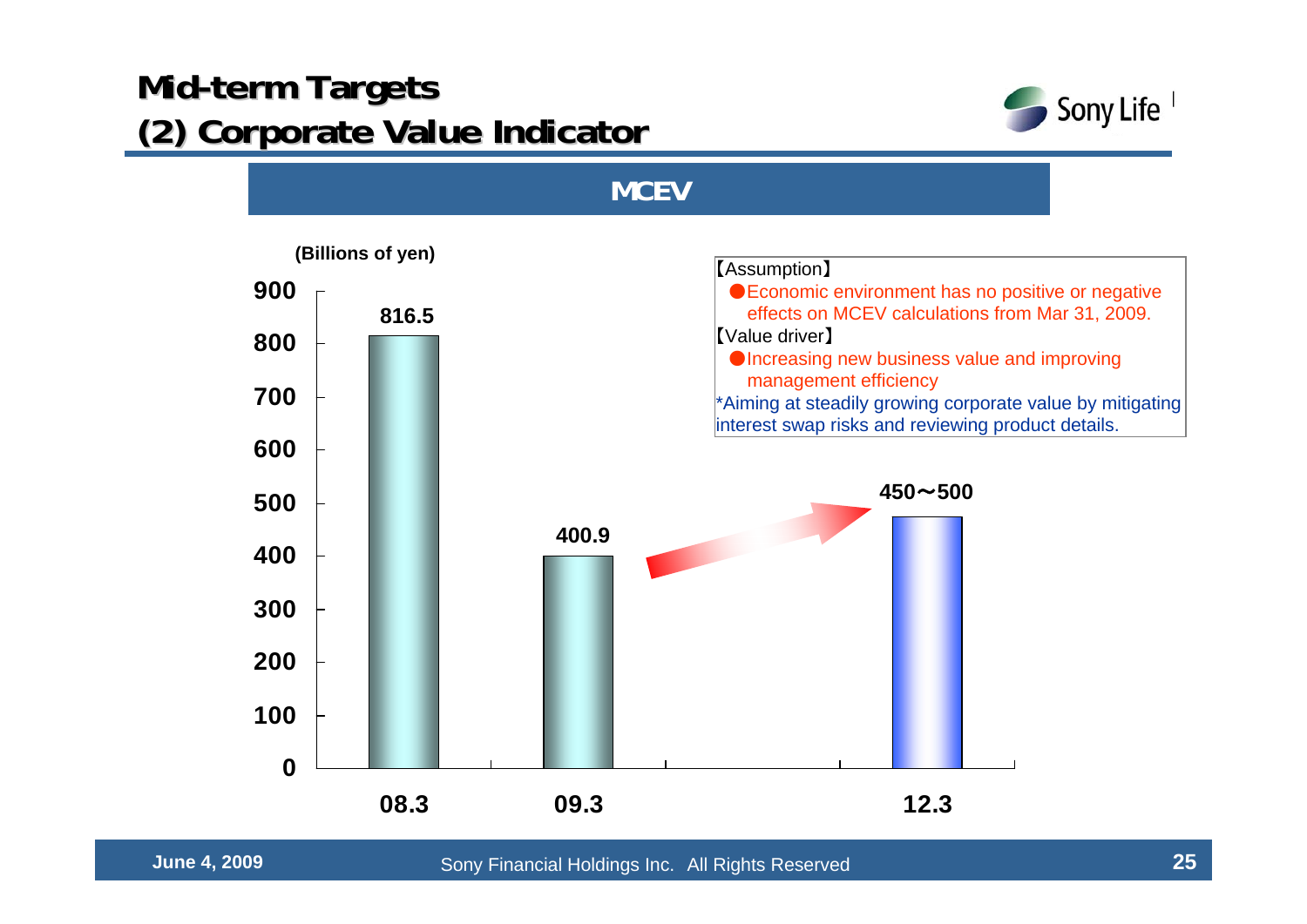## **Major Initiatives (3) Expand Business Domain**

### **(Annuities, Overseas Business) (Annuities, Overseas Business)**



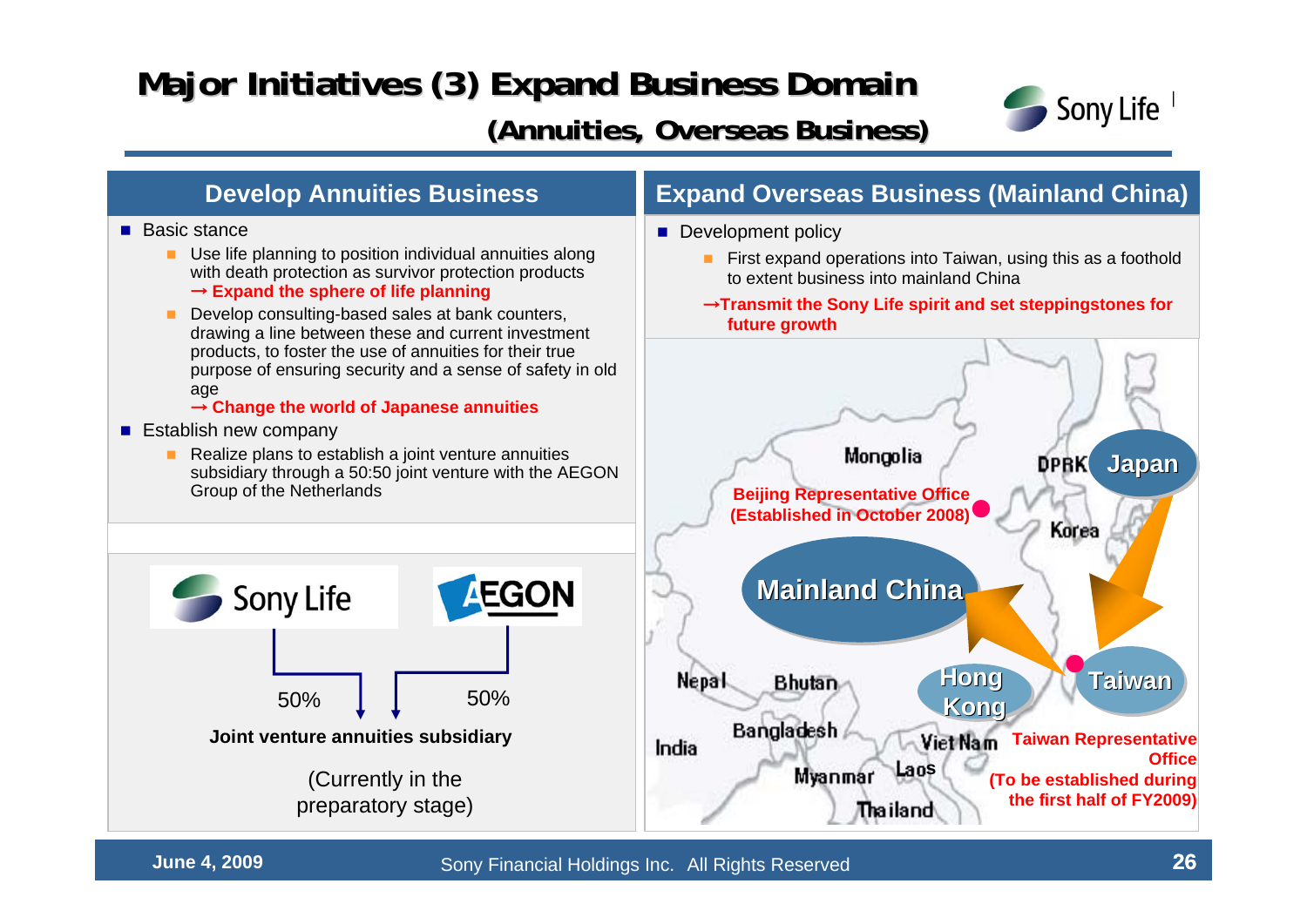

# **Sony Assurance**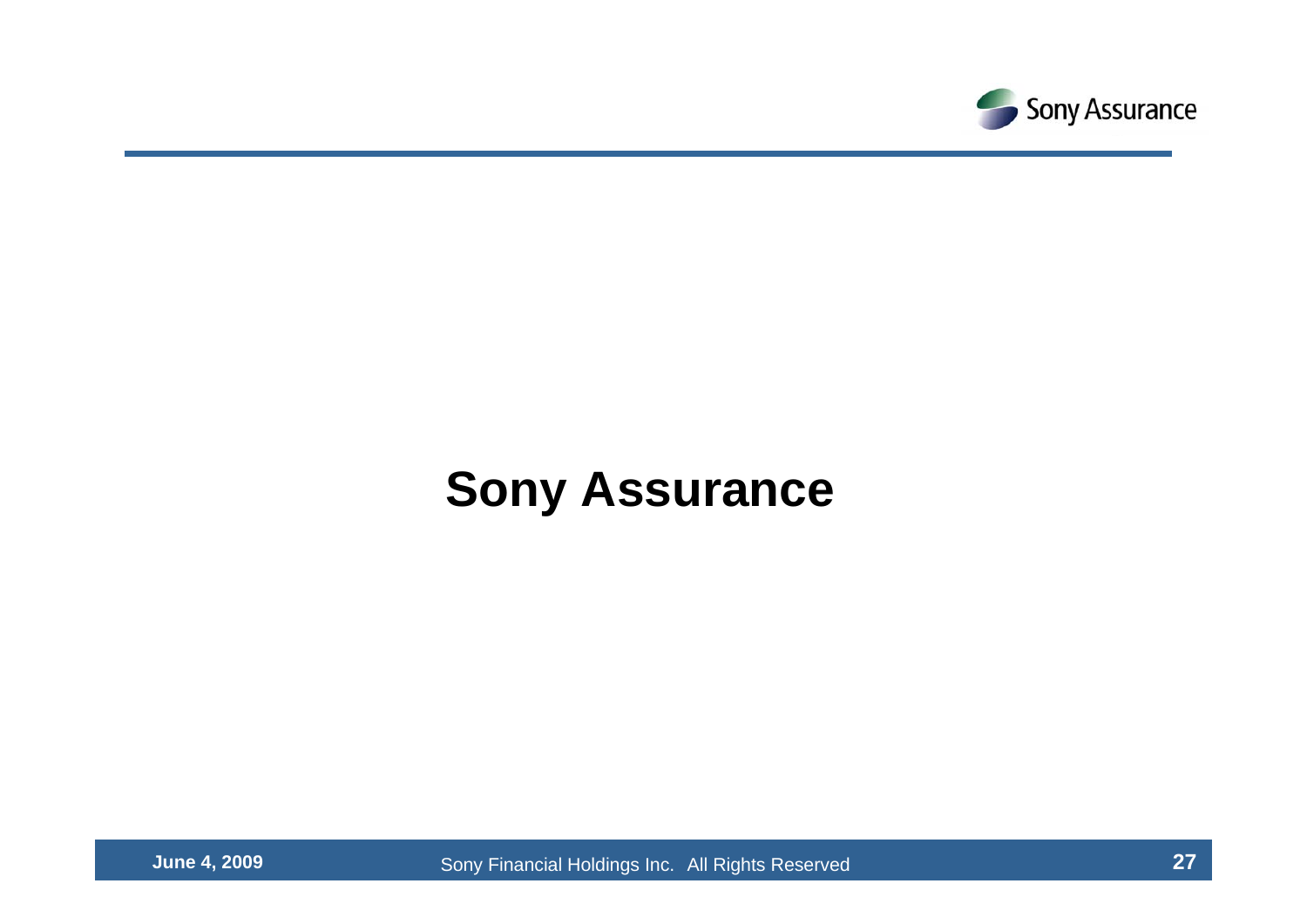### **FY2008 Review FY2008 Review (1) Profit and loss (1) Profit and loss**





#### **Sony Assurance**

Ordinary revenues up, but ordinary profit down year on year

...................................

◆ Sales of automobile insurance policies were strong, resulting in ordinary revenues up 11.2% to ¥61.8 billion

◆ Ordinary profit down 22.7% to ¥2.1 billion owing mainly to higher claims paid

◆Net loss of ¥1.5 billion was recorded as a result of extraordinary loss\*

\*Disposal of intangible fixed assets (software in progress)

| (Billion yen)                |                                                                   | <b>FY07</b> | <b>FY08</b> |        |             |  |
|------------------------------|-------------------------------------------------------------------|-------------|-------------|--------|-------------|--|
|                              |                                                                   |             |             | vs PY  |             |  |
| <b>Ordinary revenues</b>     |                                                                   | 55.6        | 61.8        | $+6.2$ | $+11.2%$    |  |
|                              | Underwriting income                                               | 55.0        | 61.1        | $+6.1$ | $+11.1%$    |  |
|                              | Investment income                                                 | 0.5         | 0.7         | $+0.1$ | $+26.5%$    |  |
| Ordinary expenses            |                                                                   | 52.8        | 59.7        | $+6.8$ | $+13.0%$    |  |
|                              | <b>Underwriting expenses</b>                                      | 38.9        | 44.2        | $+5.2$ | $+13.4%$    |  |
|                              | Investment expenses                                               | 0.0         | 0.1         | $+0.1$ | $+2,958.1%$ |  |
|                              | Operating, general and<br>administrative expenses                 | 13.8        | 15.3        | $+1.4$ | $+10.6%$    |  |
| Ordinary profit              |                                                                   | 2.8         | 2.1         | $-0.6$ | $-22.7%$    |  |
| Net income (loss)            |                                                                   | 2.1         | $-1.5$      | $-3.7$ |             |  |
| (Billion yen)                |                                                                   | 08.3.31     | 09.3.31     |        | vs PY       |  |
| <b>Underwriting reserves</b> |                                                                   | 42.7        | 50.7        | $+8.0$ | $+18.9%$    |  |
| Total net assets             |                                                                   | 15.3        | 13.6        | $-1.7$ | $-11.1%$    |  |
|                              | Net unrealized gains/losses on<br>other securities (net of taxes) | $-0.0$      | $-0.1$      | $-0.1$ |             |  |
| <b>Total assets</b>          |                                                                   | 78.6        | 86.6        | $+8.0$ | $+10.2%$    |  |

Line item amounts are truncated below ¥100 million; percentage change figures are rounded.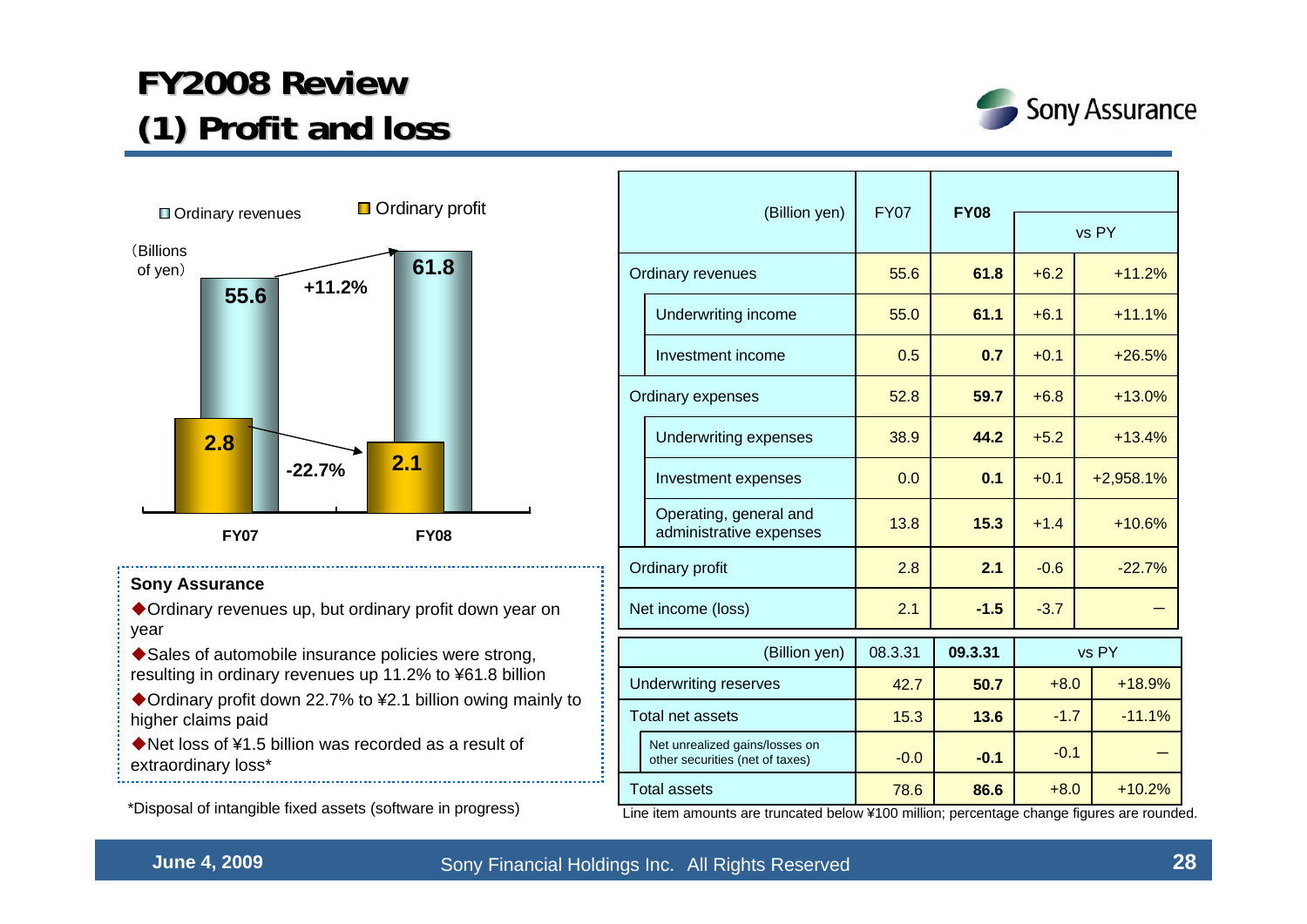### **FY2008 Review FY2008 Review (2) Operating performance (2) Operating performance**





The number of policies in force is the total of automobile insurance and medical and cancer insurance, which accounts for more than 99% of net premiums written. Most personal accident insurance is medical and cancer insurance.

Line item amounts are truncated below ¥100 million for net premiums written and truncated below 10,000 for the number of policies in force.

Net expense ratio is equal to the ratio of total underwriting costs to net premiums written.

Earned/Incurred loss ratio is equal to the ratio of the sum of net losses paid, loss adjustment expenses and accumulation in provision for reserve for outstanding losses to earned premium.

\*Note that earthquake insurance and compulsory automobile liability insurance are excluded from the above calculation.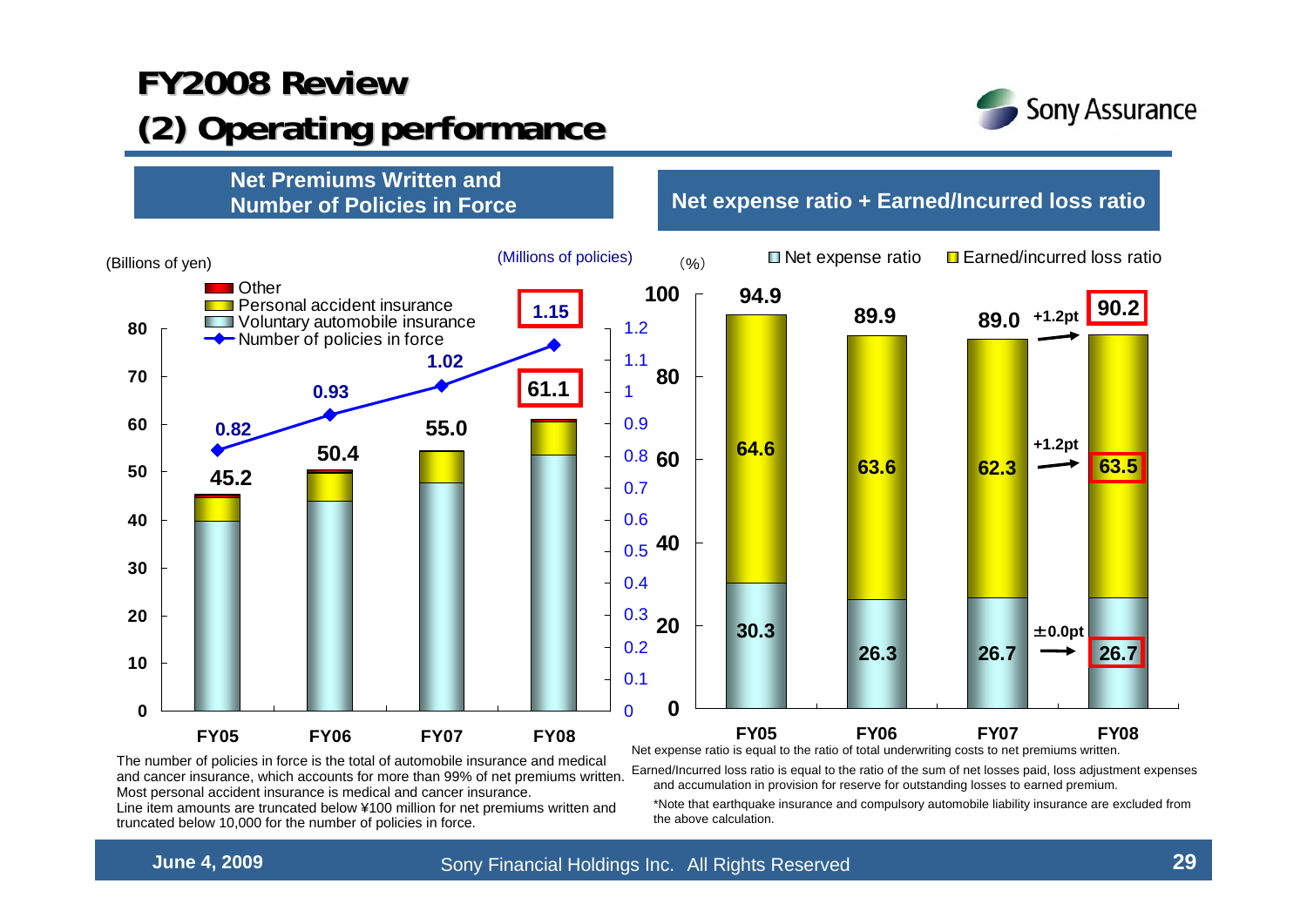### **Market overview Market overview(1) Auto insurance market (1) Auto insurance market**





Source: Insurance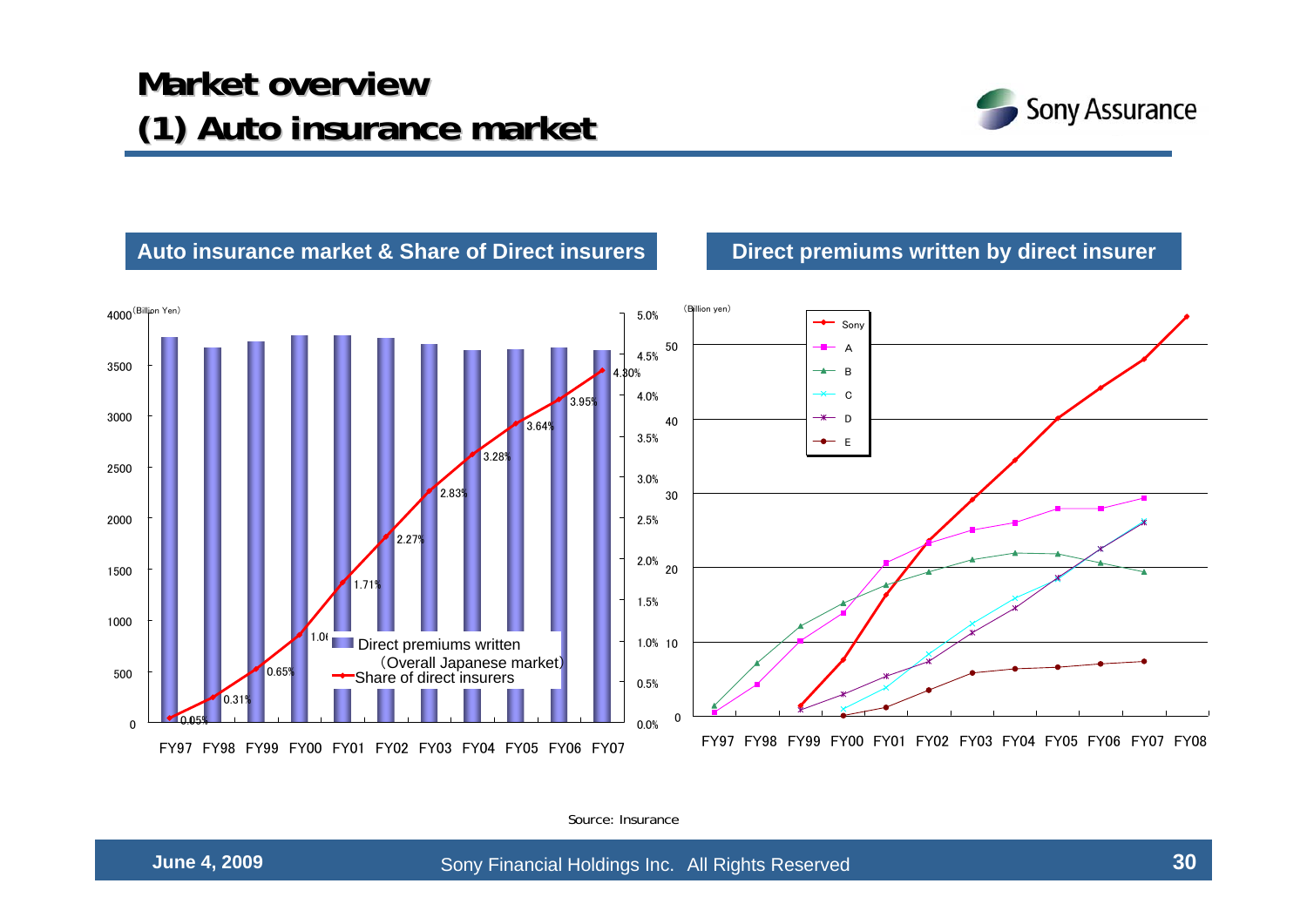### **Market overview Market overview(2) Profitability (Automobile insurance) (2) Profitability (Automobile insurance)**



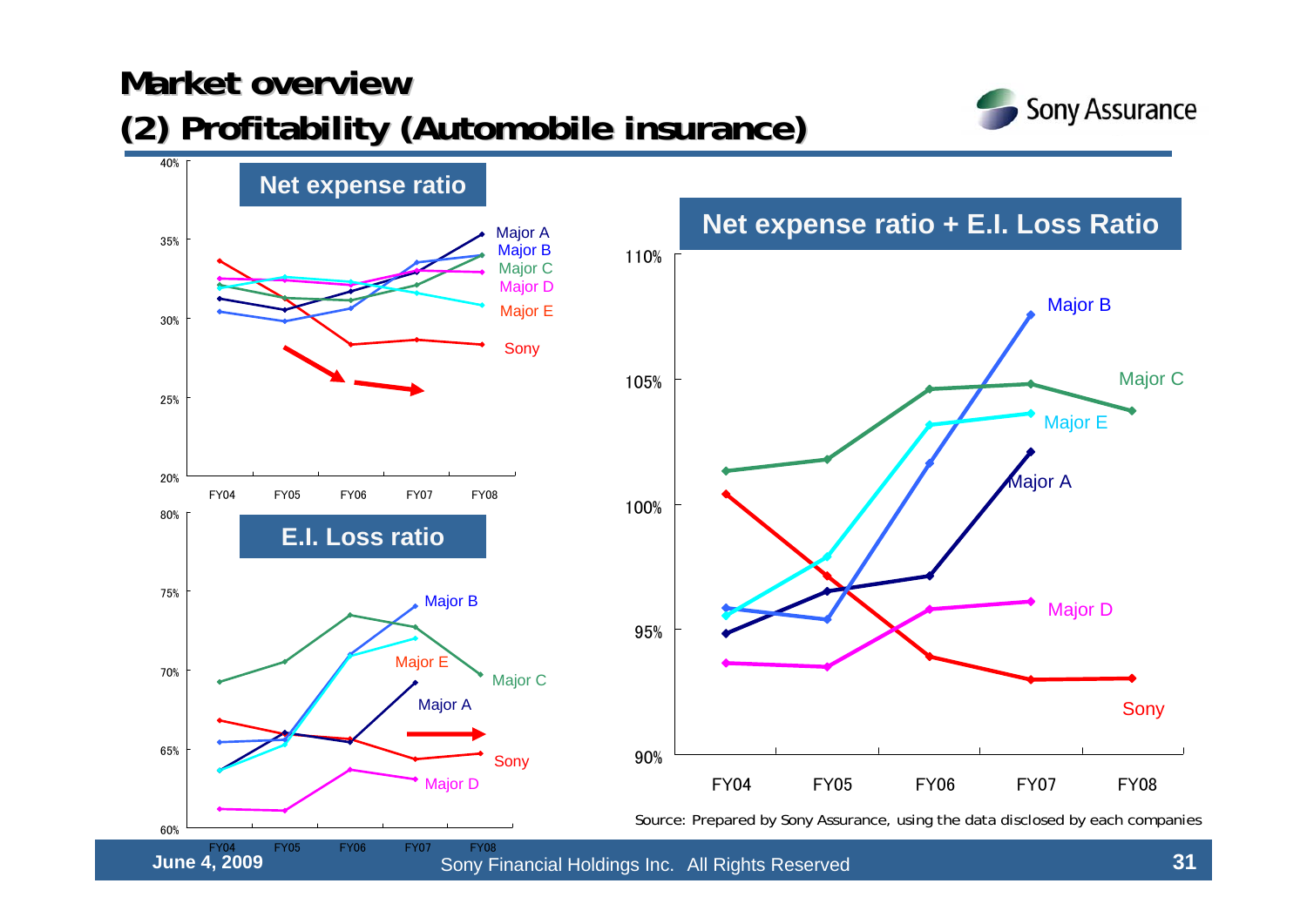

**Mid-term Targets**

Growth:Keep growth with an aim to achieve ¥100.0 billion of direct premiums written

Profitability: Establish profitability to maintain more than 10% of adjusted ROE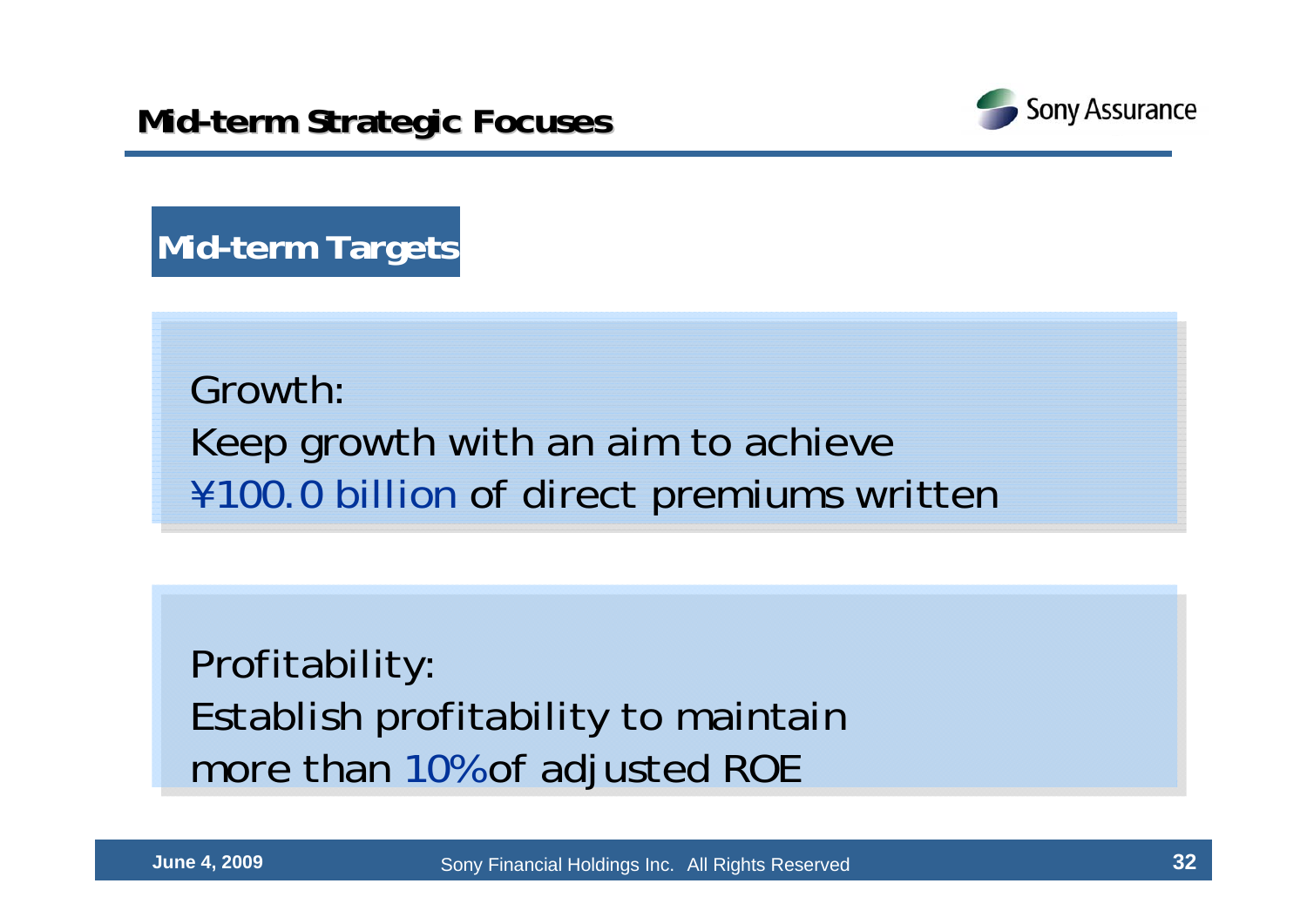### **Mid-term Strategic Focuses erm Strategic Focuses**



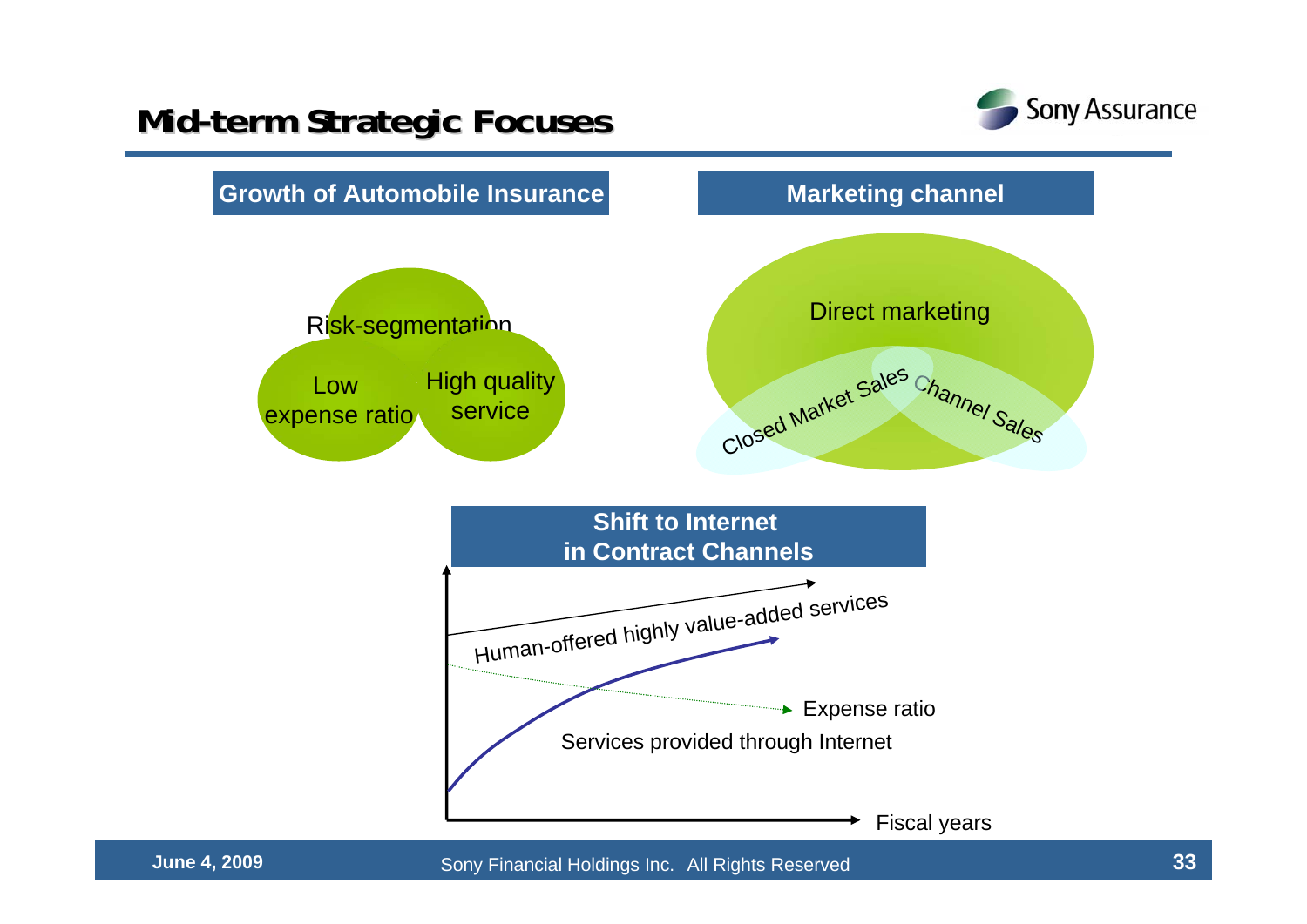### **Major Initiatives (1) Sales strategy: Marketing channels (1) Sales strategy: Marketing channels (Automobile insurance) (Automobile insurance)**

**Investment in Direct Channels Advertisement**

0 20 40 60 80100120 140 160 FY07 FY08 FY09 FY10 FY11 Direct channels・Strategic investment in marketing costs Direct Marketing Advertisement Expenses (Setting the level of FY07 as 100) Direct Marketing Advertisement Expense Ratio (Setting the level of FY07 as 100) Direct Marketing Advertisement Expense Ratio  $=$   $\frac{1}{2}$   $\frac{1}{2}$   $\frac{1}{2}$   $\times$  100 Direct Marketing Advertisement Expenses Net premiums written

Tie-up channels

- ・Cultivating new channels
- ・Cultivating new closed markets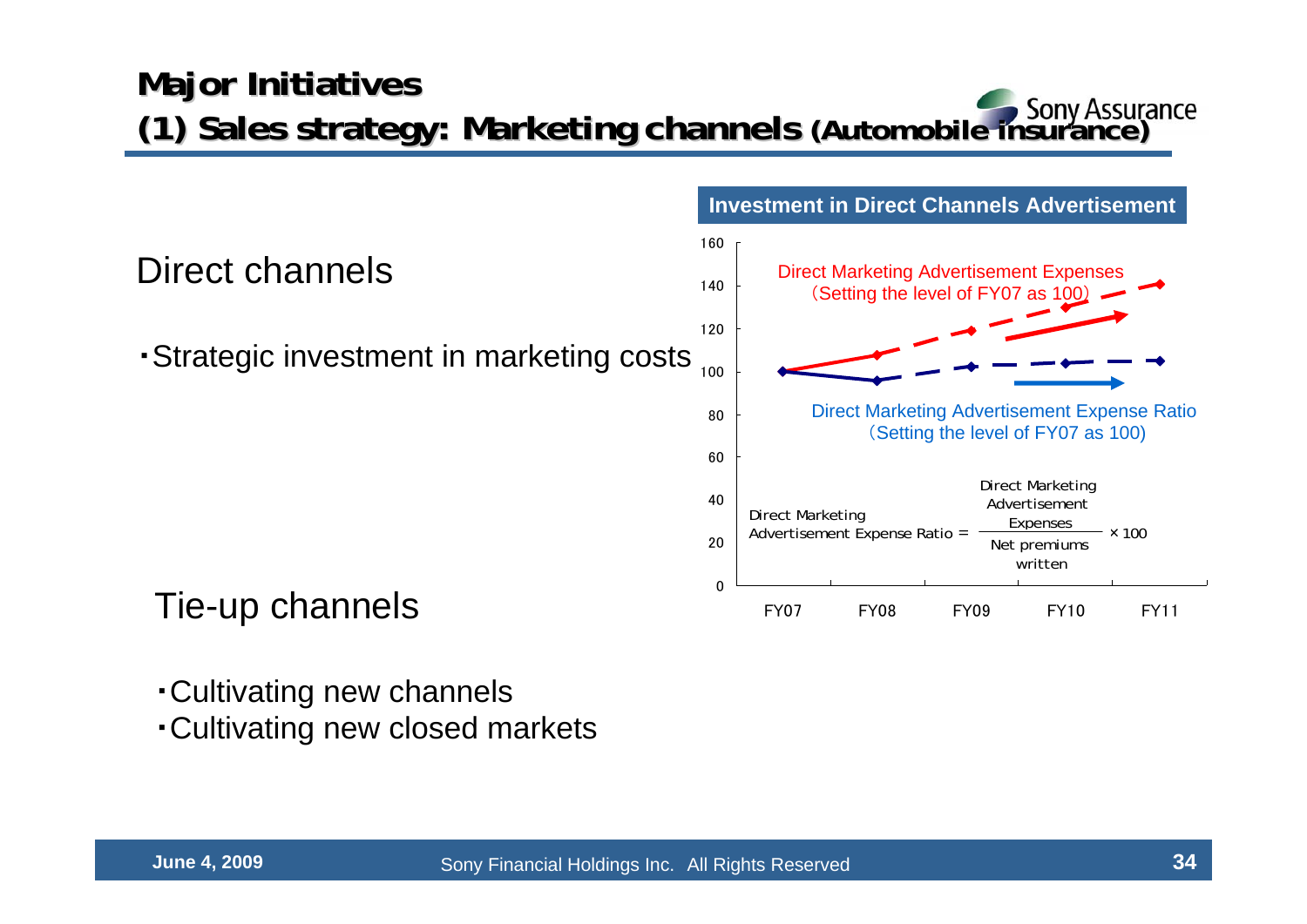

自動車保険 ソニー損保なら、保険料は

Increasing Internet channels

- ・Increase discount on online contract (February 2009)
- ・Strengthening web promotion
- ・Enhancing responses to mobile phone users





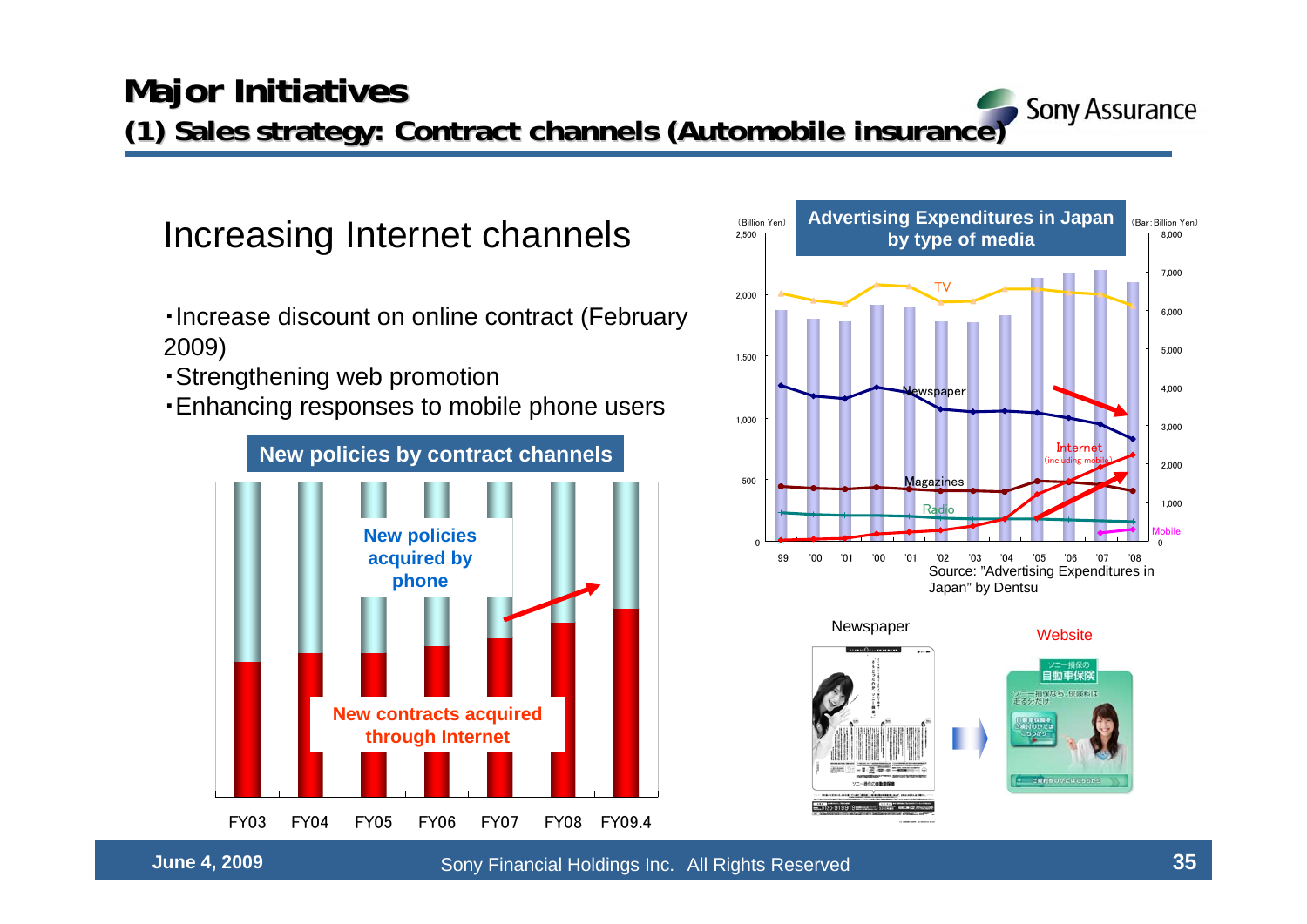### **Major Initiatives (2) Services strategy (Automobile insurance) (2) Services strategy (Automobile insurance)**



### Accident resolution services delivering strong customer satisfaction

**Sony Assurance's Quality Accident Resolution "On the Day, Any Day, Response" Service\***

**-Accident reports accepted 24 hours a day, 365 days a year**

**-If an accident occurs on a holiday, rather than simply "receiving" the report, a response is initiated, resulting in quick, same-day response.**

**-By the end of the day, response results are reported in <sup>a</sup>"same-day report."**

**-Provide a sense of security by quickly determining the person in charge of responding, and that person** 

**responding within three hours** 

**-Private settlements, with one person in charge of handling one accident**

**-Informed consent through repetition of the explanation/consent process**

**-Method of communication can be selected**

#### **Customer Satisfaction with Accident Resolution**

#### **FY2007 Results**

**Out of 58,058 questionnaires distributed, received 15,878 response (Response rate: 27.3%)**

**Respondents' opinions: Satisfied: 78.2% Somewhat satisfied: 12.1%No strong feeling either way: 5.7% Somewhat dissatisfied: 2.4% Dissatisfied: 1.6%**

### High evaluations from outside institutions



●Evaluation of "Satisfaction Level"

JD Power Response to auto insurance claims and at the time of

contracting FY08 No.1 (see above)

- GOMEZ Website satisfaction level FY07 No.1
- HDI Japan Customer Center Phone Response FY08 No.1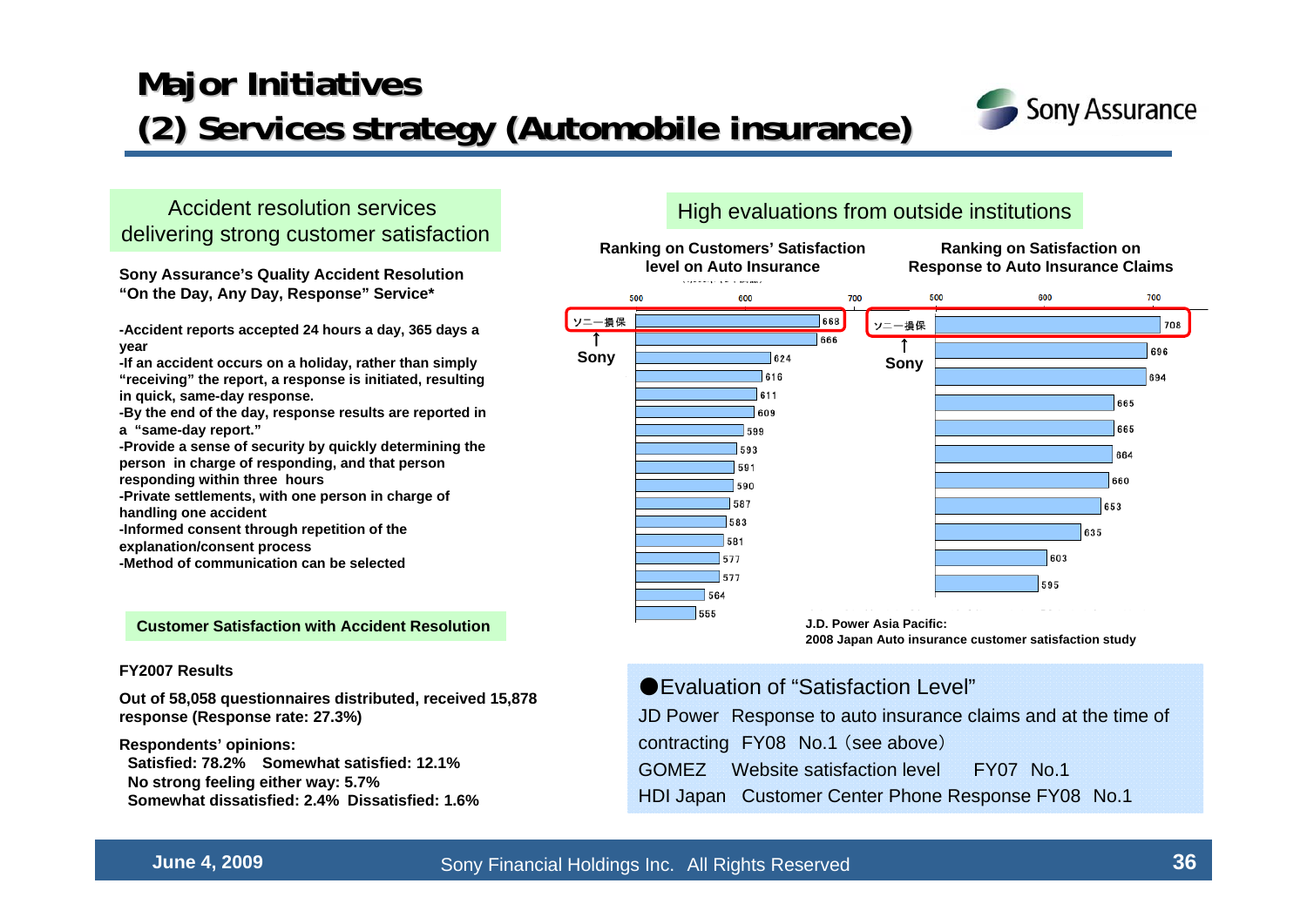### **Major Initiatives (3) Strategy to enhance profitability ) Strategy to enhance profitability**



<Total of types of insurances>

0%10%20%30%40%50%60%70%80%90%100%FY06 FY07 FY08 FY09 FY10 FY11 **89.0 90.2 89.962.3 63.5 63.626.7 26.7 26.3**Net losses paid + Loss adjustment expenses +<br>accumulation in provision for reserve for outstanding losses<br>E.I. loss ratio= Earned premiums Excluding earthquake insurance and compulsory automobile liability insurance **91.3 Net expense ratio + E.I. Loss Ratio**

<Improvement in expense ratio>

Expand business scale Expand Internet channels (for new policies) Improve operational efficiency

<Expansion of product line-ups>

Medical and cancer insurance (SURE) Overseas travel personal insurance Pet insurance (offering as agent)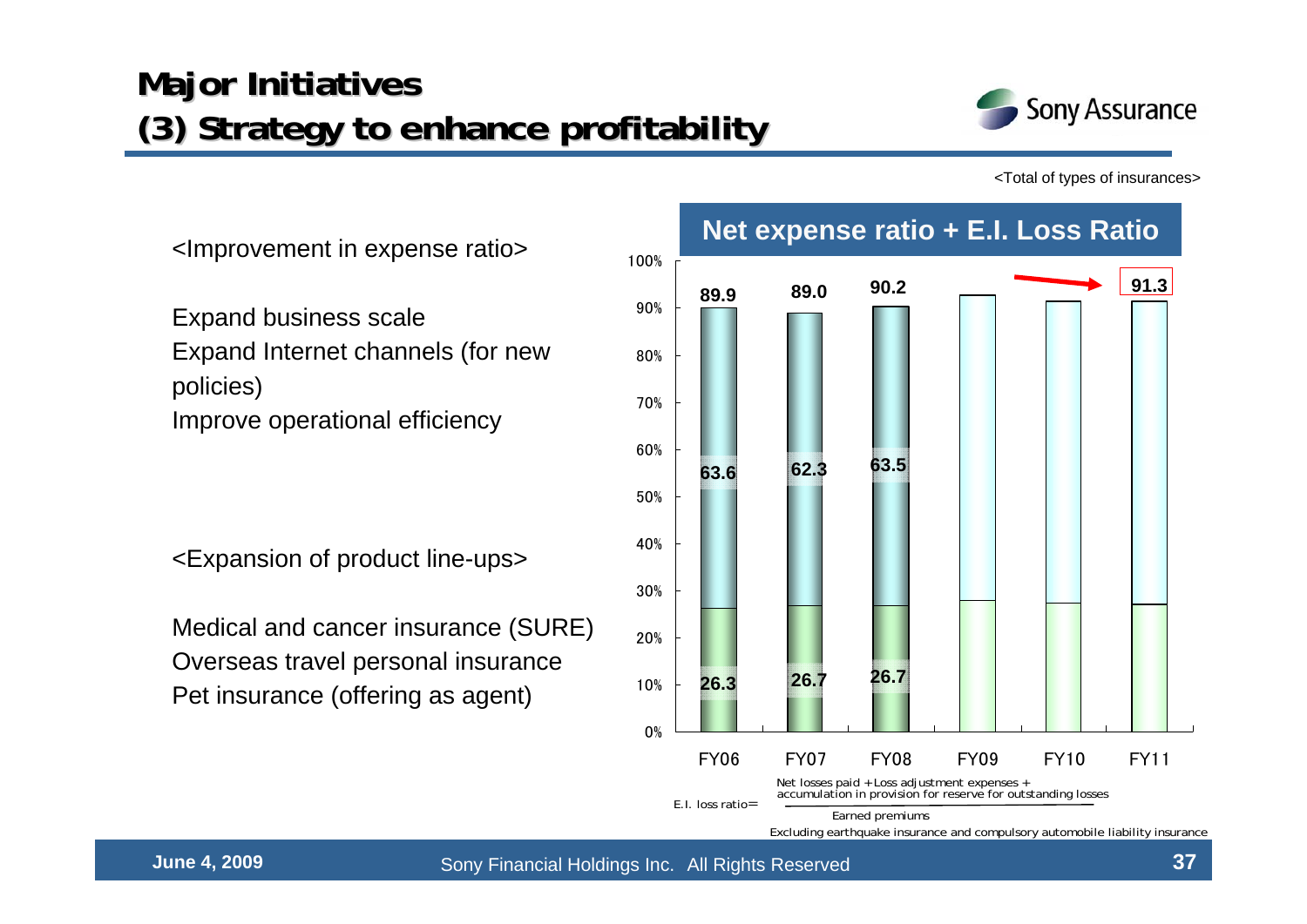### **Mid-term targets (1) Operati (1) Operating performance index performance index**



**Direct premiums written Direct premiums written Direct profit** 

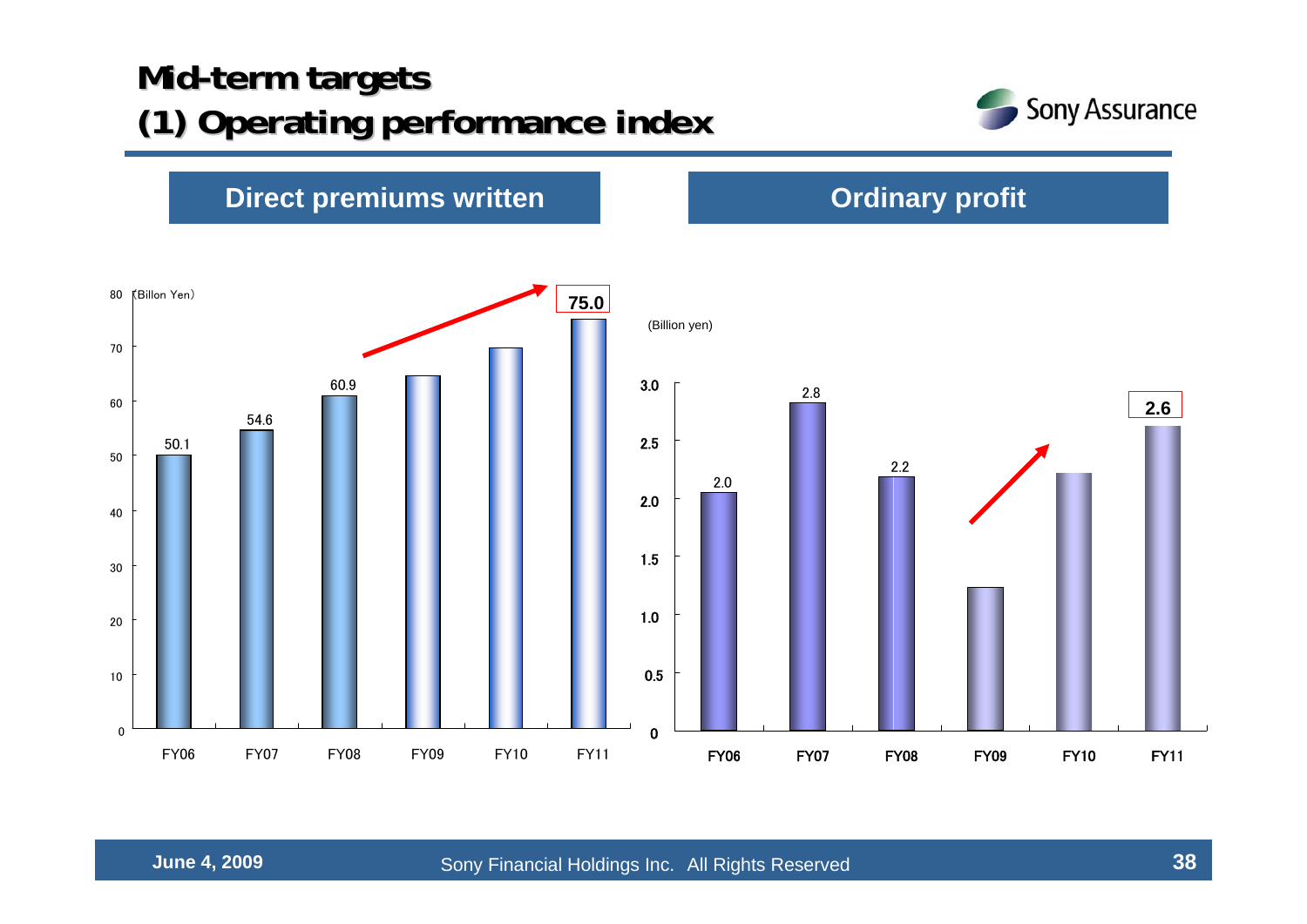### **Mid-term targets (2) Profitability index (2) Profitability index**





Adjusted profit = The net income plus provision for special catastrophe reserve and its provision for reserve for price fluctuations, in each case after taxes.

Adjusted capital = The average amount of net assets plus the sum of special catastrophe reserve and its reserve for price fluctuations, in each case after taxes.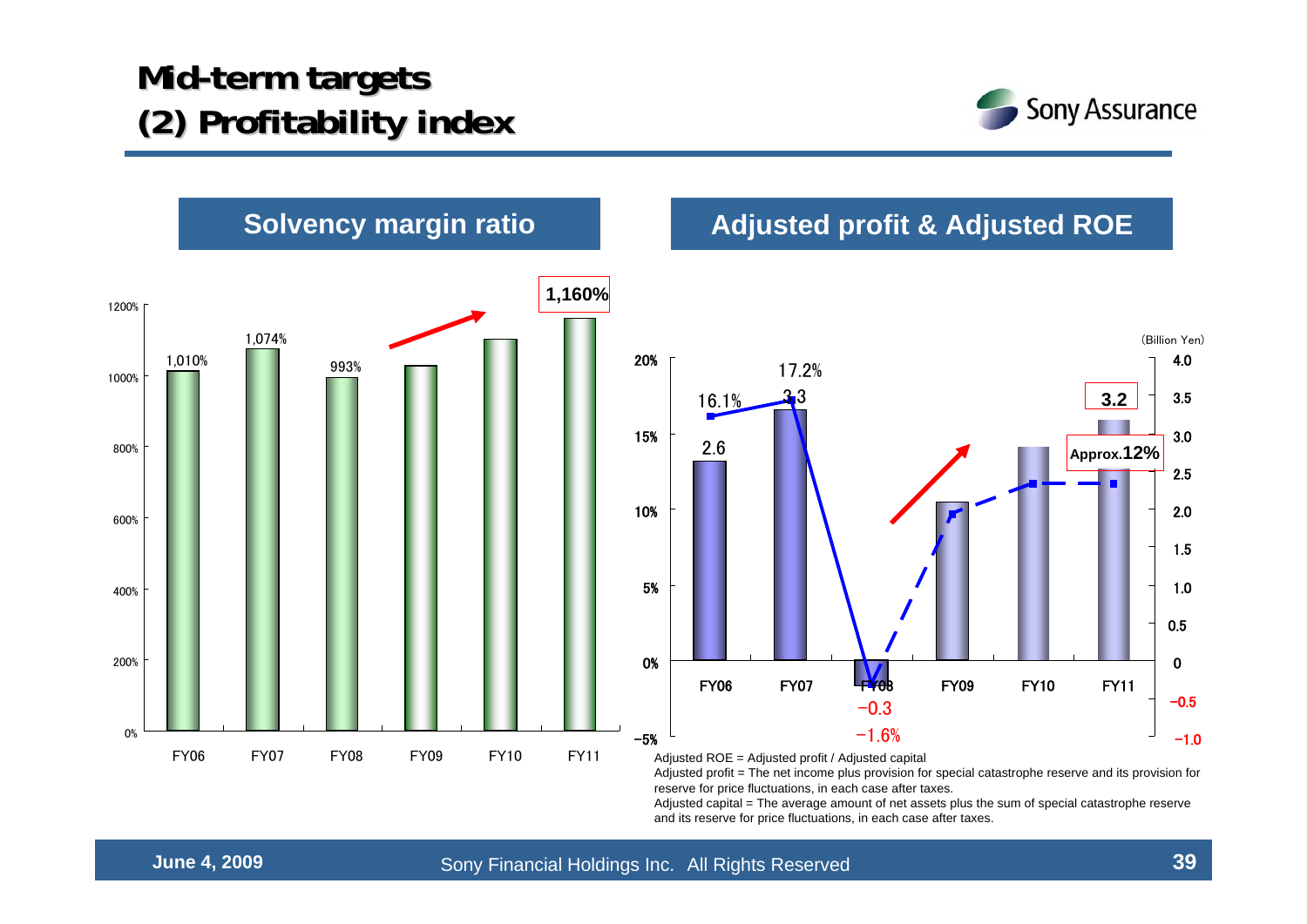

# **Sony Bank**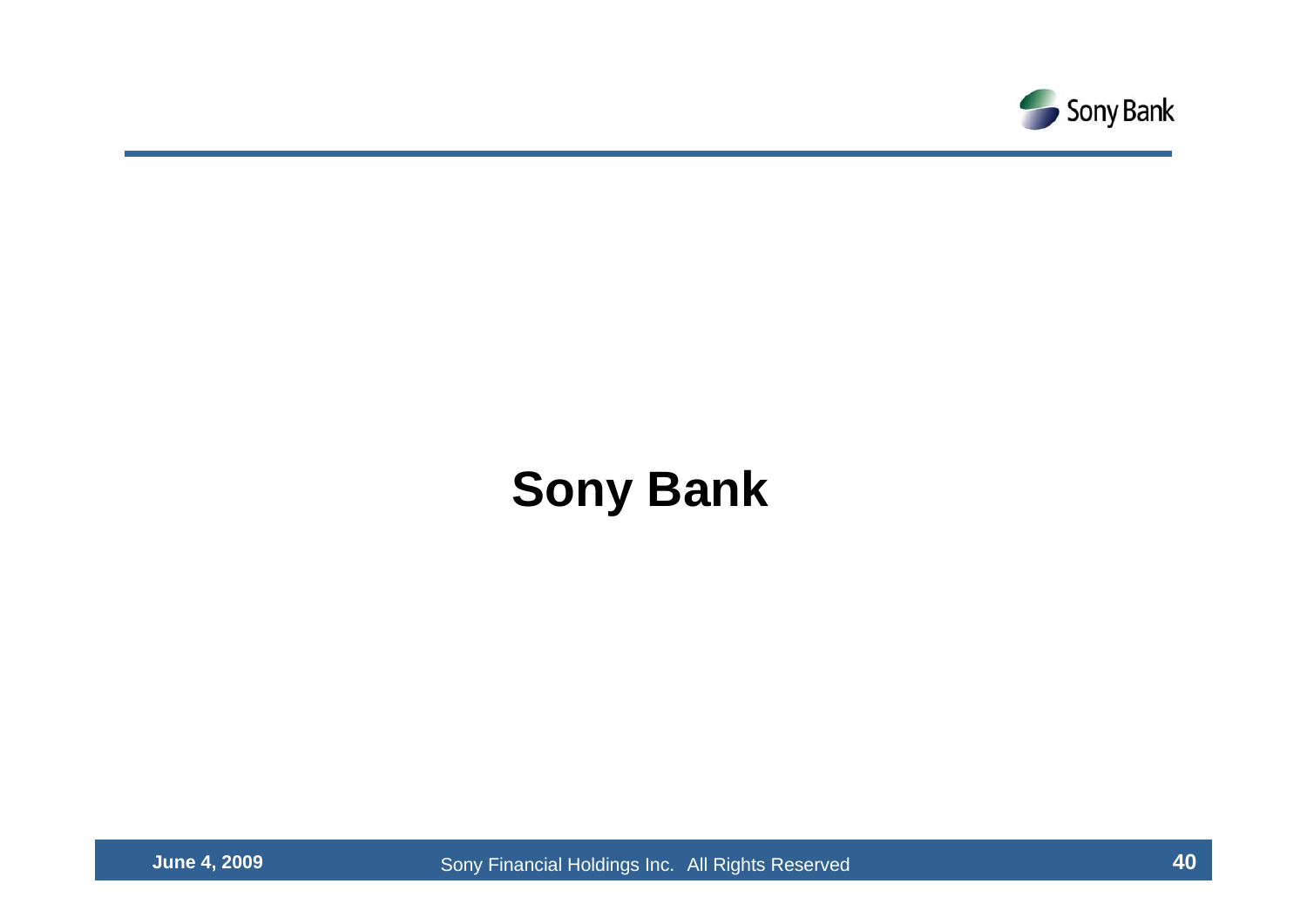### **FY2008 Review FY2008 Review (1) Profit and loss (1) Profit and loss**

(Non-consolidated basis)



### **Sony Bank**

Ordinary revenues up, but ordinary profit down year on year

Ordinary revenues up due to higher interest income as investment assets increased in line with business expansion

Ordinary profit decreased as impairment losses on available-for-sale securities was recorded due to decline in the fiscal year-end market value of securities

Net loss was recorded, caused by an increased income taxes (deferred) by applying to the tax effect accounting

◆ Customer assets increased ¥156.2 billion year on year to ¥1,403.6 billion.

|                                        |                                                                   | <b>FY07</b> | <b>FY08</b> |          |          |  |
|----------------------------------------|-------------------------------------------------------------------|-------------|-------------|----------|----------|--|
| (Billion yen)                          |                                                                   |             |             | vs PY    |          |  |
| Ordinary revenues                      |                                                                   | 25.9        | 33.3        | $+7.3$   | $+28.4%$ |  |
| Gross operating profit                 |                                                                   | 10.9        | 10.8        | $-0.0$   | $-0.8%$  |  |
|                                        | Net interest income                                               | 5.1         | 6.6         | $+1.5$   | $+30.2%$ |  |
|                                        | Net fees and commissions                                          | 0.3         | 0.3         | $-0.0$   | $-21.3%$ |  |
|                                        | Net other operating income                                        | 5.4         | 3.9         | $-1.5$   | $-28.3%$ |  |
| General and administrative<br>expenses |                                                                   | 8.1         | 10.3        | $+2.1$   | $+26.6%$ |  |
| Ordinary profit                        |                                                                   | 2.7         | 0.4         | $-2.3$   | $-84.9%$ |  |
| Net income (loss)                      |                                                                   | 4.4         | $-0.7$      | $-5.2$   |          |  |
| (Billion yen)                          |                                                                   | 08.3.31     | 09.3.31     | vs PY    |          |  |
| <b>Securities</b>                      |                                                                   | 488.7       | 823.1       | $+334.3$ | $+68.4%$ |  |
| Loans                                  |                                                                   | 347.0       | 477.0       | $+130.0$ | $+37.5%$ |  |
| <b>Deposits</b>                        |                                                                   | 1,144.3     | 1,326.3     | $+181.9$ | $+15.9%$ |  |
| Net assets                             |                                                                   | 35.7        | 46.2        | $+10.5$  | $+29.5%$ |  |
|                                        | Net unrealized gains/losses on<br>other securities (net of taxes) | $-9.0$      | $-9.6$      |          |          |  |
| <b>Total assets</b>                    |                                                                   | 1,211.0     | 1,411.9     | $+200.9$ | $+16.6%$ |  |



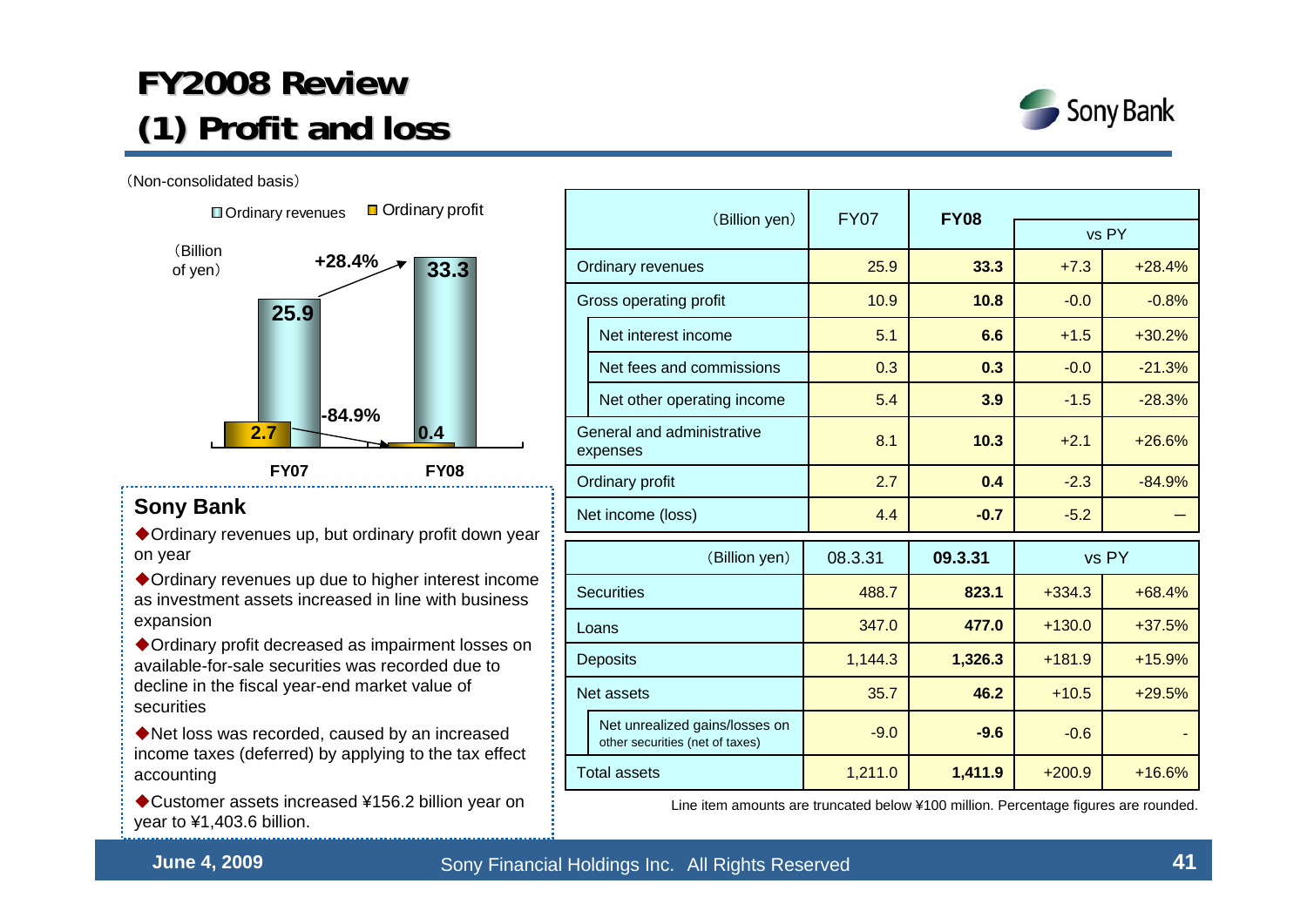### **FY2008 Review FY2008 Review (2) Operating performance (2) Operating performance**





below 1 thousand.

**June 4, 2009** Sony Financial Holdings Inc. All Rights Reserved **12** All **42**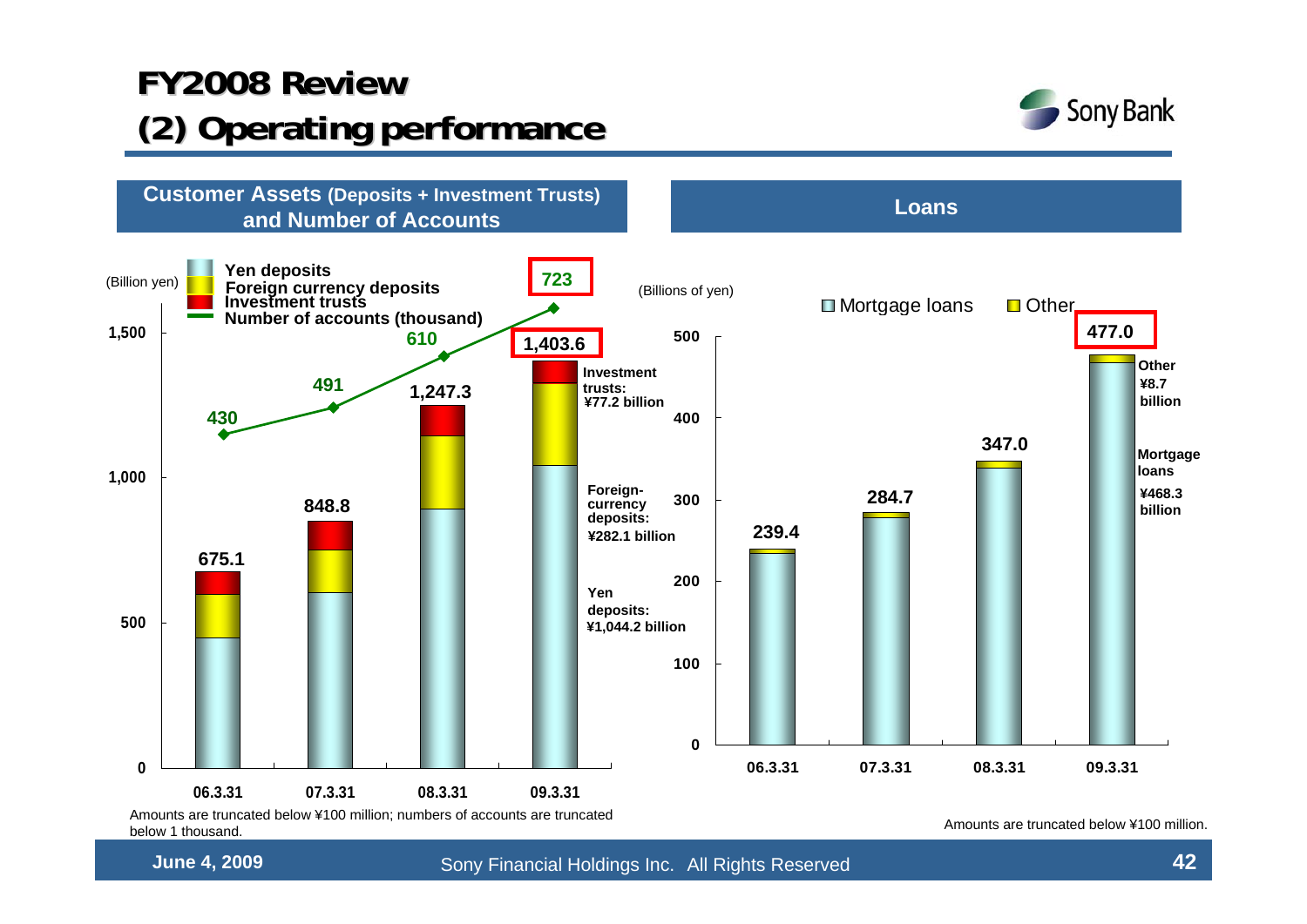### **Market Overview (1) Sony Bank (1) Sony Bank's Share s Share**









※Industry figures are derived from "domestic bank account" of Bank of Japan.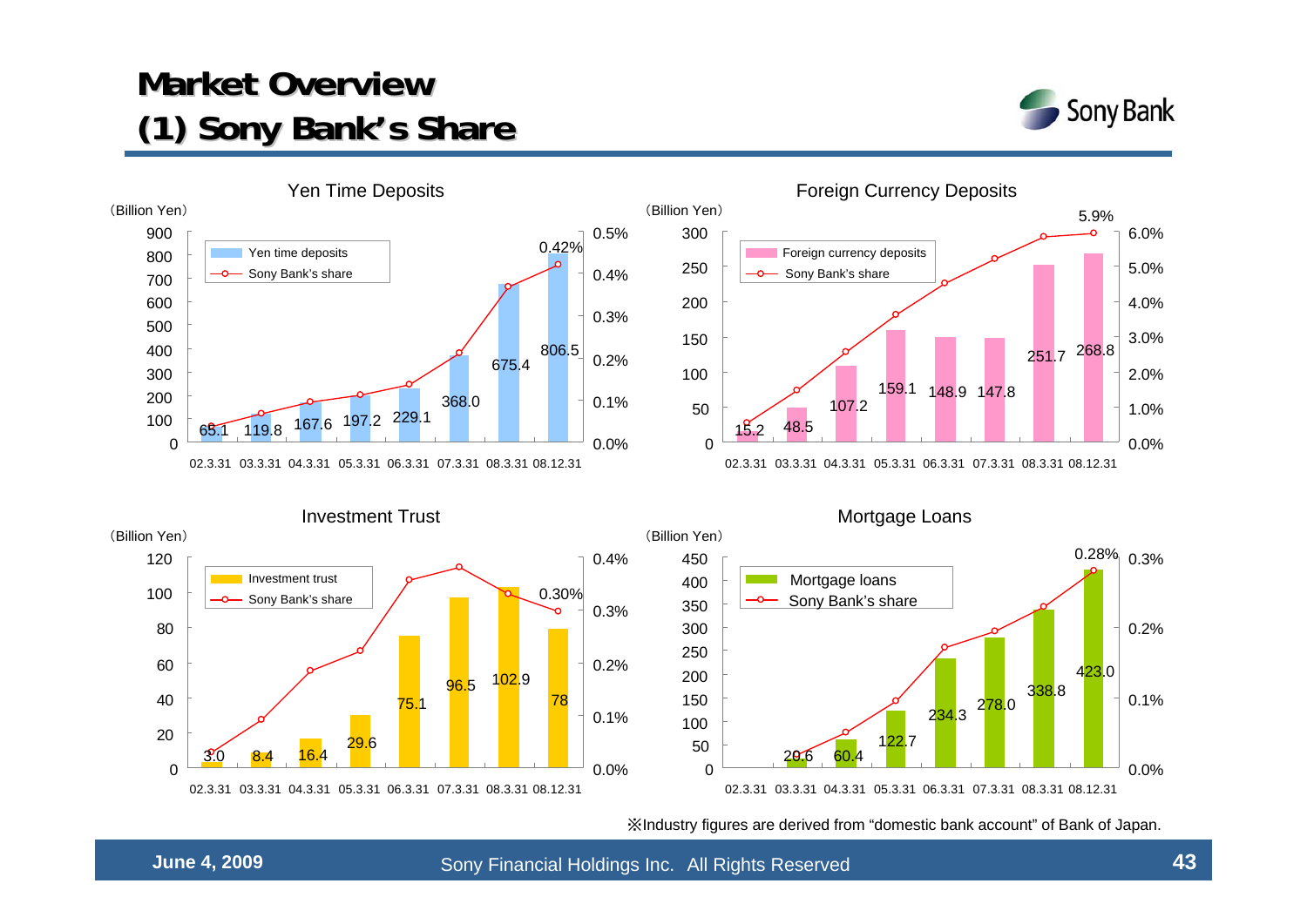### **Market Overview (2) Sony Bank's Share (Increased amount)**







#### Increased amount of mortgage loans



- ※ Industry figures are derived from "domestic bank account" of Bank of Japan.
- ※ Retail balance indicates the sum of yen deposits, foreign currency deposits, investment trust and mortgage loans.
- ※ Retail deposits indicates the sum of yen deposits and foreign currency deposits.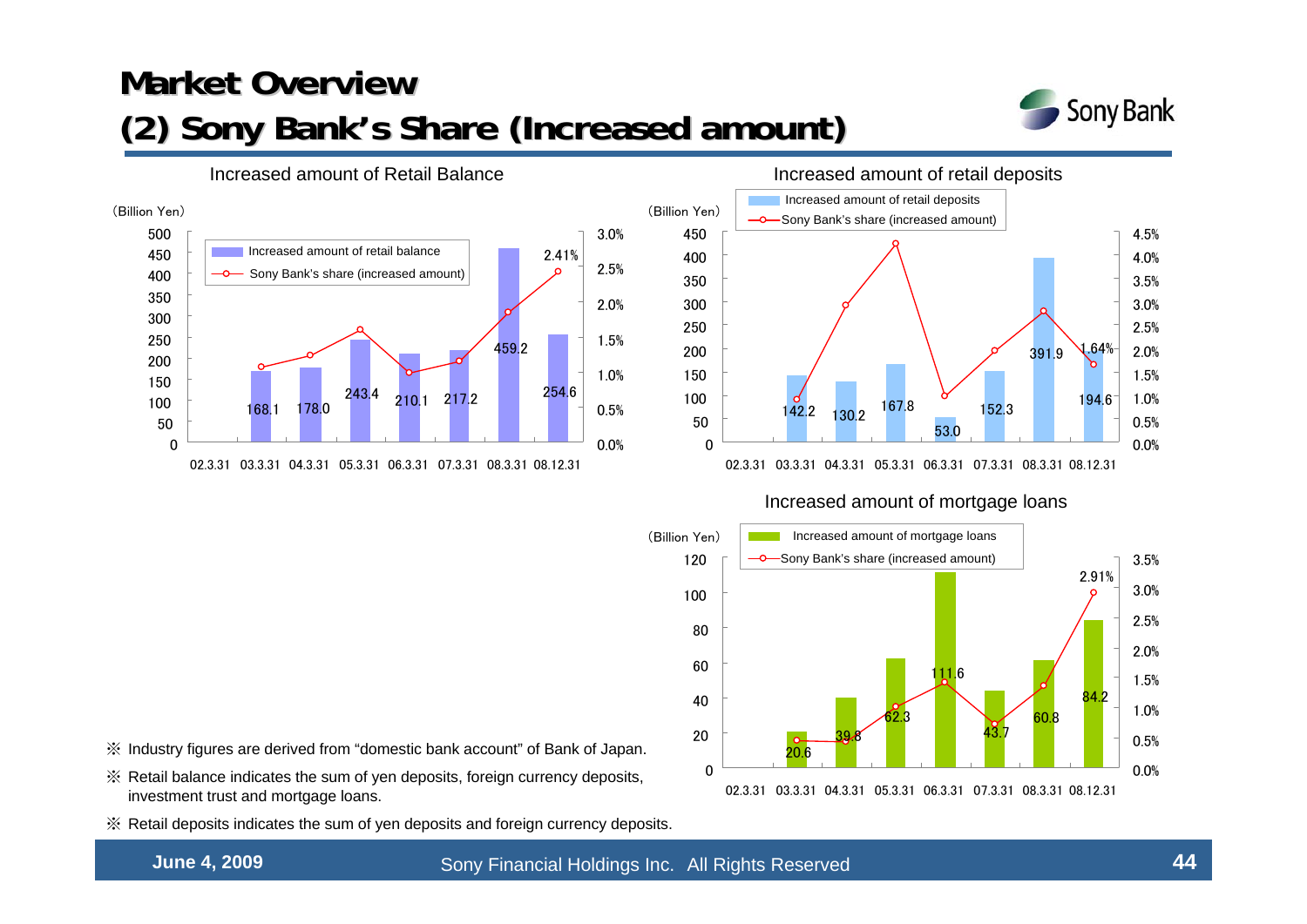### **Market Overview Market Overview**



### **(2) External Environmental Factors and Management 2) External Environmental Factors and strategies strategies**

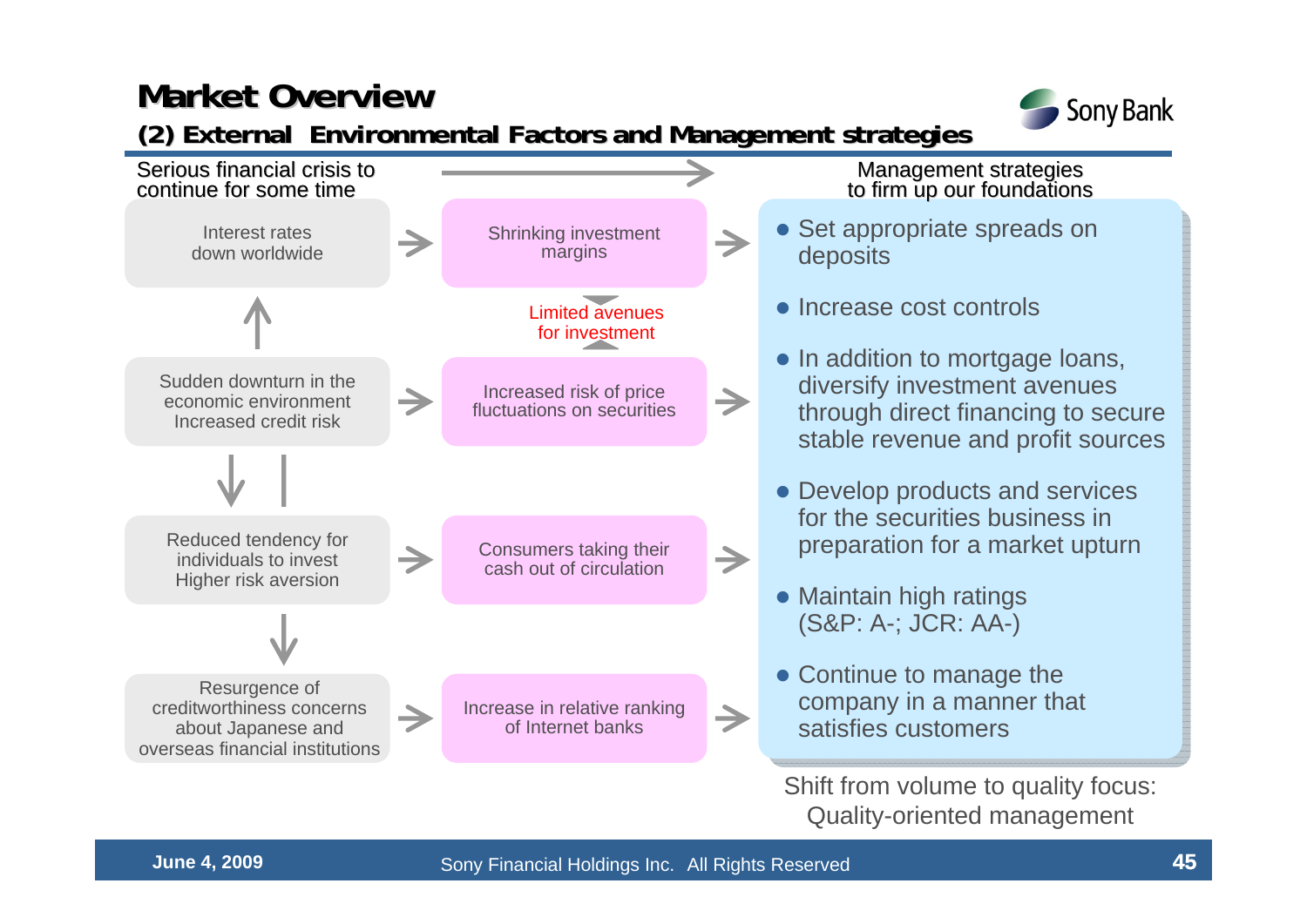### **Mid-term Strategic Focuses erm Strategic Focuses**



| Mid-term<br><b>Management Targets</b>        | Mid-term<br><b>Priority Measures</b>                     | <b>Numeric Targets</b><br>(Consolidated Basis)                                                                               |
|----------------------------------------------|----------------------------------------------------------|------------------------------------------------------------------------------------------------------------------------------|
| Establish our bank as the                    |                                                          | $\blacktriangleright$ FY2008                                                                                                 |
| clear leader in customer                     | <b>Pursue customer-oriented</b><br>products and services | ROE <sup>*1</sup><br>$(0.1\%)$                                                                                               |
| satisfaction                                 |                                                          | Capital adequacy ratio <sup>*2</sup><br>11.08%                                                                               |
|                                              |                                                          | Retail balance<br>¥1,880.7 billion                                                                                           |
| Mid-term                                     |                                                          | *1 Real ROE after adjusting for tax effects<br>(effective tax rate of 40%).                                                  |
| <b>Management Policies</b>                   |                                                          | *2 Capital adequacy ratio calculated without<br>applying the special exception to the<br>Financial Services Agency Standard. |
|                                              | <b>Establish operations that</b>                         |                                                                                                                              |
| Accelerate growth                            | are efficient and reliable                               |                                                                                                                              |
| Establish a firm presence<br>a a             |                                                          |                                                                                                                              |
| as an asset management                       |                                                          | $\blacktriangleright$ FY2011                                                                                                 |
| bank                                         |                                                          | <b>ROE</b><br>More than 7%                                                                                                   |
| Raise efficiencies                           | Reinforce the financial                                  | Capital adequacy ratio<br>Approx. 10%                                                                                        |
| Forge stronger win-win<br>relationships with | structure (raise profitability,                          | Retail balance<br>¥2,640.0 billion                                                                                           |
| customers                                    | heighten risk management)                                |                                                                                                                              |
|                                              |                                                          |                                                                                                                              |
|                                              |                                                          |                                                                                                                              |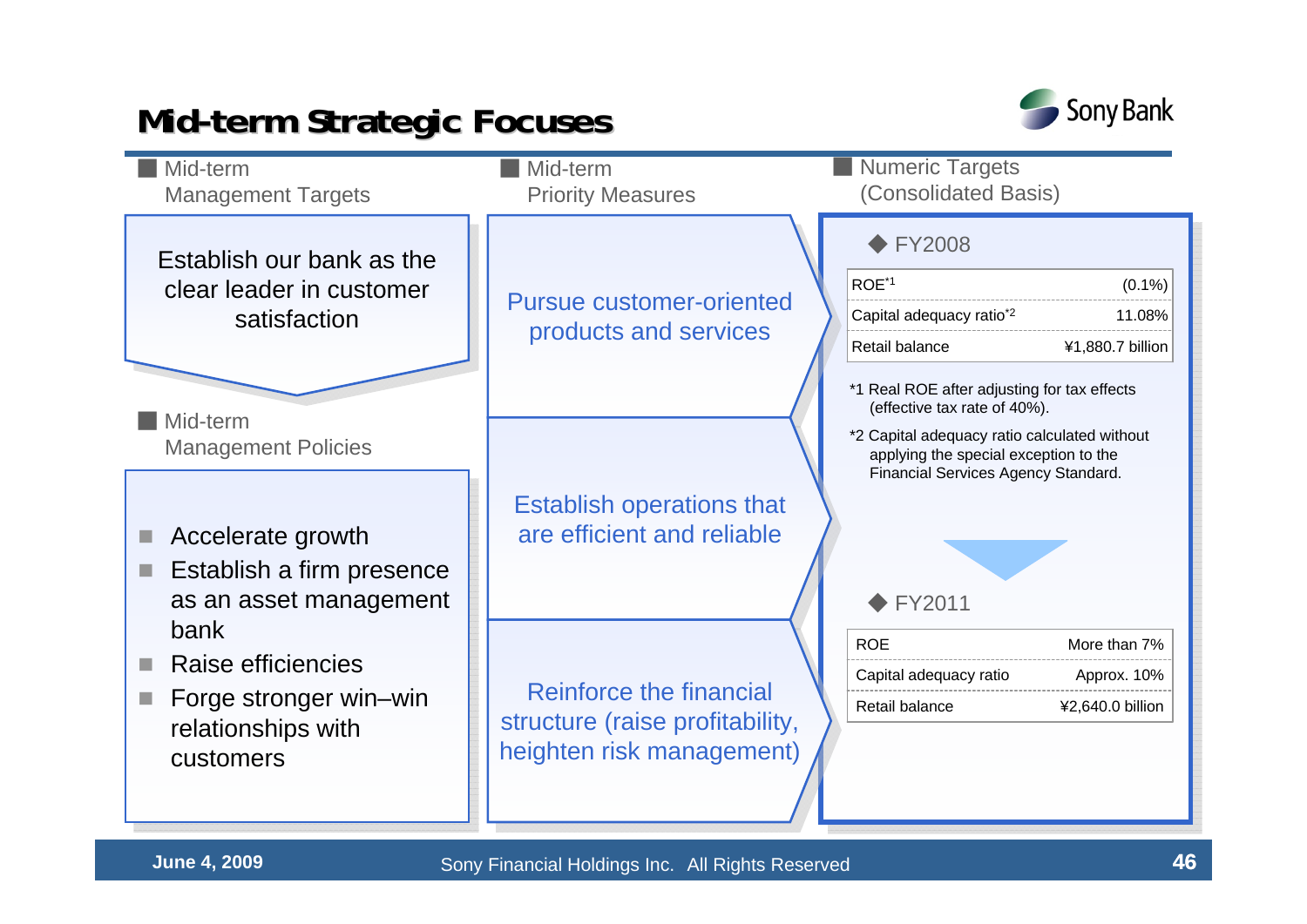### **Major Initiatives (1) Sales strategy ~ Providing total solutions from competitive interest rates~ ~ Providing total solutions from competitive interest rates~**





#### Features of Sony Bank's Mortgage Loans

No loan guarantee fee required

Simple to accelerate

 Easy to change type of loan interest rate

payments interest rate

#### ※ Source: Sony Bank Survey

Easy to change type of loan

※ Source: Sony Bank Survey

Very<br>Dissatisfied <sub>dissatisfied</sub>

2%

 $4\%$  1%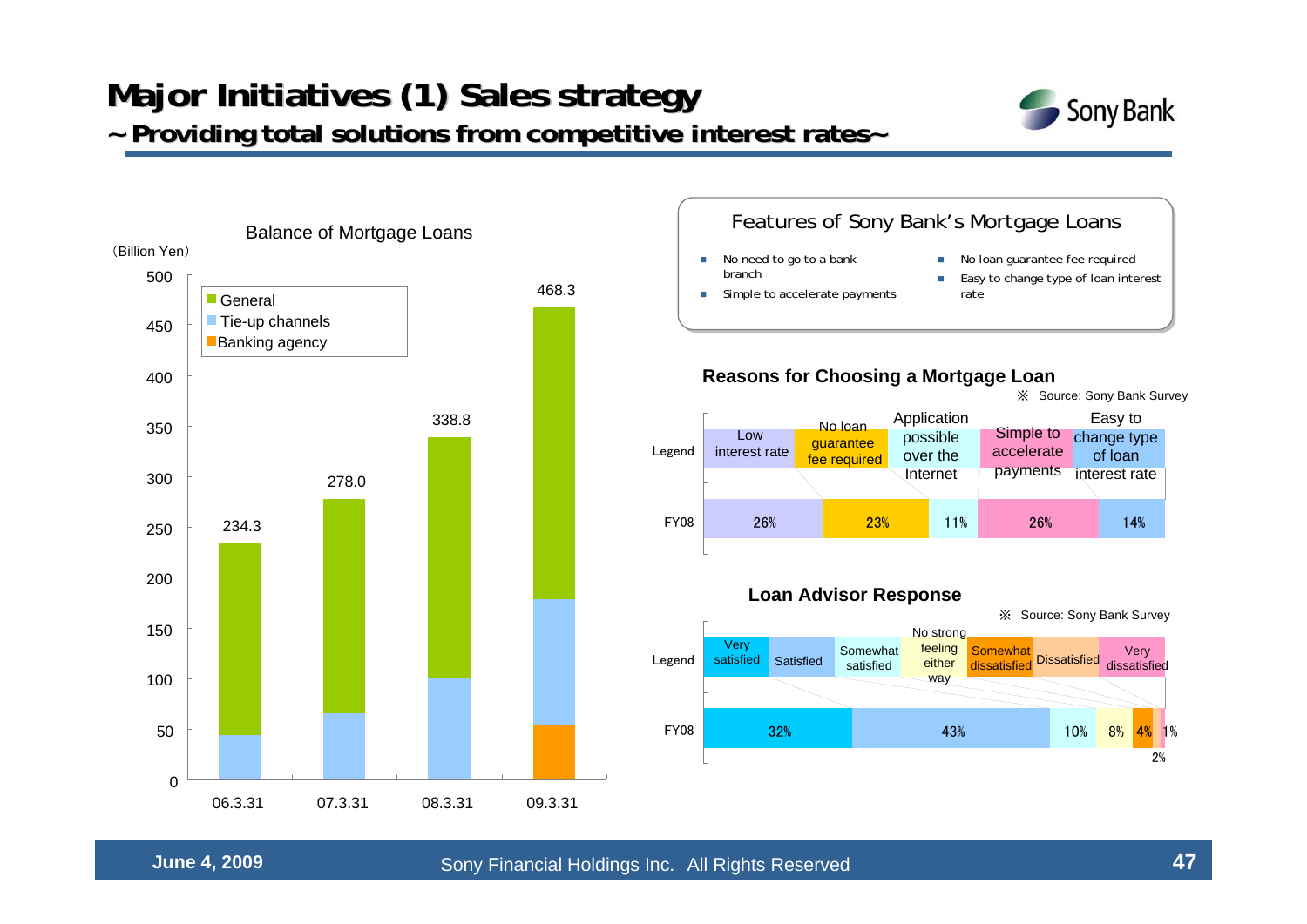### **Major Initiatives (2) Asset management & cost control strategy Asset management & cost control strategy**



#### Basic Balance & Interest Spread (Non-consolidated basis) \*Internal management basis

Asset management (Non-consolidated basis)



\* Internal management basis: Of transactions treated as "net other income (loss)" and "net fees and commissions" from a financial accounting standpoint, real investment gains or losses are recognized as "investment of assets" from a managerial accounting standpoint.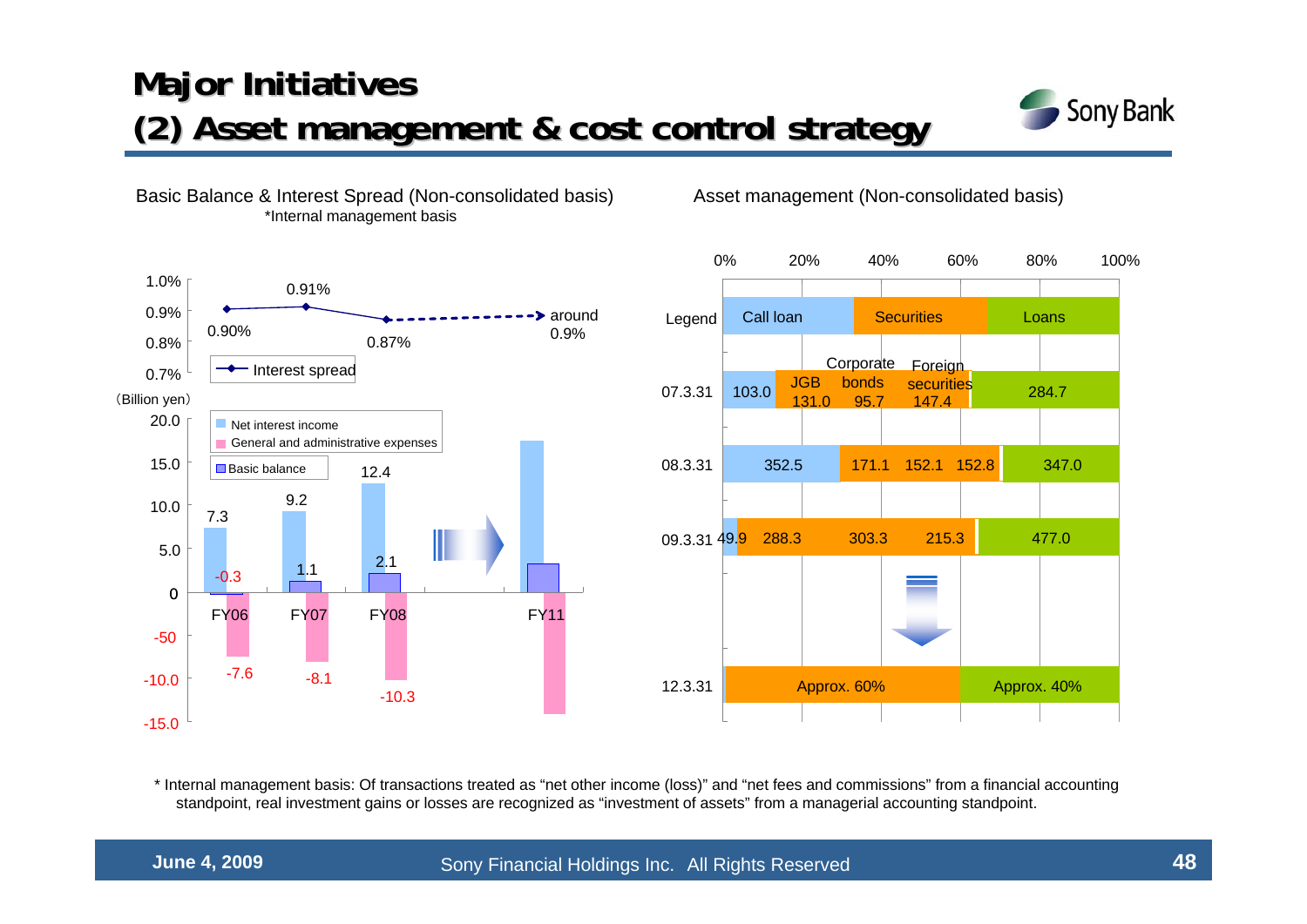### **Mid-term Targets (1) Operating performance (1) Operating performance index**



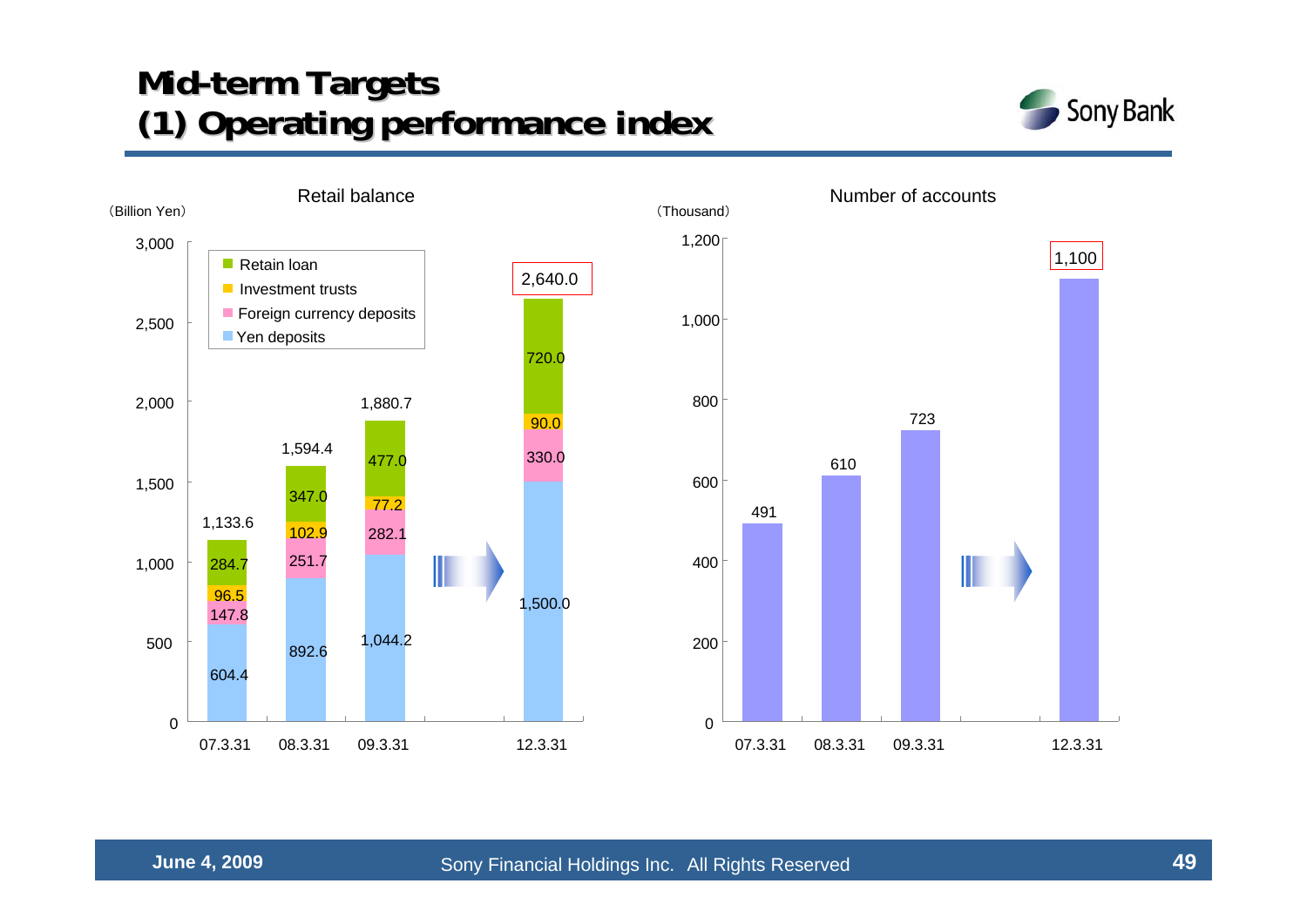### **Mid-term targets (2) Profitability index (2) Profitability index**





40%) ROE of 3.6% in FY08 is the level excluding the effect of ※ Capital adequacy ratio of 11.08% as of March 31, 2009 was calculated without applying the special exception of the standard mentioned above, in accordance with the FSA public ministerial announcement No. 79 of 2008.

impairment losses

※ Realistic ROE after adjusting tax effects (effective tax rate of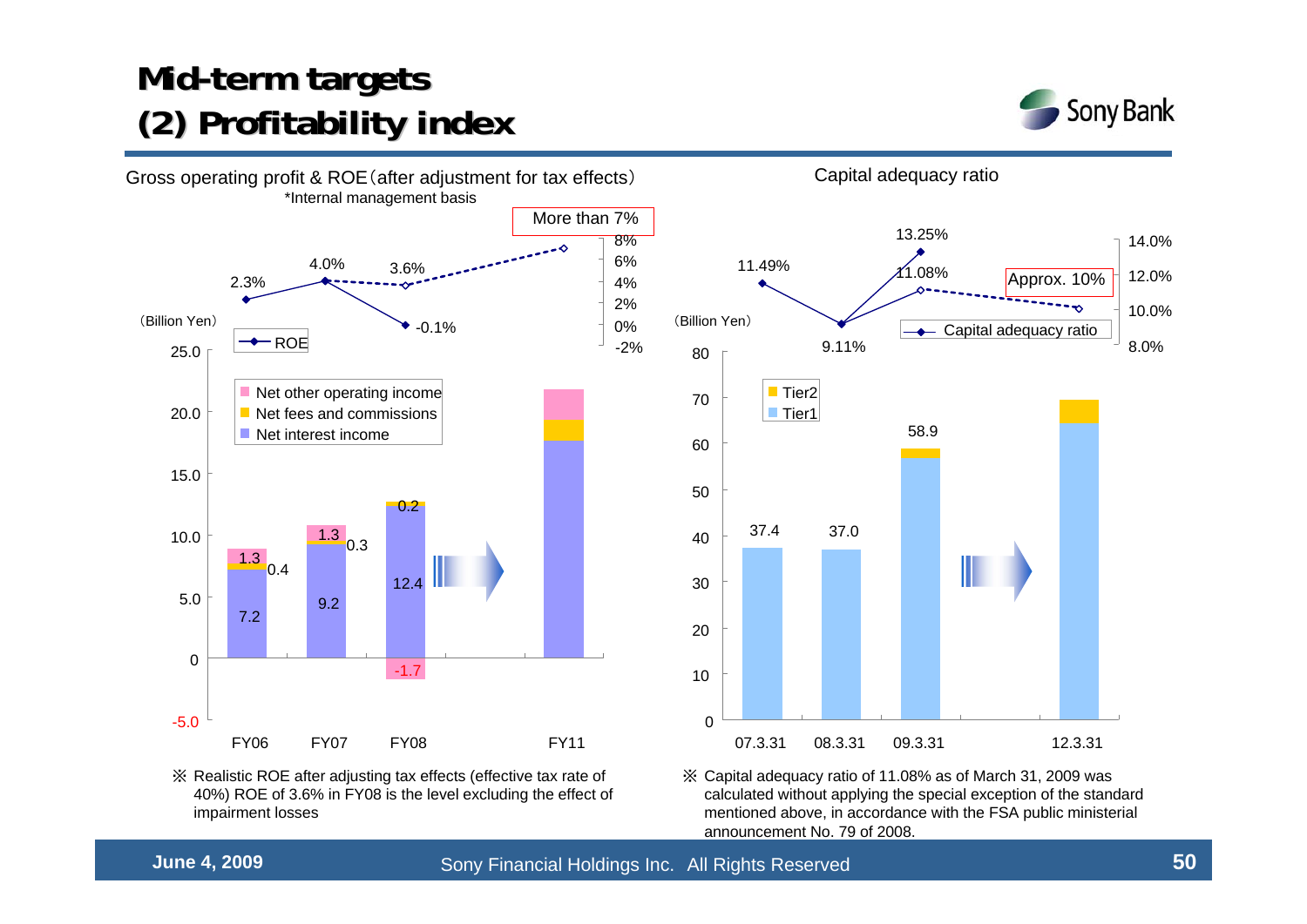

# **Sony Financial Holdings Inc.**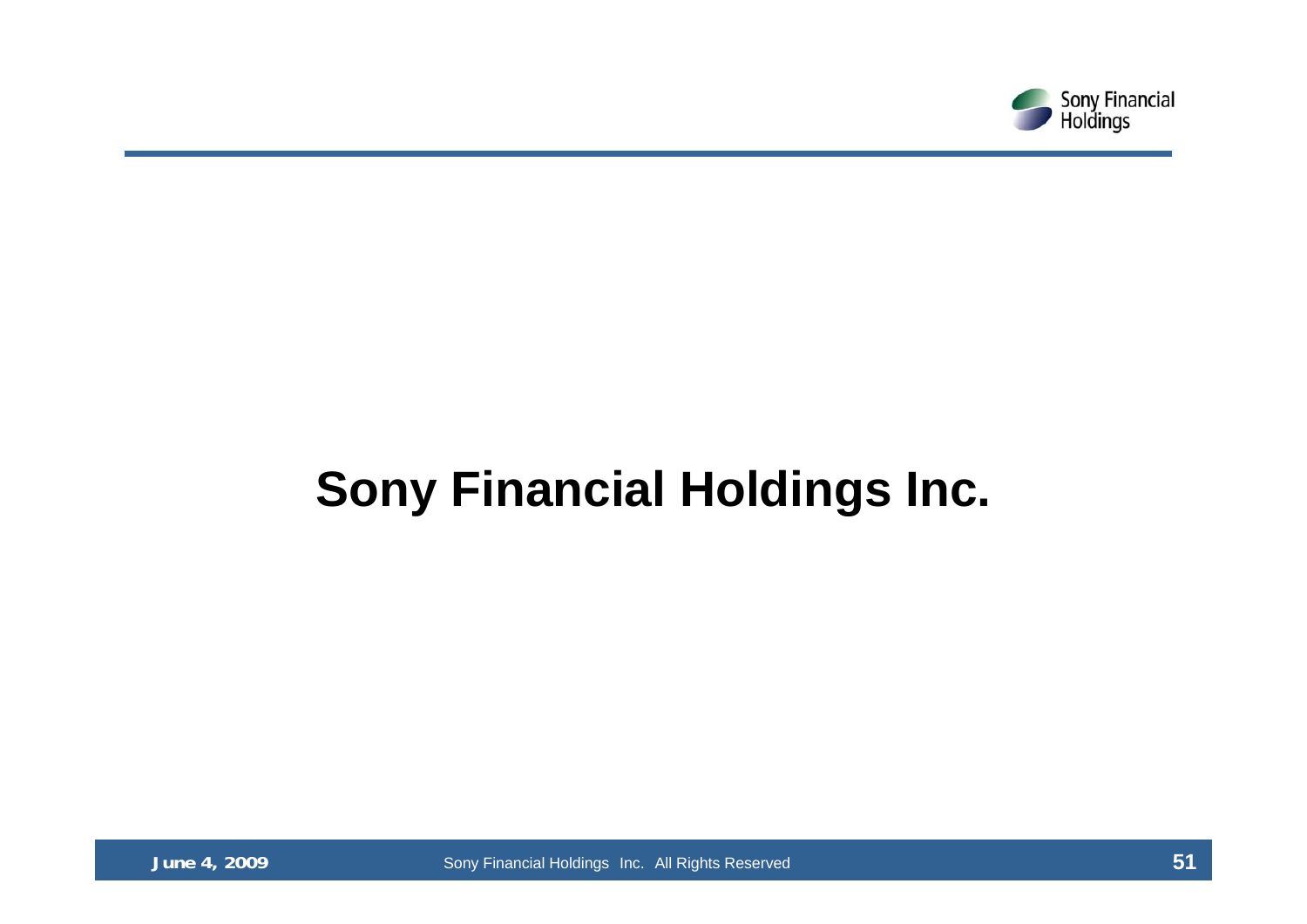### **Stance on Enhancing Corporate Value** (This page is the same as P.9)

- Value Creation = Raising the value of each of the three financial companies + synergy + moving into new fields of business
- In addition to raising corporate value through the steady growth of all three companies, we will foster cross-<br>  $\blacksquare$ selling and other synergies within Group companies, as well as move into new fields of business. As a selling and other synergies within Group companies, as well as move into new fields of business. As a result, we will raise the corporate value of the SFH Group. result, we will raise the corporate value of the SFH Group.



**Sony Financial** Holdings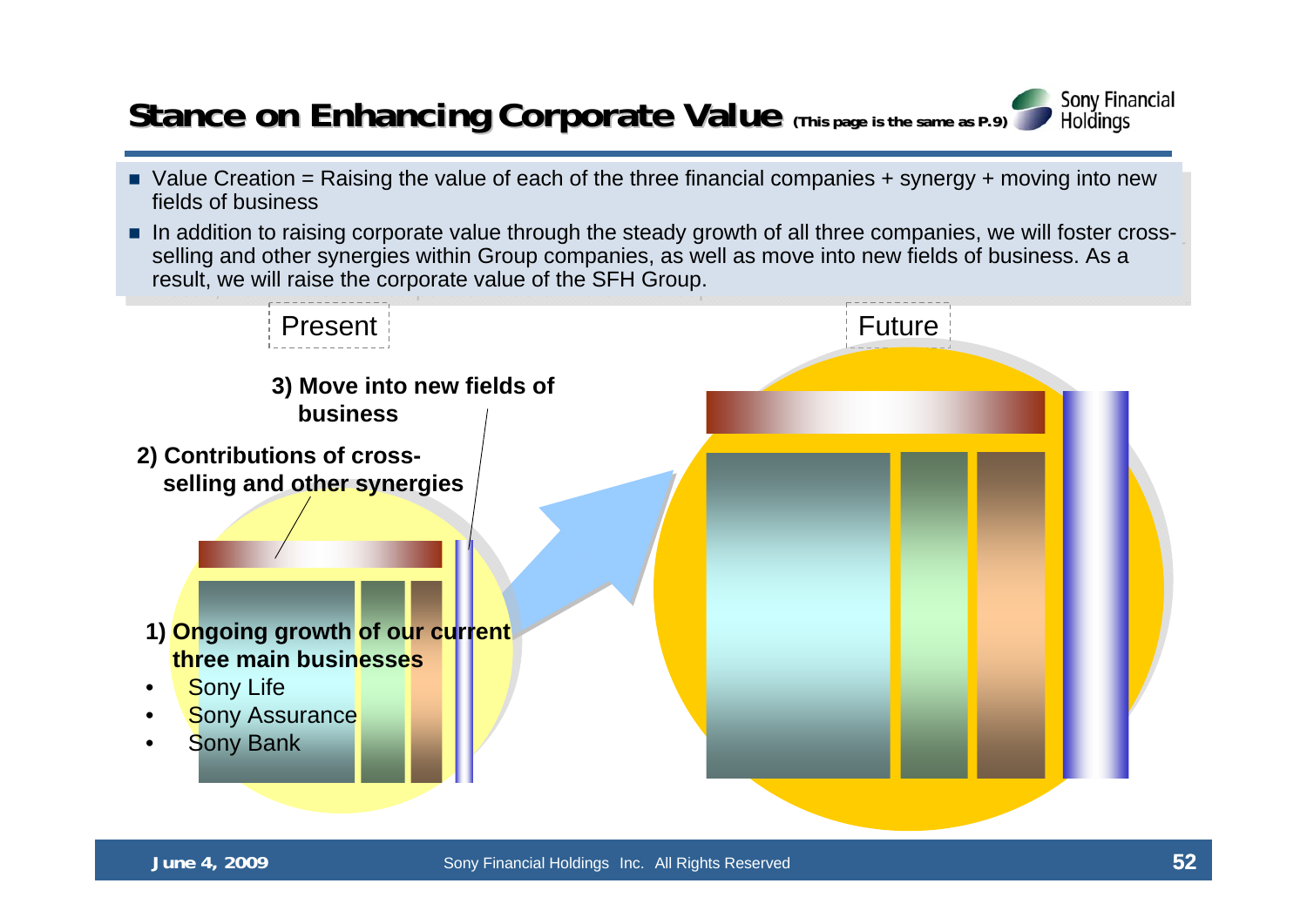

# **Capital and Dividend Policies**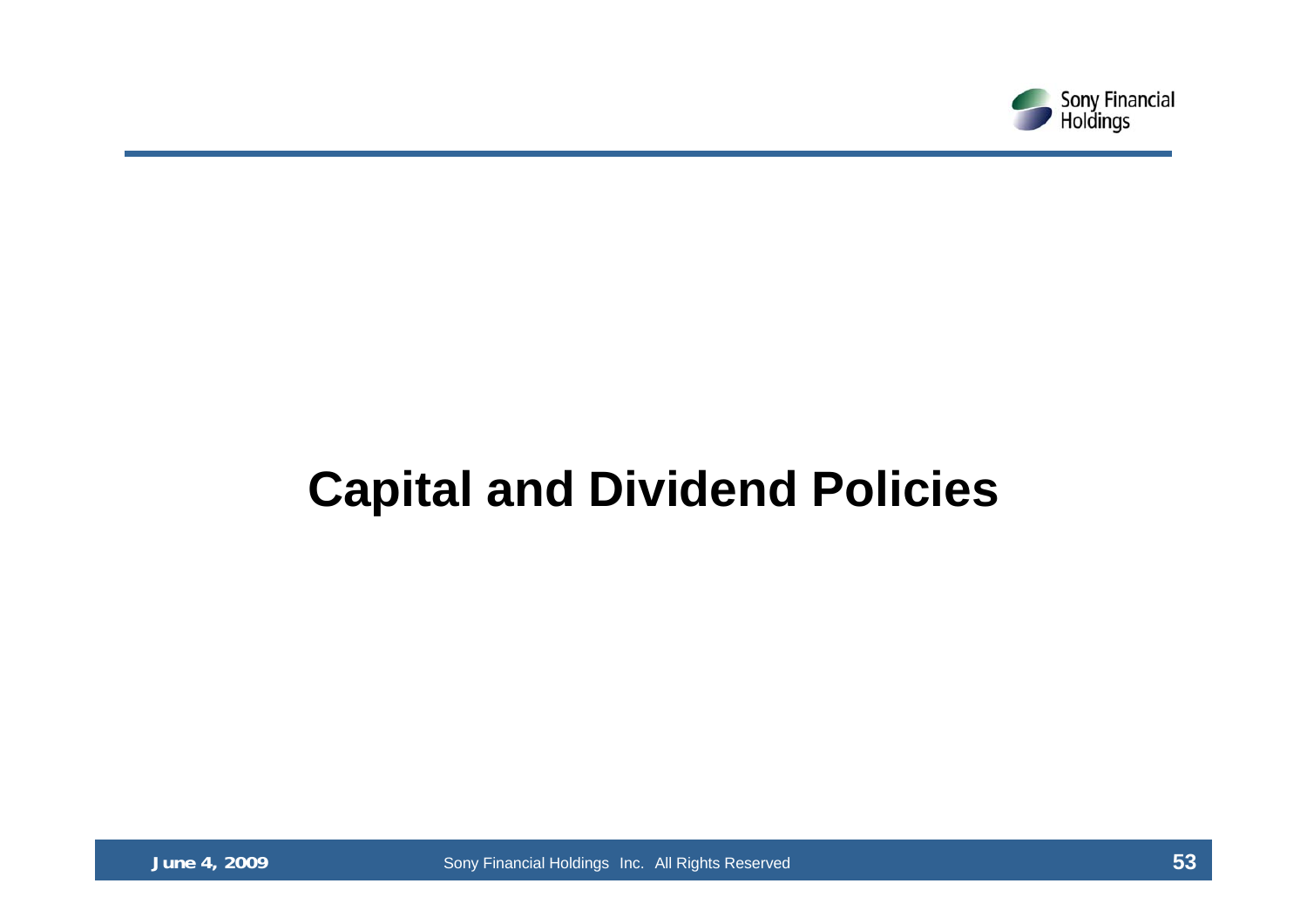

### ■**Basic Idea of Capital and Dividend Policies**

Maintaining our ongoing soundness as a financial institution

Monitoring each of statutory risks, risks on our internal management model and equity capital for our three subsidiaries.

Each of financial soundness indicator is expected to exceed the required level based on the current regulations in the future.

| <b>Financial Soundness</b><br><b>Indicator</b>                                                                                                                                                                               | Sony Life                                                                                                                                                                                                                                                          | <b>Sony Assurance</b>                            | Sony Bank                                                |  |  |  |
|------------------------------------------------------------------------------------------------------------------------------------------------------------------------------------------------------------------------------|--------------------------------------------------------------------------------------------------------------------------------------------------------------------------------------------------------------------------------------------------------------------|--------------------------------------------------|----------------------------------------------------------|--|--|--|
| (As of Mar31, 2009)                                                                                                                                                                                                          | Solvency<br>2,060.5%<br><b>Margin Ratio</b>                                                                                                                                                                                                                        | <b>Solvency</b><br>993.0%<br><b>Margin Ratio</b> | Capital Adequacy Ratio<br>(Domestic Criteria)*<br>11.08% |  |  |  |
| * calculated without applying the special exception to the Financial Services Agency Standard                                                                                                                                |                                                                                                                                                                                                                                                                    |                                                  |                                                          |  |  |  |
| <b>Estimated changes in</b><br><b>business</b><br>environment                                                                                                                                                                | ■Introducing International accounting standards<br>. Time valuation of insurance liabilities<br>•Comprehensive income statements<br>■(Insurance) Introducing Solvency II and other indices<br>■(Bank) Attracting more attention on the core capital adequacy ratio |                                                  |                                                          |  |  |  |
| Ensuring stable ongoing dividends to shareholders for a long term period,<br><b>Dividend policies</b><br>considering the Group's operating performance<br>FY07(results): ¥3,000 per share<br>FY08(outlook): ¥3,000 per share |                                                                                                                                                                                                                                                                    |                                                  |                                                          |  |  |  |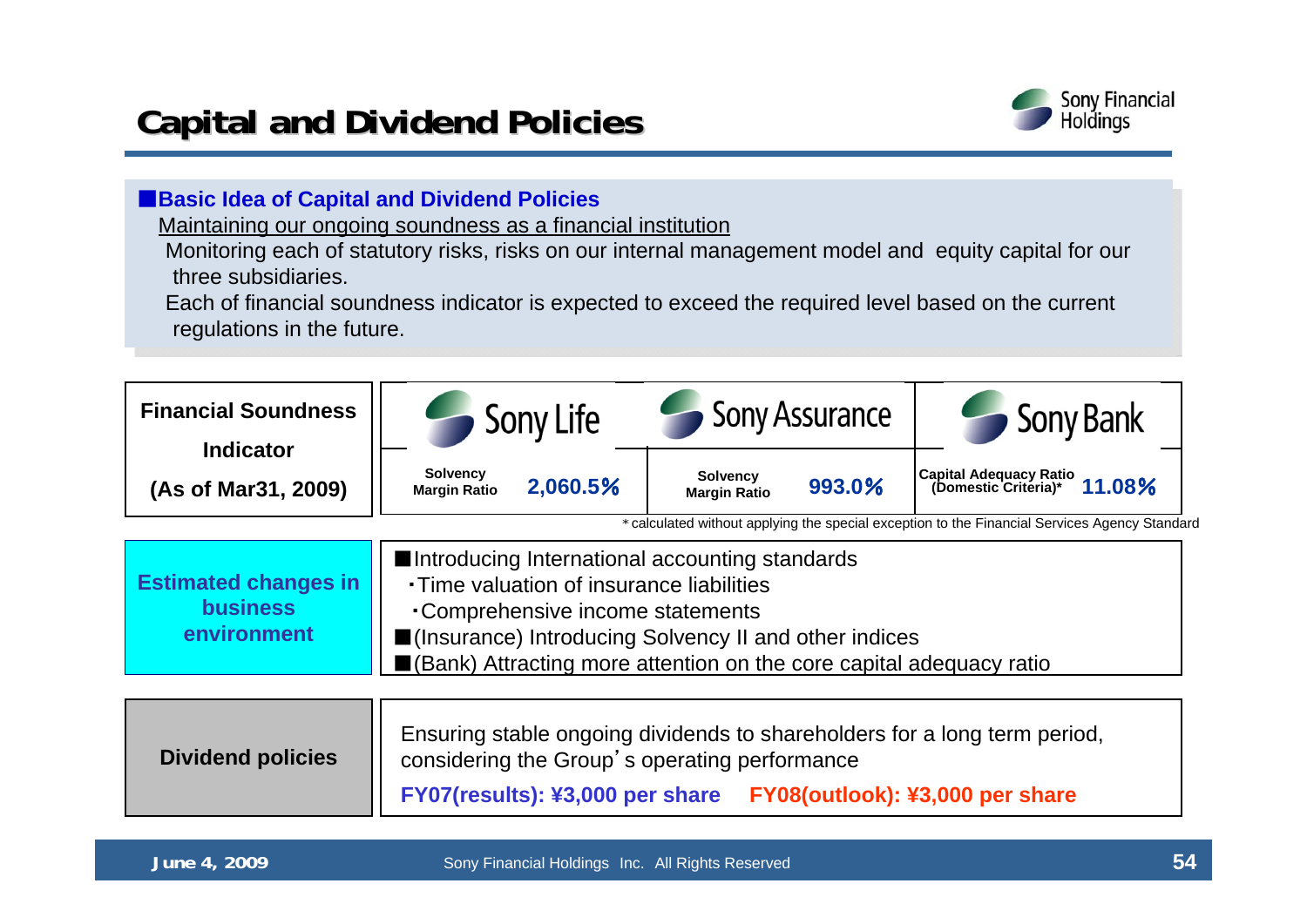

## **Consolidated Operating Performance Forecast & Mid-Term Management Targets**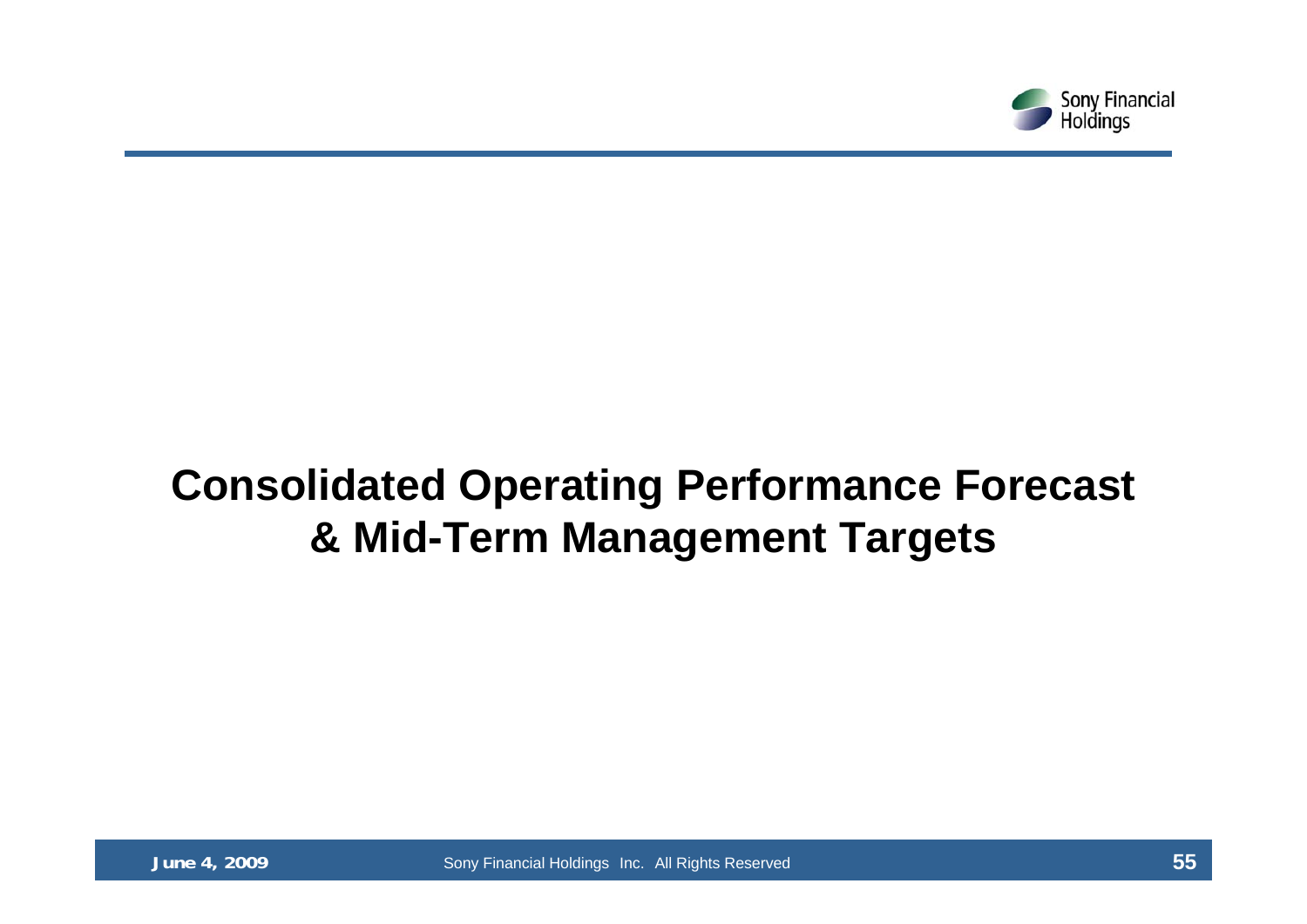### **Consolidated Financial Forecast Consolidated Financial Forecast for the Year Ending March 31, 2010 for the Year Ending March 31, 2010**



46.0

**(Forecast Forecast)**

(Billions of yen; line item amounts are truncated below ¥100 million; changes are rounded)

|                                                                                                                          | <b>FY08</b>                   | <b>FY09.1H</b><br>(Forecast) | <b>FY09</b><br>(Forecast)  | Change<br>FY09 forecast<br>vs FY08 actual |
|--------------------------------------------------------------------------------------------------------------------------|-------------------------------|------------------------------|----------------------------|-------------------------------------------|
| <b>Consolidated ordinary</b><br>revenues                                                                                 | 860.3                         | 437.0                        | 900.0                      | $+4.6%$                                   |
| Life insurance business<br>Non-life insurance business<br><b>Banking business</b>                                        | 766.2<br>61.8<br>33.3         | 392.1<br>32.9<br>12.7        | 808.7<br>65.3<br>26.1      | $+5.5%$<br>$+5.5%$<br>$-21.8%$            |
| <b>Consolidated ordinary profit</b><br>Life insurance business<br>Non-life insurance business<br><b>Banking business</b> | 34.2<br>32.5<br>2.1<br>$-0.5$ | 20.0<br>19.8<br>0.4<br>0.3   | 46.0<br>43.5<br>1.2<br>1.3 | $+34.3%$<br>$+33.7%$<br>- 44.9%           |
| <b>Consolidated net income</b>                                                                                           | 30.7                          | 10.0                         | 24.0                       | - 21.9%                                   |

#### ■**Life insurance business**

Higher ordinary revenues are expected due to an increase of income from insurance premiums, in line with the steady growth of policy amount in force. Higher ordinary profit is expected owing to an improvement in gains and losses from investment.

#### ■**Non-life insurance business**

Higher ordinary revenues are expected caused by steady business expansion, mainly in its mainstay automobile insurance. Lower ordinary profit is expected due to a rise in the loss ratio and in the expense ratio resulting from higher system-related expenses.

#### ■**Banking business**

Lower ordinary revenues are expected, as interest income is expected to decrease, affected by worldwide reductions in interest rates, although the business is expected to expand in line with a growing balance of deposits and loans. Higher ordinary profit is expected resulting from a growth in gross operating profit due to a decrease in interest expenses.

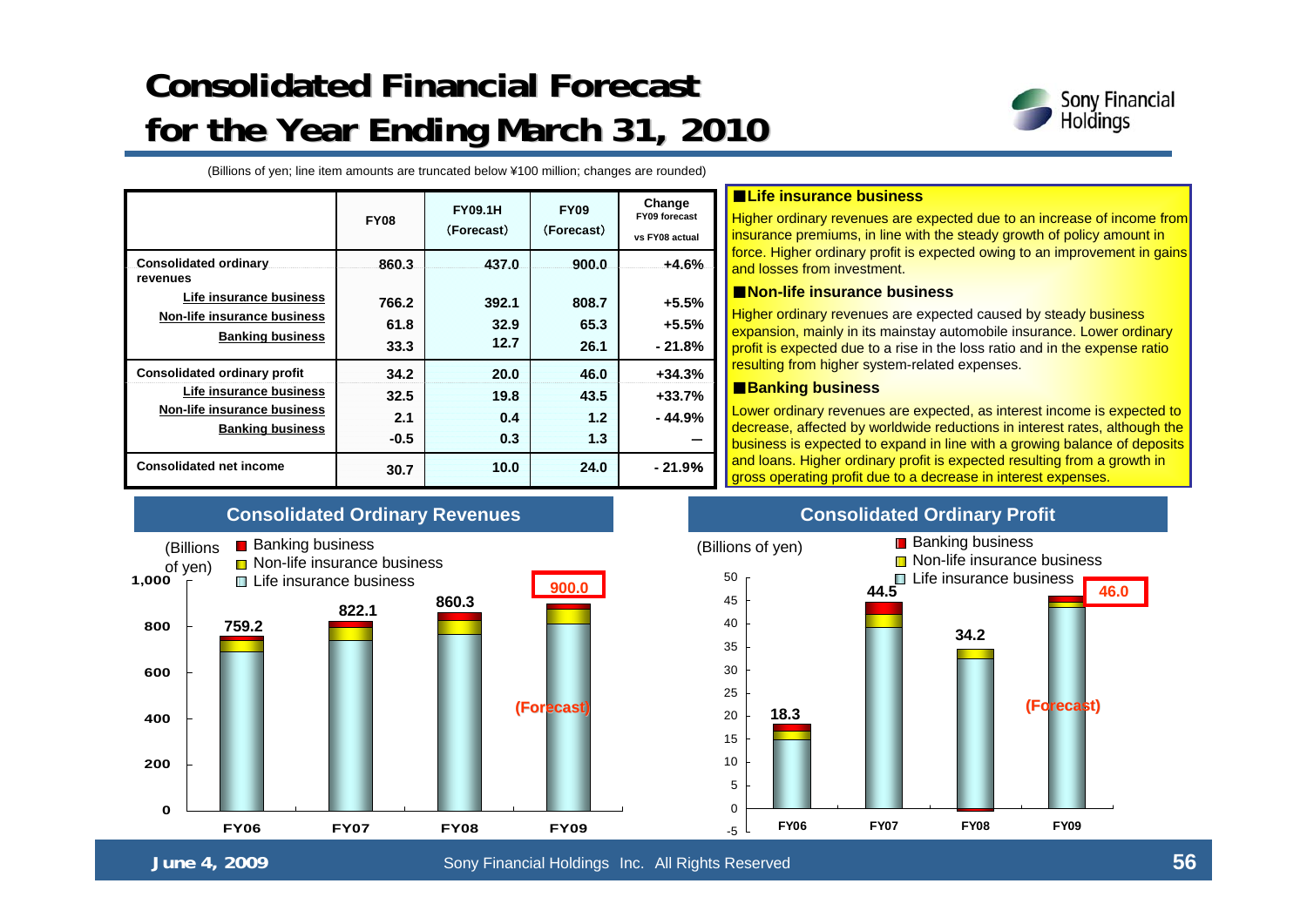### **Mid-term Management Targets (FY2011)**



#### **Key Management Benchmarks**

- Consolidated ordinary revenues, consolidated ordinary profit and consolidated net income
- Consolidated adjusted ROE



Source: Sony Life

Notes: Calculation of Adjusted ROE

Numerator: Net increase in MCEV plus dividend

Denominator: The average of (MCEV at previous fiscal year-end — dividend + MCEV at current fiscal year-end)

Notes: Calculation of Adjusted ROE

Numerator: Net income plus an increase in provision for special catastrophe reserves (after-tax) and an increase in reserve for price fluctuations (after-tax)

Denominator: The average of (net assets + special catastrophe reserve (after-tax) and reserve for price fluctuations (after-tax)) as of the previous fiscal year-end and the current fiscal year-end





Source: Sony Bank

Notes:Calculation of ROE:

Numerator: Net income

Denominator: The average of net assets as of the previous fiscal yearend and the current fiscal year-end

ROE after adjusting tax effect (tax percentage: 40%)

ROE for FY08 is calculated, excluding the effects of impairment losses.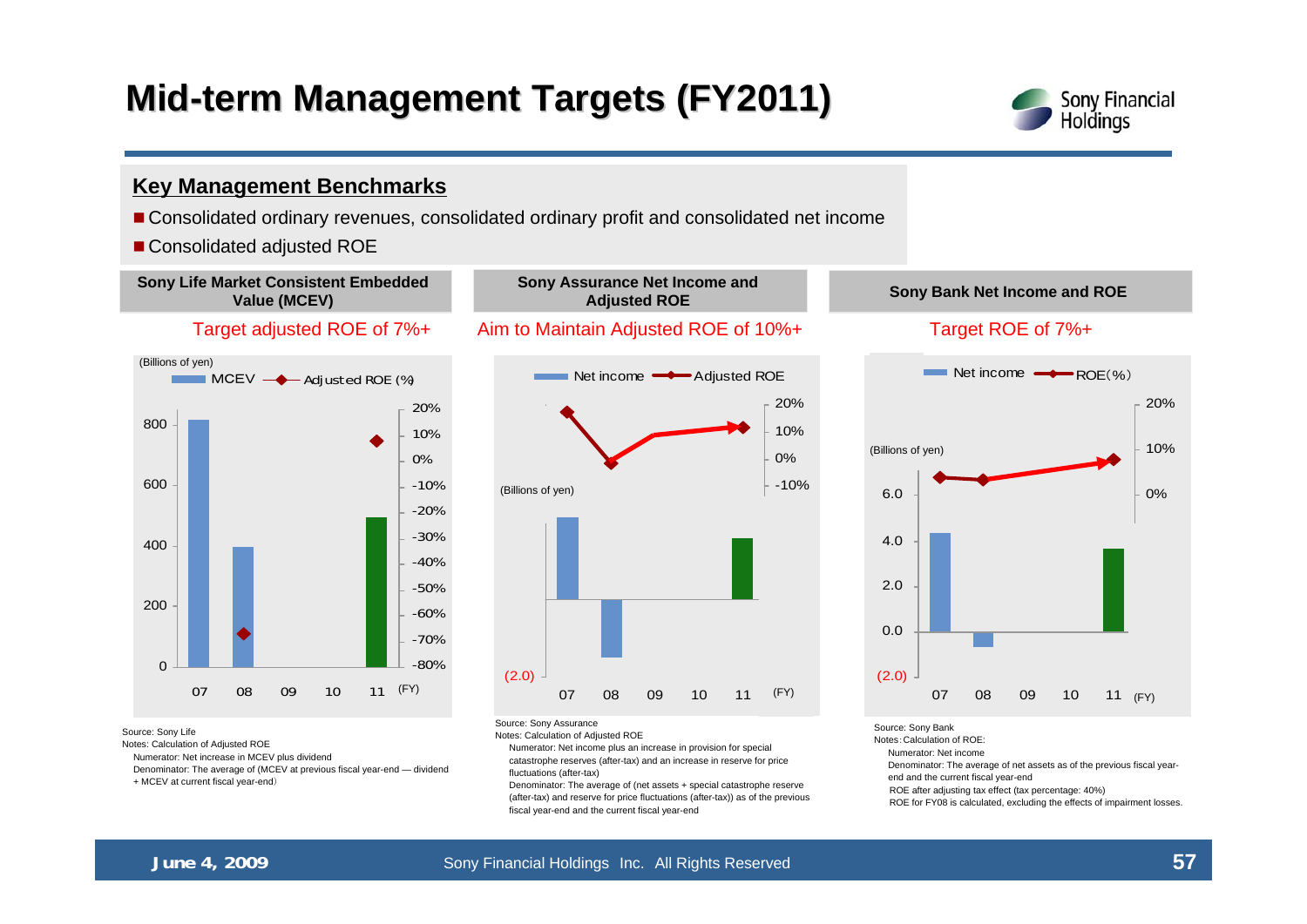

# **APPENDIX**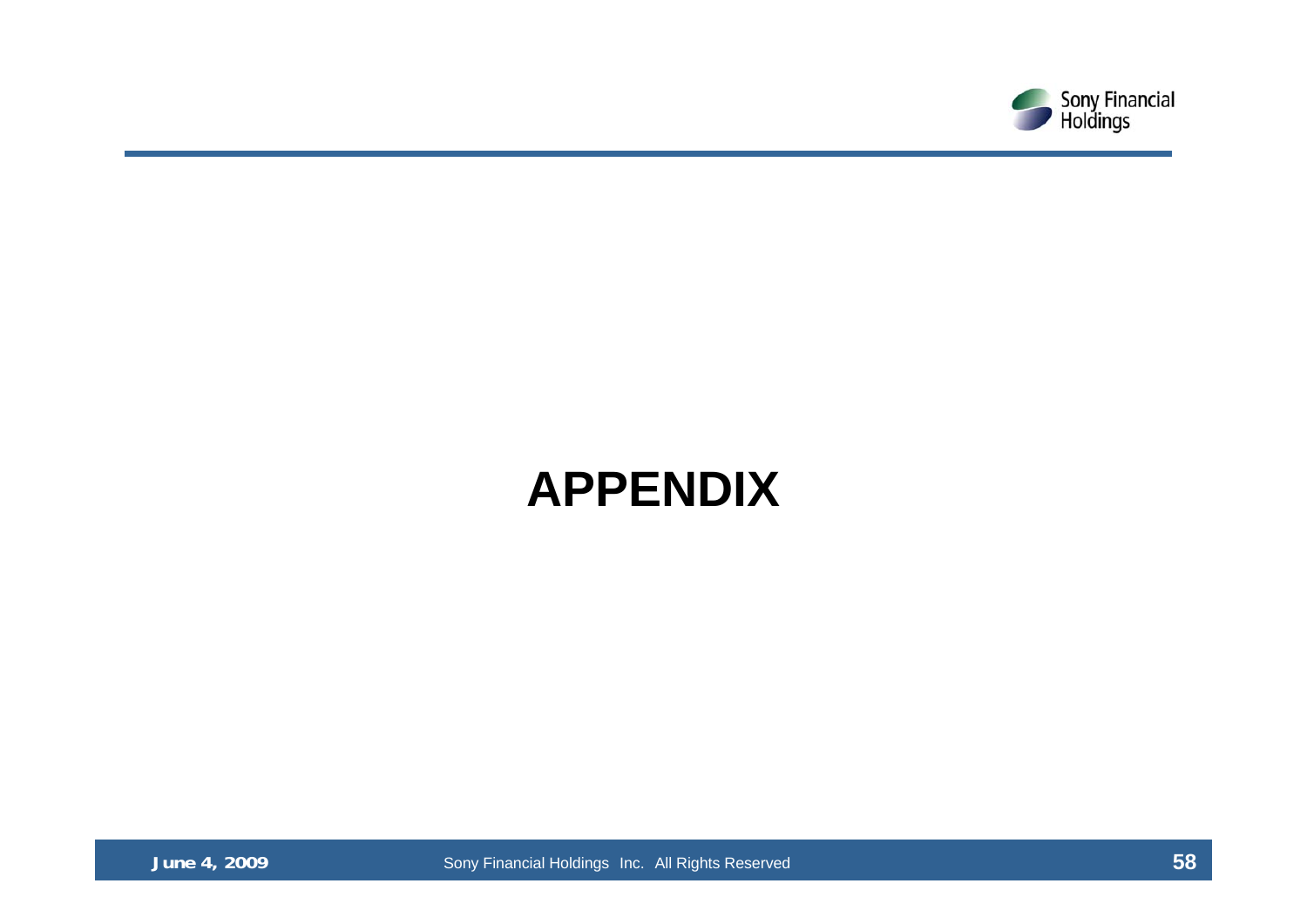### **Key Management Benchmarks Key Management Benchmarks**



- ¾ Consolidated ordinary revenues, consolidated ordinary profit and consolidated net income
- ¾ Consolidated adjusted ROE

### Perspective on Consolidated Adjusted ROE

|                    | <b>Sony Financial Holdings Group</b>                                                                           |       |                                                                                                                                                                                                          |     |                                                                                                        |  |
|--------------------|----------------------------------------------------------------------------------------------------------------|-------|----------------------------------------------------------------------------------------------------------------------------------------------------------------------------------------------------------|-----|--------------------------------------------------------------------------------------------------------|--|
| <b>Sony Life</b>   |                                                                                                                |       | <b>Sony Assurance</b>                                                                                                                                                                                    |     | <b>Sony Bank</b>                                                                                       |  |
| <b>Numerator</b>   | Net increase in MCEV<br>plus dividend                                                                          | $+$   | Net income<br>+ Increase in provision for special<br>catastrophe reserves (after tax)<br>+ Increase in reserve for price<br>fluctuations (after tax)                                                     | $+$ | Net income                                                                                             |  |
| <b>Denominator</b> | The average of (MCEV at<br>previous fiscal year-end<br>minus dividend plus MCEV at<br>current fiscal year-end) | $\pm$ | The average of (net assets $+$<br>special catastrophe reserve<br>and reserve (after-tax) for price<br>fluctuations (after-tax)) as of<br>the previous fiscal year-end<br>and the current fiscal year-end | $+$ | The average of net assets as<br>of the previous fiscal year-end<br>and the current fiscal year-<br>end |  |

Note: Calculations take dividends and taxes into consideration.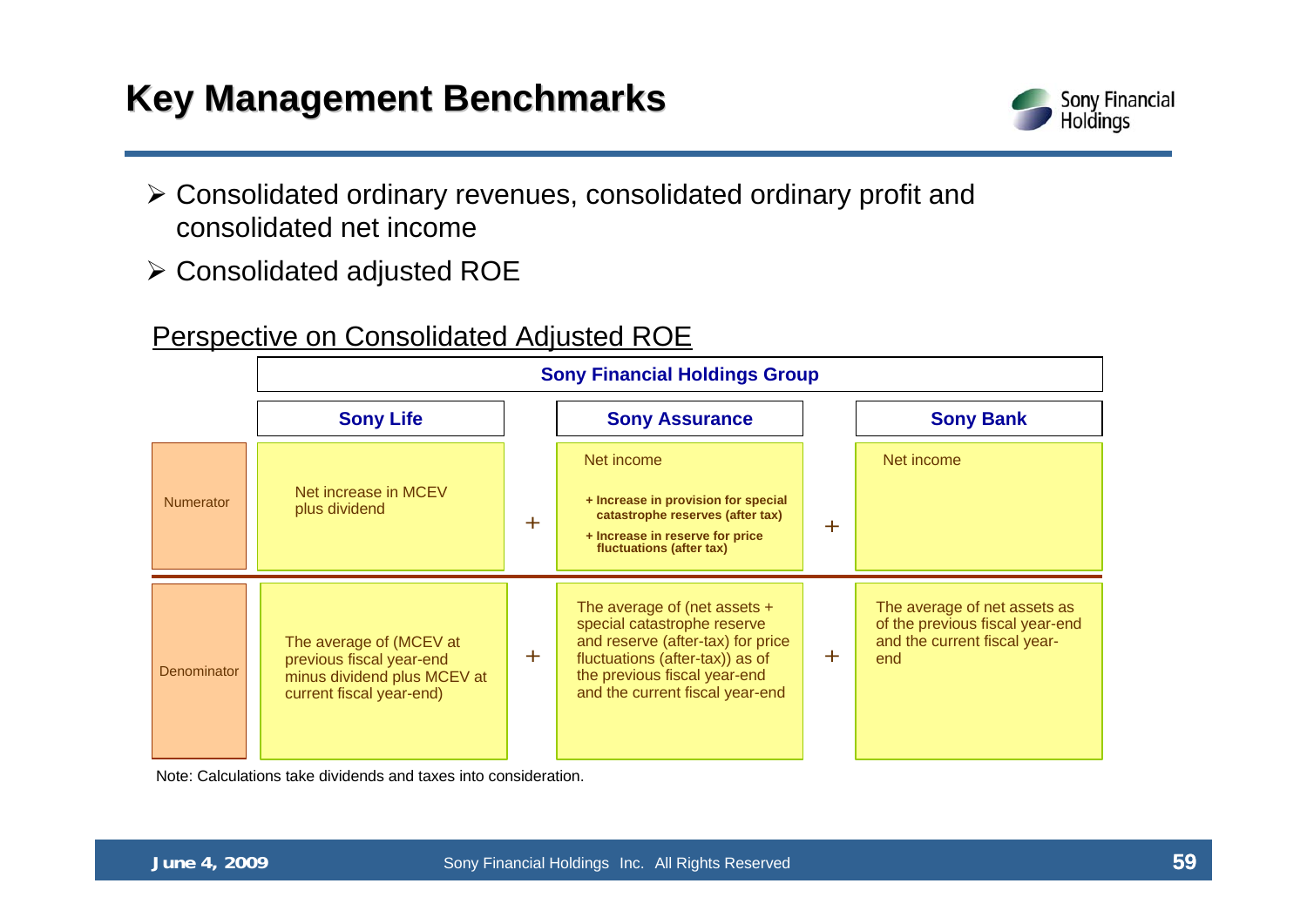

## **Thank you!**